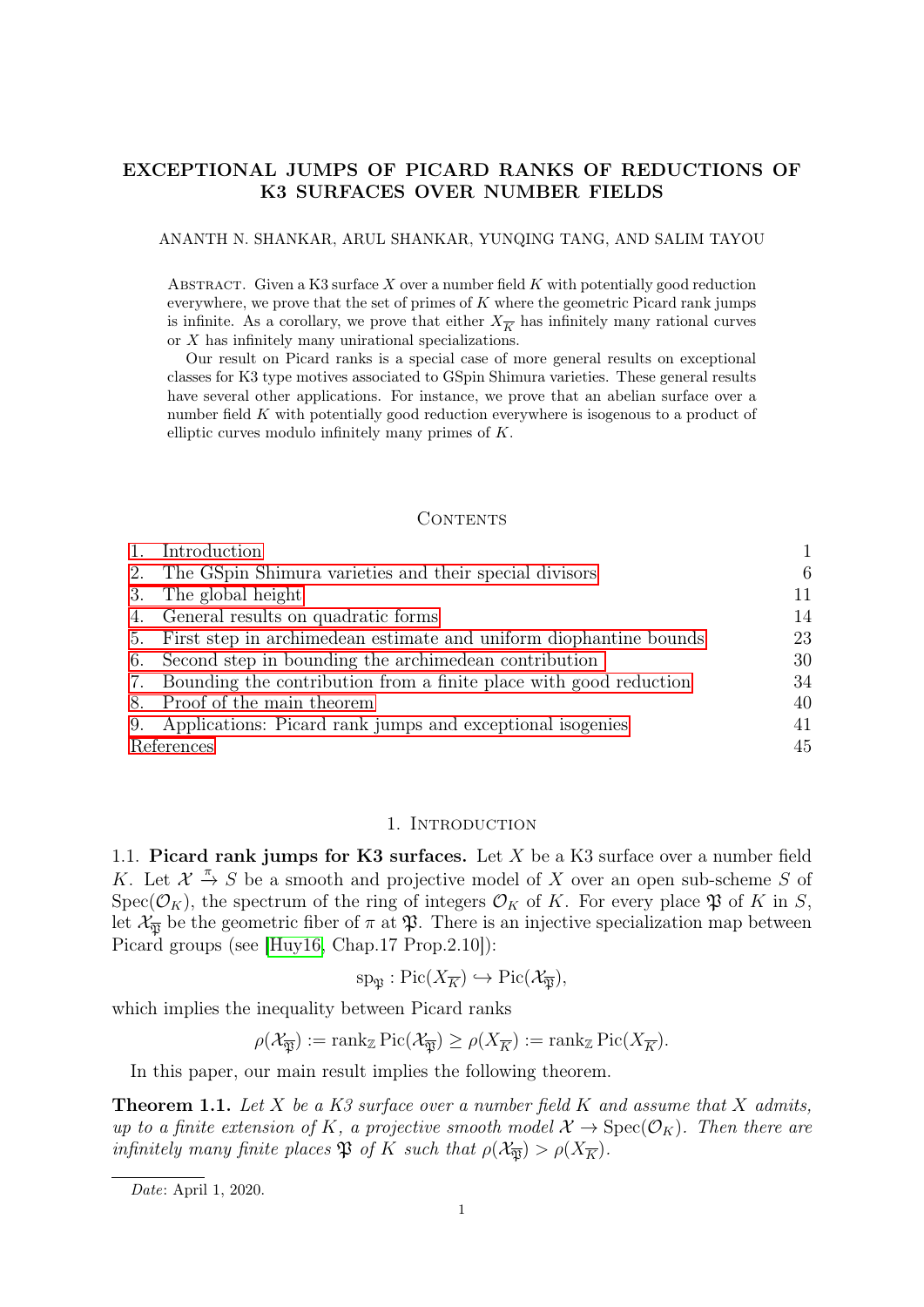This question has been raised by Charles [\[Cha14\]](#page-45-0) inspired by the work of Bogomolov– Hassett–Tschinkel [\[BHT11\]](#page-45-1) and Li–Lietdke [\[LL12\]](#page-46-1) (see also [\[CT14\]](#page-45-2), [\[CEJ16\]](#page-45-3)). By [\[Cha14,](#page-45-0) Theorem 1, up to a finite extension of K, the Picard rank  $\rho(\mathcal{X}_{\overline{n}})$  for a density one set of primes  $\mathfrak P$  is completely determined by  $\rho(X_{\overline{K}})$  and the endomorphism field E of the sub-Hodge structure  $T(X_{\sigma})$  of  $H^2(X_{\sigma}^{an}(\mathbb{C}), \mathbb{Q})$  given by the orthogonal complement of Pic( $X_{\overline{K}}$ ) with respect to the intersection form, for any embedding  $\sigma$  of K in C. For instance, if E is CM or  $\dim_E T(X_\sigma)$  is even, then  $\rho(\mathcal{X}_{\overline{\mathfrak{P}}}) = \rho(X_{\overline{K}})$  for a density one set of primes  $\mathfrak{P}$ . In this situation, our theorem proves that the density zero set where  $\rho(\mathcal{X}_{\overline{\mathfrak{B}}}) > \rho(X_{\overline{K}})$  is in fact infinite.

1.2. Rational curves on K3 surfaces. As an application of the above theorem, let us first recall the following conjecture.

**Conjecture 1.2.** Let X be a K3 surface over an algebraically closed field k. Then X contains infinitely many rational curves.

The first result towards this conjecture is the one attributed to Bogomolov and Mumford and appearing in [\[MM83,](#page-46-2) Appendix] which states that every K3 surface over C contains a rational curve. This conjecture has been settled in recent years in many cases thanks to the work of many people [\[BHT11,](#page-45-1) [LL12,](#page-46-1) [Cha14,](#page-45-0) [BT05,](#page-45-4) [Tay18b,](#page-46-3) [Che99,](#page-45-5) [CL13\]](#page-45-6). In characteristic zero, this conjecture has been solved in full generality in [\[CGL19,](#page-45-7) Theorem A]. Our theorem imply the following alternative for K3 surfaces over number fields admitting everywhere potentially good reduction.

<span id="page-1-0"></span>**Corollary 1.3.** Let X be a K3 surface over a number field K and assume that X has potentially good reduction everywhere. Then either:

- (1)  $X_{\overline{K}}$  contains infinitely many rational curves;
- (2) X has infinitely many unirational and hence supersingular specializations.

1.3. Exceptional splitting of abelian varieties. Let A denote a geometrically simple abelian variety over a number field  $K$ . Assuming the Mumford–Tate conjecture for  $A$ , Zwyina [\[Zyw14,](#page-47-0) Corollary 1.3] proved that the mod  $\mathfrak P$  reduction  $A_{\mathfrak P}$  is geometrically simple for a density one set of primes of  $K$  (up to replacing  $K$  by a finite extension) if and only if  $\text{End}(A_{\overline{K}})$  is commutative. As an application of the proof of Theorem [1.1](#page-0-1) (more precisely, Theorem [2.4\)](#page-10-1), we prove that the density zero set of primes with  $A_{\mathfrak{R}}$  geometrically non simple is infinite for certain classes of abelian varieties A which are closely related to Kuga–Satake abelian varieties. We note that the Mumford–Tate conjecture is known (by work of Tankeev [\[Tan90,](#page-46-4) [Tan95\]](#page-46-5) and Vasiu [\[Vas08\]](#page-46-6)) for the classes of abelian varieties that we treat.

As a first example, we observe that the moduli space of principally polarized abelian surfaces can be realized as a GSpin Shimura variety of dimension 3 and in this case, the associated Kuga–Satake abelian varieties are isogenous to powers of abelian surfaces. We therefore obtain:

<span id="page-1-1"></span>**Theorem 1.4.** Every 2-dimensional abelian scheme over  $\mathcal{O}_K$  admits infinitely many places of geometrically non simple reduction.

More generally, consider the setting of  $(V, Q)$ , a  $(b + 2)$ -dimensional quadratic space over  $\mathbb Q$  with signature  $(b, 2)$ .

<span id="page-1-2"></span>**Assumption 1.5.** Suppose that  $b \geq 3$ ,  $b \equiv 3 \mod 4$ , and the even Clifford algebra  $C^+(V,Q)$  is isomorphic to the matrix algebra  $M_{2^n}(\mathbb{Q})$  with  $n=\frac{b+1}{2}$  $\frac{+1}{2}$ .

Such a quadratic space (and its Clifford algebra) corresponds to a family of abelian varieties, called Kuga–Satake abelian varieties (see [§2.2\)](#page-6-0). Every such abelian variety A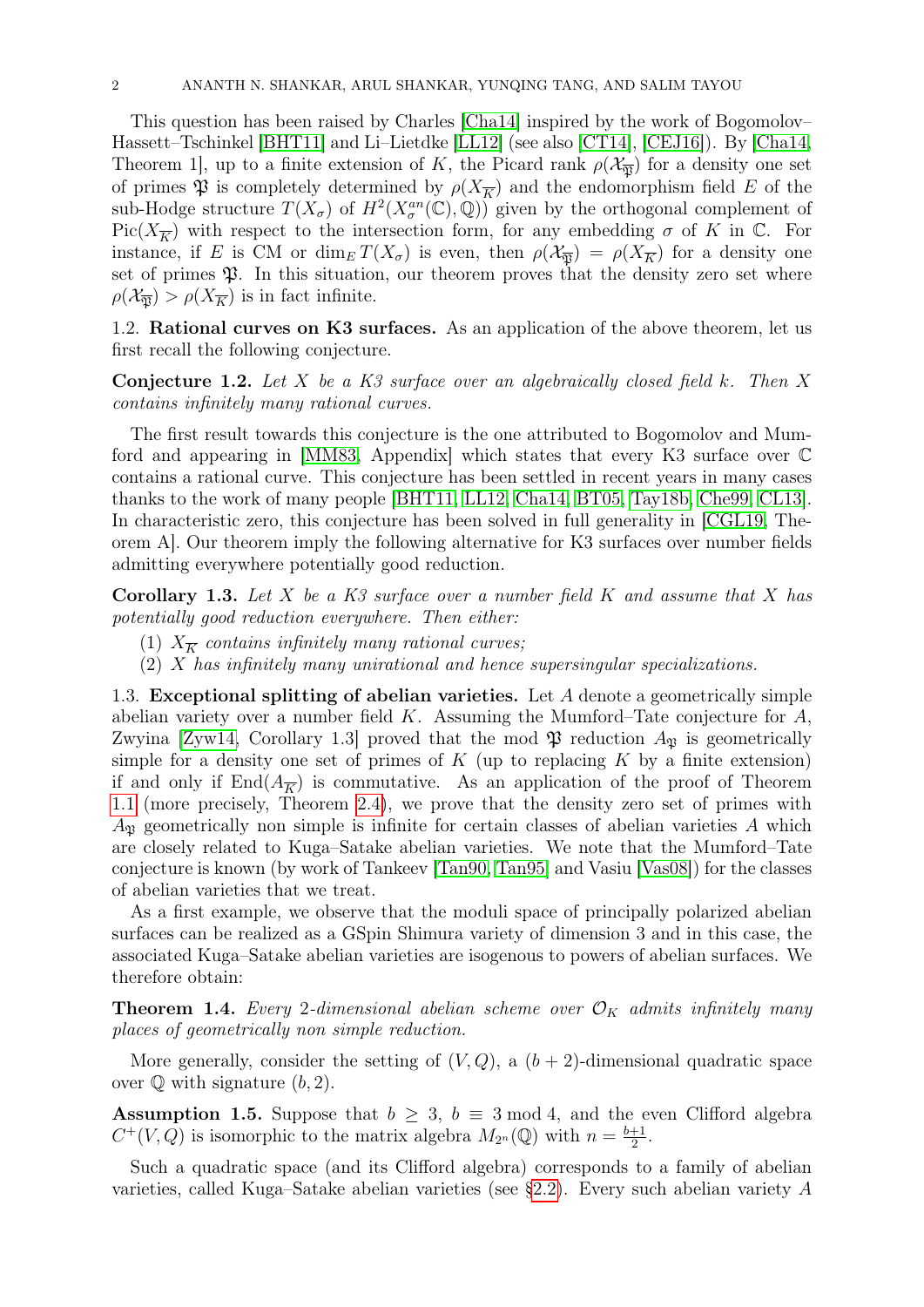has a splitting of the form  $A = A^+ \times A^-$ , induced by the grading of the Clifford algebra. By the Kuga–Satake construction, it follows that  $A^+$  is isogenous to  $B^{2^n}$  for some lowerdimensional abelian variety B. Our next result concerns places of split reduction of B when A is defined over some number field K. Generically,  $\text{End}(B_{\bar{K}}) = \mathbb{Z}$  (see [§9.2\)](#page-41-0) and hence the set of places of geometrically split reductions has density zero by [\[Zyw14\]](#page-47-0), as the Mumford–Tate conjecture is known for  $A$ , and therefore for  $B$ . We prove then the following result:

<span id="page-2-4"></span>Theorem 1.6. Consider the above setting, with the assumption that B extends to an abelian scheme  $\mathcal{B} \to \text{Spec}(\mathcal{O}_K)$  (and therefore, A also extends to an abelian scheme  $\mathcal{A} \to \text{Spec}(\mathcal{O}_K)$ . Then there are infinitely many finite places  $\mathfrak{P}$  of K such that  $\mathcal{B}_{\mathfrak{P}}$  is geometrically non simple.

We also have similar results for abelian varieties parameterized by Shimura varieties associated to the unitary similitude group  $GU(r, 1), r > 1$ , see [§9.3](#page-42-0) for the precise definitions.

<span id="page-2-5"></span>**Corollary 1.7.** Let E be an imaginary quadratic field and let  $A$  be a principally polarized abelian scheme over  $\mathcal{O}_K$ . Suppose that there is an embedding  $\mathcal{O}_E \subset \text{End}(\mathcal{A})$  which is compatible with the polarization on A, and that the action of  $\mathcal{O}_E$  on Lie  $\mathcal{A}_K$  has signature  $(r, 1)$ . Then there are infinitely many finite places  $\mathfrak P$  of K such that  $\mathcal A_{\mathfrak P}$  admits a geometric isogeny factor which is an elliptic curve CM by E.

1.4. GSpin Shimura varieties. The above theorems can be reformulated within the more general framework of intersections of a (non-special) arithmetic 1-cycle and special divisors in GSpin Shimura varieties as follows. Let  $(L, Q)$  be an integral quadratic even lattice of signature (b, 2) with  $b \geq 3$ .<sup>[1](#page-2-0)</sup> Assume that L is a maximal lattice in  $V := L \otimes_{\mathbb{Z}} \mathbb{Q}$ over which  $Q$  is  $\mathbb{Z}$ -valued. Associated to this data is a  $GSpin\ Shimura\ variety\ M,$  which is a Deligne–Mumford stack over  $\mathbb{Q}$ , see [§2.1.](#page-5-1) It is a Shimura variety of Hodge type which (by the work of Andreatta–Goren–Howard–Madapusi-Pera [\[AGHMP18\]](#page-44-1)) admits a normal flat integral model  $M$  over  $\mathbb{Z}$ . This model is smooth at primes p that do not divide  $Disc(Q)$ . Moreover, there is a family of the so called Kuga–Satake abelian scheme  $\mathcal{A}^{\text{univ}} \to \mathcal{M}$ , see §[§2.2](#page-6-0)[,2.4.](#page-8-0) For every  $m \in \mathbb{Z}_{>0}$ , a special divisor  $\mathcal{Z}(m) \to \mathcal{M}$  is constructed in [\[AGHMP18\]](#page-44-1)<sup>[2](#page-2-1)</sup> parameterizing Kuga-Satake abelian varieties which admit special endomorphisms s such that  $s \circ s = [m]$  (see [§2.5\)](#page-9-0). In particular, the moduli space of polarized K3 surfaces can be embedded in a GSpin Shimura variety (see [§9.1\)](#page-41-1), and special divisors parameterize K3 surfaces with Picard rank greater than that of the generic K3 surface. Our main theorem is the following.

<span id="page-2-3"></span>**Theorem 1.8.** Let K be a number field and let  $\mathcal{Y} \in \mathcal{M}(\mathcal{O}_K)$ . Assume that  $\mathcal{Y}_K \in M(K)$ is Hodge-generic. Then there exist infinitely many finite places  $\mathfrak P$  of K modulo which  $\mathcal Y$ lies in the image of  $\mathcal{Z}(m) \to \mathcal{M}$  for some  $m \in \mathbb{Z}_{>0}$  (here m depends on  $\mathfrak{P}$ ).

Here we say that  $x \in M(K)$  is Hodge-generic if for one embedding (equivalently any)  $\sigma: K \hookrightarrow \mathbb{C}$ , the point  $x^{\sigma} \in M(\mathbb{C})$  does not lie on any divisor  $\mathcal{Z}(m)(\mathbb{C})$ . This is a harmless assumption since all  $\mathcal{Z}(m)_K$  are GSpin Shimura varieties associated to rational quadratic spaces having signature  $(b-1, 2)$ . Hence, we may and will always work with the smallest GSpin sub Shimura variety of M containing  $\mathcal{Y}_K$ .<sup>[3](#page-2-2)</sup>

<span id="page-2-0"></span><sup>&</sup>lt;sup>1</sup>In this paper, we focus on  $b \geq 3$  case since the essential cases when  $b = 1, 2$  have been treated in [\[Cha18,](#page-45-8) [ST19\]](#page-46-7); see [§9.4](#page-43-0) for a detailed discussion.

<span id="page-2-2"></span><span id="page-2-1"></span><sup>2</sup> also called Heegner divisor in the literature.

<sup>&</sup>lt;sup>3</sup>Note that this use of the term Hodge-generic is *not standard* – we do not assume that the Mumford– Tate group associated to  $\mathcal{Y}_K$  is equal to the group of Spinor similitudes associated to  $(V, Q)$ .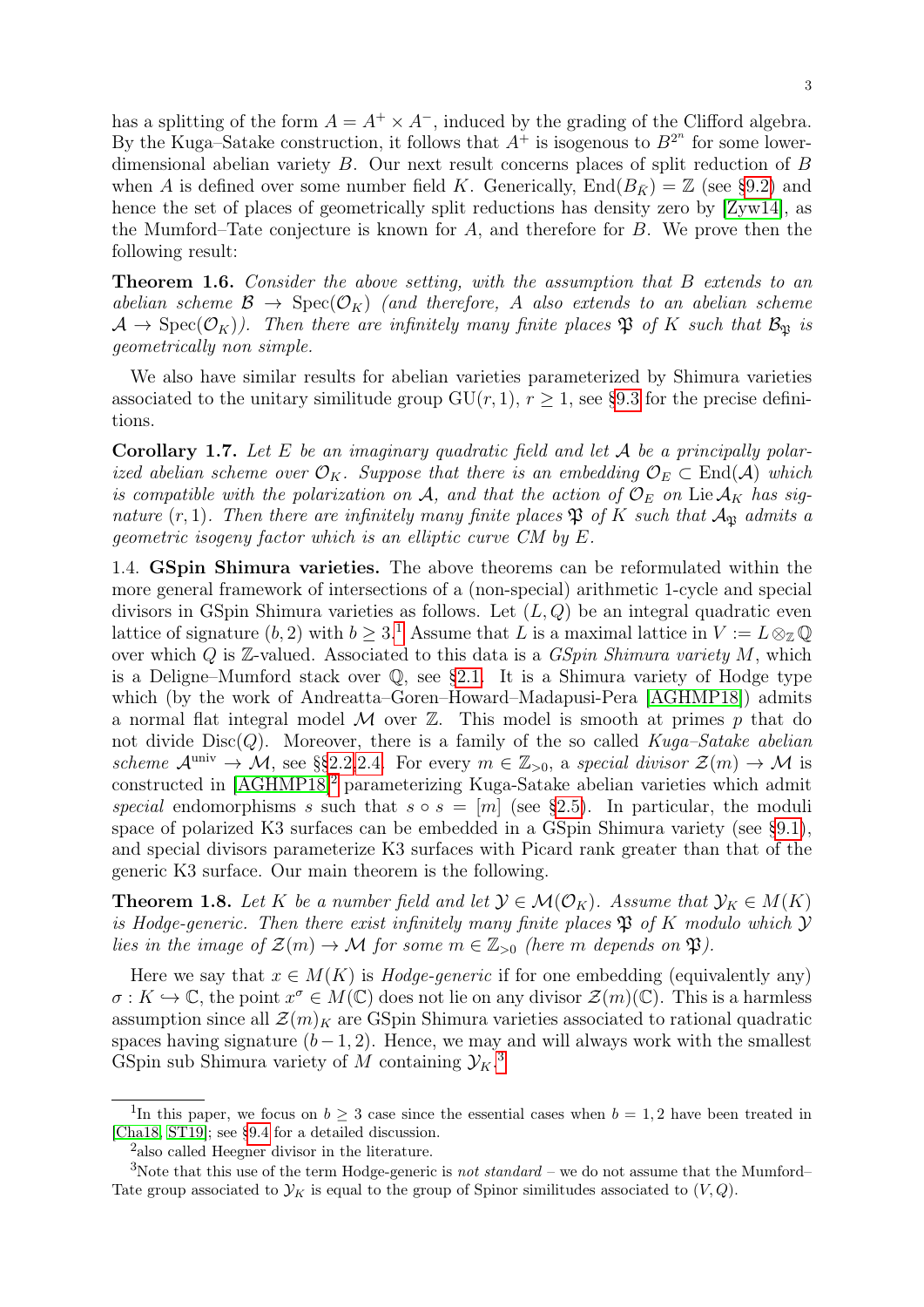Theorem [1.8](#page-2-3) is a generalization of the main results of [\[Cha18,](#page-45-8) [ST19\]](#page-46-7). In the complex setting, the analogous results are well-understood. More precisely, the Noether-Lefschetz locus of a non-trivial variation of Hodge structures of weight 2 with  $h^{2,0} = 1$  over a complex quasi-projective curve is dense for the analytic topology by a well-known result of Green [\[Voi02,](#page-47-1) Prop. 17.20]. When this variation is of K3 type, the main result of [\[Tay18a\]](#page-46-8) shows in fact that this locus is equidistributed with respect to a natural measure. In the global function field setting, the main result of [\[MST18\]](#page-46-9) shows that given a nonisotrivial ordinary abelian surface over a projective curve C over  $\overline{\mathbb{F}}_p$ , there are infinitely many  $\overline{\mathbb{F}}_p$ -points in C such that the corresponding abelian surface is not simple. This result is analogous to Theorem [1.8](#page-2-3) in the function field setting when  $b = 2, 3$ .

We now say a word about the potentially good reduction hypothesis (i.e., the fact that we require Y to be an  $\mathcal{O}_K$ -point of M, up to a finite extension of the base field, as opposed to a  $\mathcal{O}_K[1/N]$ -point). The boundary components in the Satake compactification<sup>[4](#page-3-0)</sup> of M have dimension either 0 or 1, whereas the Shimura variety itself is b-dimensional. As the boundary has large codimension in the ambient Shimura variety, it follows that "most" points have potentially good reduction, and so our good reduction hypothesis is not an especially stringent condition. A large family of points with potentially good reduction everywhere (in the case  $b = 2c$ ) can be obtained as follows: consider a real quadratic field  $F(\mathbb{Q})$ , and a  $(c+1)$ -dimensional orthogonal space  $(V', Q')$  over F with real signatures  $(c + 1, 0)$  at one archimedean place and  $(c - 1, 2)$  at the other. Then, the associated  $(c-1)$ -dimensional Shimura variety of Hodge type is compact, and embeds inside the b-dimensional Shimura variety associated to the  $\mathbb Q$ -rational  $(b+2)$ -dimensional quadratic space obtained by treating  $\tilde{V}'$  as a Q-vector space, equipped with the quadratic form  $\mathrm{tr}_{F/\mathbb{Q}}(Q').$ 

1.5. Strategy of the proof. The proof of Theorem [1.8](#page-2-3) follows the lines of [\[Cha18\]](#page-45-8) and relies on Arakelov intersection theory on the integral model  $\mathcal M$  of the GSpin Shimura variety M. For every positive integer m, the special divisor  $\mathcal{Z}(m)$  is flat over  $\mathbb Z$  and parameterizes points of  $\mathcal M$  for which the associated Kuga–Satake abelian variety admits an extra special endomorphism s that satisfies  $s \circ s = [m]$ , see [§2.3.](#page-7-0) By the work of Bruinier [\[Bru02\]](#page-45-9), this divisor can be endowed with a Green function  $\Phi_m$  which is constructed using theta lift of non-holomorphic Eisenstein series of negative weight and thus yields an arithmetic divisor  $\widehat{\mathcal{Z}}(m) = (\mathcal{Z}(m), \Phi_m)$  in the first arithmetic Chow group CH<sup>1</sup>(M) of M. By assumption, we have an abelian scheme  $\mathcal{A}_{\mathcal{Y}} \to \mathcal{Y} = \text{Spec}(\mathcal{O}_K)$  and a map  $\iota: \mathcal{Y} \to \mathcal{M}$ . We can express the height  $h_{\hat{\mathcal{Z}}(m)}(\mathcal{Y})$  of  $\mathcal{Y}$  with respect to the arithmetic divisor  $\hat{\mathcal{Z}}(m)$  as follows (see [§3.1\)](#page-10-2):

$$
h_{\widehat{\mathcal{Z}}(m)}(\mathcal{Y}) = \sum_{\sigma: K \hookrightarrow \mathbb{C}} \frac{\Phi_m(\mathcal{Y}^{\sigma})}{|\operatorname{Aut}(\mathcal{Y}^{\sigma})|} + \sum_{\mathfrak{P} \text{ finite place}} (\mathcal{Y}.\mathcal{Z}(m))_{\mathfrak{P}} \log |\mathcal{O}_K/\mathfrak{P}|.
$$
 (1.1)

By definition,  $(\mathcal{Y}, \mathcal{Z}(m))_{\mathfrak{V}} \neq 0$  if and only if the Kuga–Satake abelian variety at  $\mathcal{Y}_{\overline{\mathfrak{N}}}$ admits a special endomorphism s with  $s \circ s = [m]$ . Therefore, to prove Theorem [1.8,](#page-2-3) it suffices to show that for a fixed finite place  $\mathfrak{P}$ , for most positive integers m, we have

<span id="page-3-2"></span><span id="page-3-1"></span>
$$
(\mathcal{Y}\mathcal{Z}(m))_{\mathfrak{P}} = o\left(h_{\widehat{\mathcal{Z}}(m)}(\mathcal{Y}) - \sum_{\sigma:K\to\mathbb{C}}\frac{\Phi_m(\mathcal{Y}^{\sigma})}{|\operatorname{Aut}(\mathcal{Y}^{\sigma})|}\right).
$$
(1.2)

Here are the ingredients of the proof. Let  $m$  be a positive integer which is represented by the lattice  $(L, Q)$ .

<span id="page-3-0"></span><sup>4</sup>Which is a projective variety.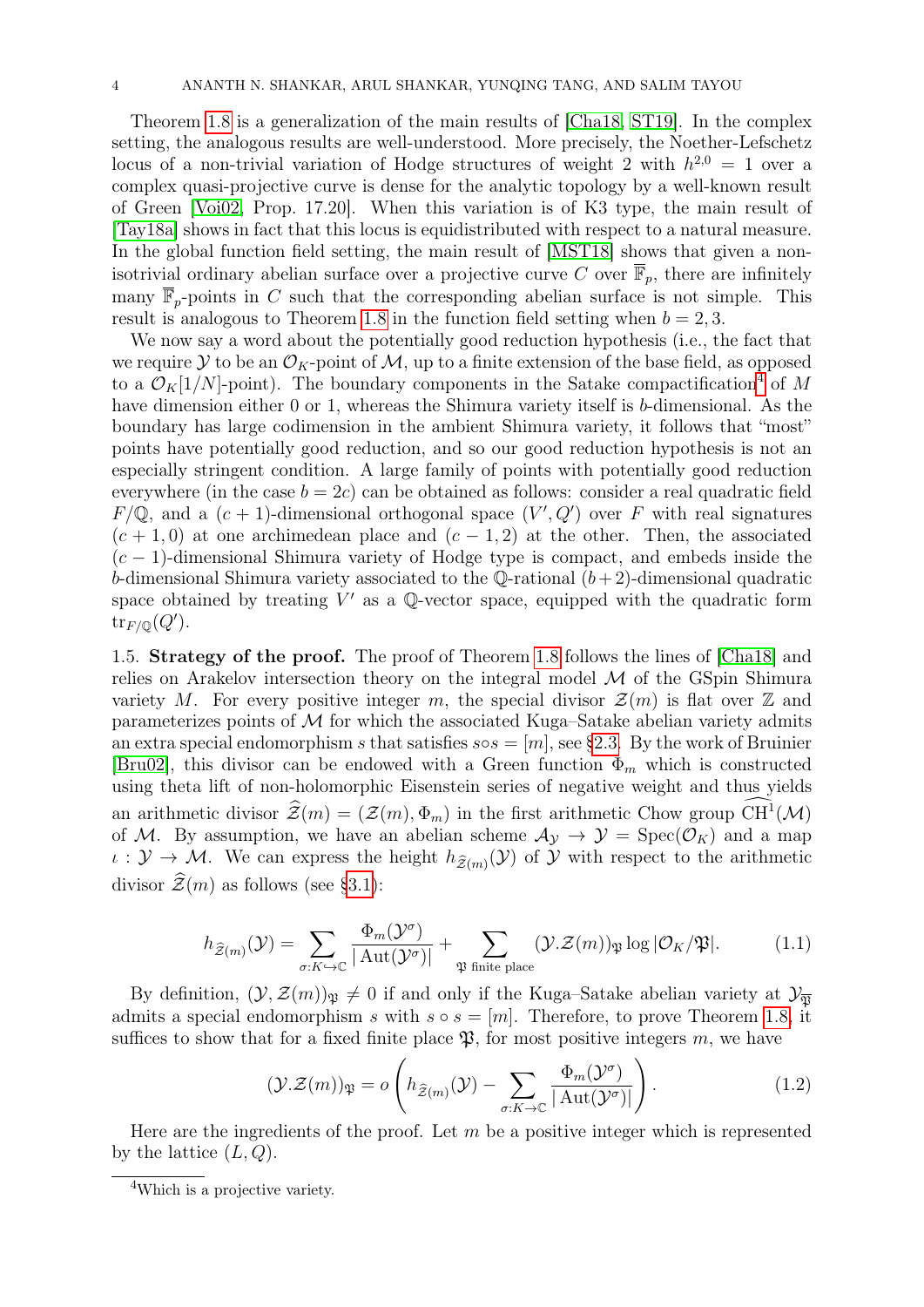- (1) Starting from an explicit expression of  $\Phi_m$  given by Bruinier in [\[Bru02,](#page-45-9) §2.2], we pick out the main term out of archimedean part of Equation [\(1.1\)](#page-3-1), which is a scalar multiple of  $m^{\frac{b}{2}}$  log m, see Proposition [5.2.](#page-23-0)
- (2) To treat the term  $h_{\hat{\mathcal{Z}}(m)}(\mathcal{Y})$ , we use a theorem of Howard and Madapusi-Pera [\[HM17,](#page-46-10) Theorem 8.3.1] which asserts that the generating series of  $\mathcal{Z}(m)$  is a component of a vector valued modular form of weight  $1 + \frac{b}{2}$  with respect to the Weil representation associated to the lattice  $(L, Q)$ . As a consequence, we get  $h_{\hat{\mathcal{Z}}(m)}(\mathcal{Y}) = O(m^{\frac{b}{2}})$ . This modularity result was previously known over the complex fiber by the work of Borcherds [\[Bor99\]](#page-45-10) and a cohomological version was given by Kudla–Millson [\[KM90\]](#page-46-11).
- (3) Based on Bruinier's explicit formula, we reduce the estimate of the remaining part of the archimedean term into a problem of counting lattice points with weight functions admitting logarithmic singularities, see Proposition [5.4.](#page-25-0)
- (4) The treatment of this lattice counting problem in §6 is a key novelty here compared to the treatment of the archimedean places in the previous works [\[Cha18,](#page-45-8) [ST19\]](#page-46-7). We break the sum into two parts; the first part, which consists of lattice points which are not very close to the singularity of the weight function, is treated using the circle method and the rest is controlled by the so-called diophantine bound. More precisely, the geometrical meaning of controlling the second part is to show that (away from a small set of m)  $\mathcal{Y}(\mathbb{C})$  is not very close to  $\mathcal{Z}(m)(\mathbb{C})$ . Roughly speaking, we prove that if  $\mathcal{Y}(\mathbb{C})$  is too close to too many special divisors with m in a certain range, then  $\mathcal{Y}(\mathbb{C})$  must be close to a special divisor with much smaller m. This would violate the diophantine bound deduced from the height formula and the estimates in  $(1)-(3)$  above, see Theorem [5.8.](#page-28-0)
- (5) Now it remains to treat the finite contribution. This part can be translated into a lattice counting problem on a sequence of lattices  $L_n, n \in \mathbb{Z}_{\geq 1}$ , where  $L_n$  is the lattice of special endomorphisms of the Kuga–Satake abelian variety over  $\mathcal{Y}$  mod  $\mathfrak{P}^n$ , see Lemma [7.2.](#page-34-0) As in [\[ST19\]](#page-46-7), we use Grothendieck–Messing theory and Serre–Tate theory to describe the asymptotic behavior of  $L_n$ . These results give adequate bounds for the main terms. In order to deal with the error terms, we use the diophantine bound (see Theorem [5.8\)](#page-28-0) for individual  $m$  to obtain better bounds on average.

We briefly describe how we use the diophantine bound for each  $m$  to obtain stronger bounds on the local contribution from finite places on average. The arguments in (1)- (3) actually prove that the right hand side of Equation [\(1.2\)](#page-3-2) is bounded by  $m^{\frac{b}{2}} \log m$ , as  $m \to \infty$  (although we prove that the quantity is also  $\gg m^{\frac{b}{2}} \log m$  in (4) for most m). Since each term  $(\mathcal{Y}.\mathcal{Z}(m))_{\mathfrak{P}}$  is nonnegative, we have that for any  $\mathfrak{P},$  the local contribution  $(\mathcal{Y}.\mathcal{Z}(m))_{\mathfrak{P}} = O(m^{\frac{b}{2}} \log m)$  – this is the diophantine bound that we refer to. By Lemma [7.2,](#page-34-0) this diophantine bound implies that for  $n \gg m^{\frac{b}{2}+\epsilon}, \epsilon > 0$ , any non-zero special endomorphism s in the lattice  $L_n$  must satisfy  $s \circ s = [m']$  with  $m' \geq m$ . Then a geometry-of-numbers argument suffices to conclude the proof of our theorem.

1.6. **Organization of the paper.** In  $\S$ 2 we recall the construction of the GSpin Shimura variety associated to the lattice  $(L, Q)$  following [\[AGHMP17,](#page-44-2) [AGHMP18,](#page-44-1) [HM17\]](#page-46-10), as well as the construction of its integral model and the construction of the special divisors using the notion of special endomorphisms, then we give a reformulation of Theorem [1.8.](#page-2-3) In [§3](#page-10-0) we recall how to associate Green functions to the special divisors on  $\mathcal M$  and we state Brocherds–Howard–Madapusi-Pera's modularity result from [\[HM17\]](#page-46-10), then we derive consequences on the growth of the global height of an  $\mathcal{O}_K$ -point on M. In [§4](#page-13-0) we collect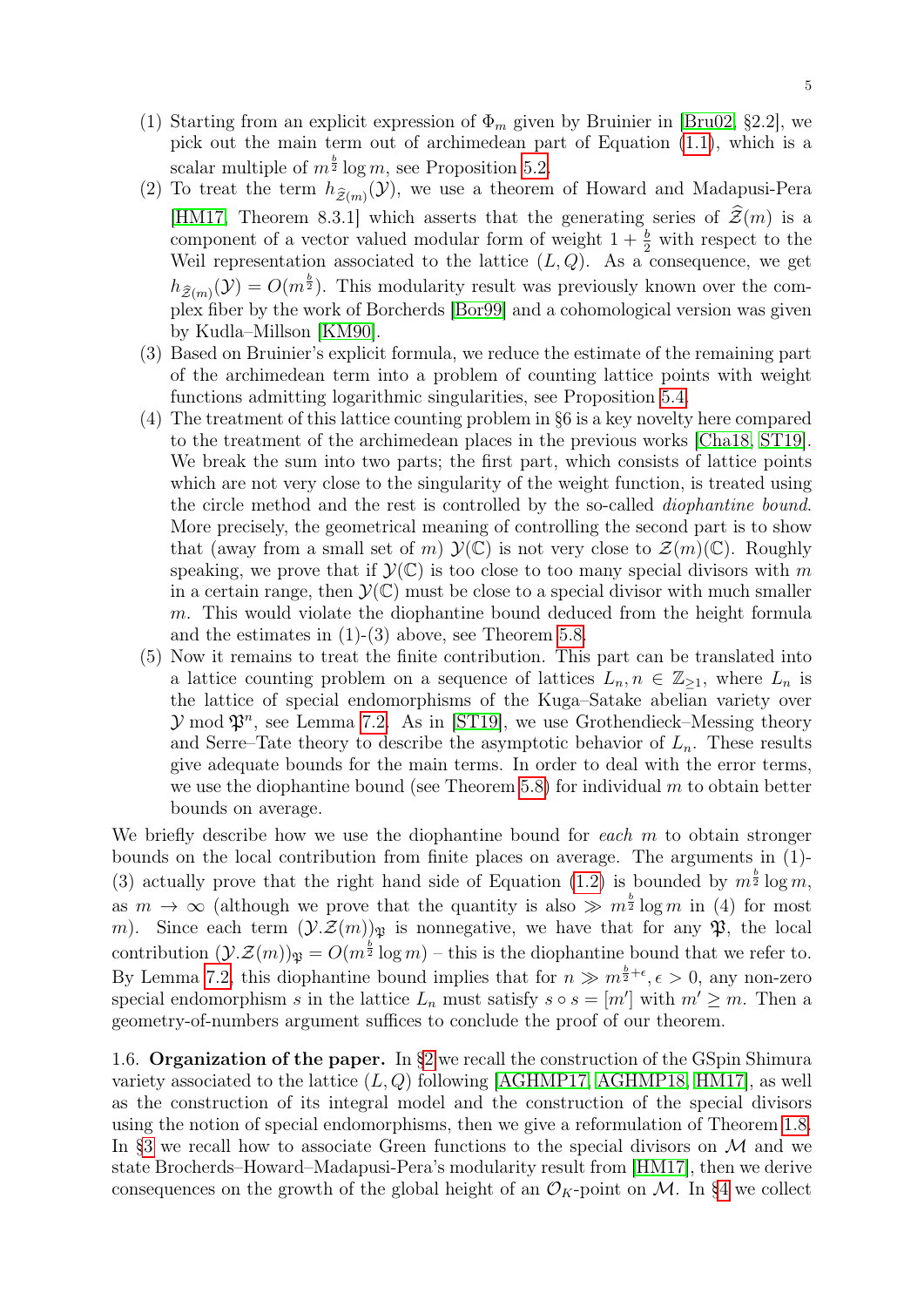some general results on quadratic forms which will be used in the following sections. In [§5,](#page-22-0) we give a first step estimate on the growth of the archimedean terms and we derive the diophantine bounds on archimedean and non-archimedean contributions. The second step in estimating the archimedean contributions is performed in [§6,](#page-29-0) while the nonarchimedean contributions are treated in [§7.](#page-33-0) In [§8](#page-39-0) we put together all the ingredients to prove Theorem [2.4](#page-10-1) and hence Theorem [1.8.](#page-2-3) Finally, in [§9](#page-40-0) we prove the applications to K3 surfaces. Subsequently, we prove the applications to Kuga–Satake abelian varieties and abelian varieties parametrized by unitary Shimura varieties and then we discuss how the results from [\[Cha18,](#page-45-8) [ST19\]](#page-46-7) fit into our framework.

1.7. Acknowledgements. We are very grateful to Fabrizio Andreatta, Olivier Benoist, Laurent Clozel, Quentin Guignard, Jonathan Hanke, Christian Liedtke, Yifeng Liu, Chao Li, and Jacob Tsimerman for many helpful conversations. S.T is particularly grateful to François Charles under which part of this work has been done in PhD thesis.

A.S. is supported by an NSERC Discovery grant and a Sloan fellowship. Y.T. is partially supported by the NSF grant DMS-1801237. S.T has received funding from the European Research Council (ERC) under the European Union's Horizon 2020 research and innovation programme (grant agreement No 715747).

- 1.8. Notations. If  $f, g : \mathbb{N} \to \mathbb{R}$  are real functions and g does not vanish, then:
	- (1)  $f = O(g)$ , or  $f \ll g$ , if there exists an integer  $n_0 \in \mathbb{N}$ , a positive constant  $C_0 > 0$ such that

$$
\forall n \ge n_0, |f(n)| \le C_0|g(n)|.
$$

- (2)  $f \approx h$  if  $f = O(h)$  and  $h = O(f)$ .
- (3)  $f = o(g)$  if for every  $\epsilon > 0$ , there exists  $n_{\epsilon}$  such that for every  $n \geq n_{\epsilon}$

$$
|f(n)| \le \epsilon |g(n)|.
$$

- (4) For p a prime number, val<sub>p</sub> denotes the p-adic valuation on  $\mathbb{Q}$ .
- (5) For  $s \in \mathbb{C}$ , Re(s) is the real part of s.

### 2. The GSpin Shimura varieties and their special divisors

<span id="page-5-0"></span>Let  $(L, Q)$  be an integral quadratic even lattice of signature  $(b, 2), b \ge 1$ , with associated bilinear form defined by

$$
(x.y) = Q(x + y) - Q(x) - Q(y),
$$

for  $x, y \in L$ . Let  $V := L \otimes_{\mathbb{Z}} \mathbb{Q}$  and assume that L is a maximal lattice in V over which Q is Z-valued. We recall in this section the theory of GSpin Shimura varieties associated with  $(L, Q)$ . Our main references are [\[AGHMP17,](#page-44-2) Section 2], [\[AGHMP18,](#page-44-1) Section 4] and [\[MP16,](#page-46-12) Section 3].

<span id="page-5-1"></span>2.1. The GSpin Shimura variety. For a commutative ring R, let  $L_R$  denote  $L \otimes_{\mathbb{Z}} R$  and the quadratic form Q on L induces a quadratic form Q on  $L_R$ . The Clifford algebra  $C(L_R)$ of  $(L_R, Q)$  is the R-algebra defined as the quotient of the tensor algebra  $\bigotimes L_R$  by the ideal generated by  $\{(x \otimes x) - Q(x), x \in L_R\}$ . It has a  $\mathbb{Z}/2\mathbb{Z}$  grading  $C(L_R) = \widetilde{C}(L_R)^+ \oplus C(L_R)^$ induced by the grading on  $\bigotimes L_R$ . When R is a Q-algebra, we also denote  $C(L_R)$  (resp.  $C^{\pm}(L_R)$  by  $C(V_R)$  (resp.  $C^{\pm}(V_R)$ ) and note that  $C(L)$  is a lattice in  $C(V)$ .

Let  $G := \text{GSpin}(V)$  be the group of spinor similitudes of V. It is the reductive algebraic group over Q such that

$$
G(R) = \{ g \in C^+(V_R)^\times, gV_Rg^{-1} = V_R \}
$$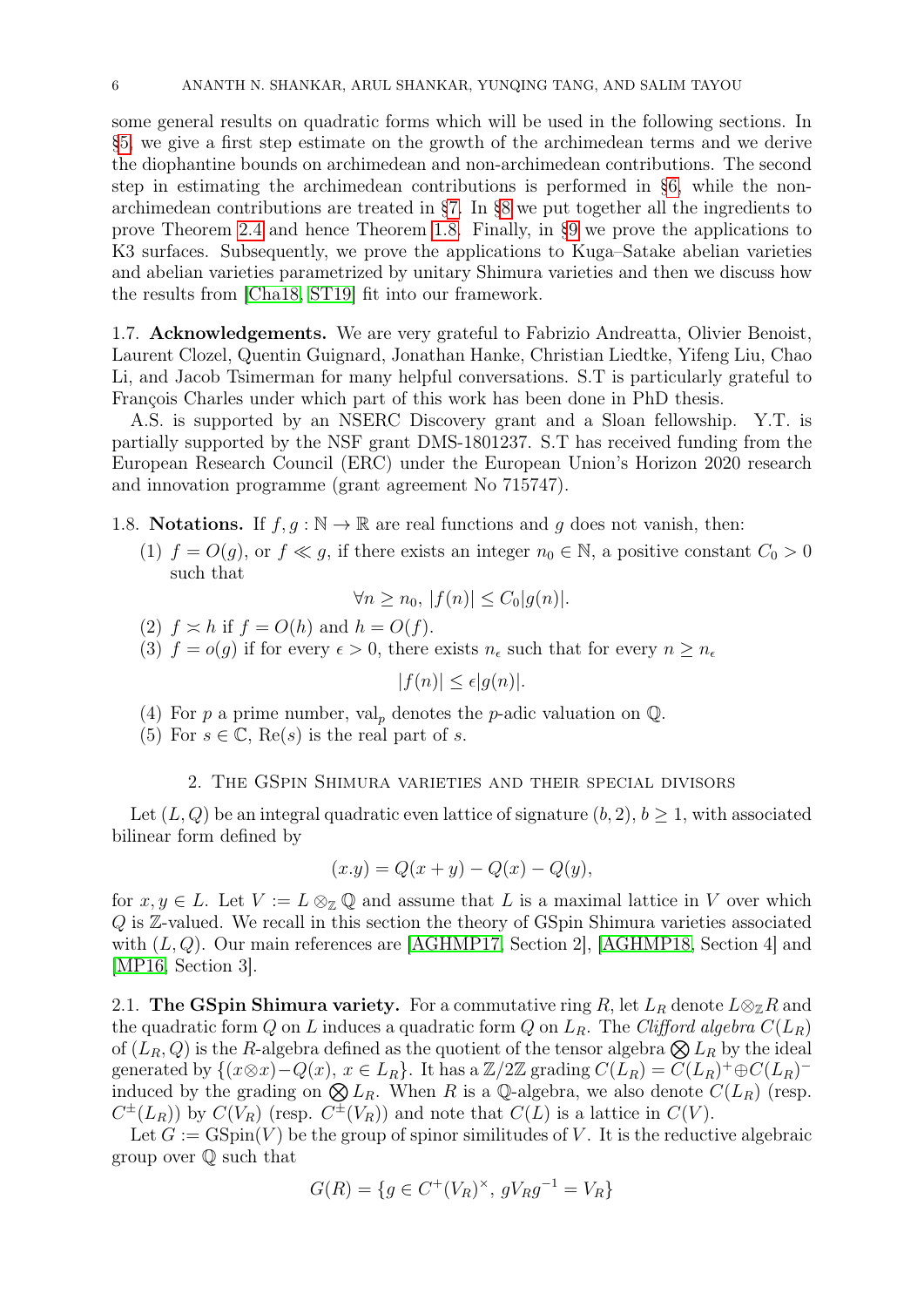for any Q-algebra R. We denote by  $\nu : G \to \mathbb{G}_m$  the spinor similitude factor as defined in [\[Bas74,](#page-44-3) Section 3]. The group G acts on V via  $g \bullet v = gyg^{-1}$  for  $v \in V_R$  and  $g \in G(R)$ . Moreover, there is an exact sequence of algebraic groups

$$
1 \to \mathbb{G}_m \to G \xrightarrow{g \mapsto g \bullet} \text{SO}(V) \to 1.
$$

Let  $D_L$  be the period domain associated to  $(L, Q)$  defined by<sup>[5](#page-6-1)</sup>

$$
D_L = \{ x \in \mathbb{P}(V_{\mathbb{C}}) \mid (\overline{x}.x) < 0, (x.x) = 0 \}.
$$

It is a hermitian symmetric domain and the group  $G(\mathbb{R})$  acts transitively on  $D<sub>L</sub>$ . As in [\[AGHMP18,](#page-44-1) §4.1],  $(G, D_L)$  defines a Shimura datum as follows: for any class  $[z] \in D_L$ with  $z \in V_{\mathbb{C}}$ , there is a morphism of algebraic groups over  $\mathbb{R}$ 

$$
h_{[z]}: \mathbb{S} = \text{Res}_{\mathbb{C}/\mathbb{R}} \mathbb{G}_m \to G_{\mathbb{R}}
$$

such that the induced Hodge decomposition on  $V_{\mathbb{C}}$  is given by

$$
V^{1,-1} = \mathbb{C}z, V^{-1,1} = \mathbb{C}\overline{z}, V^{0,0}_{\mathbb{C}} = (\mathbb{C}z \oplus \mathbb{C}\overline{z})^{\perp}.
$$

Indeed, choose a representative  $z = u + iw$  where  $u, w \in V_{\mathbb{R}}$  are orthogonal and  $Q(u) =$  $Q(w) = -1$ , then  $h_{[z]}$  is the morphism such that  $h_{[z]}(i) = uw \in G(\mathbb{R}) \subset C^{+}(V_{\mathbb{R}})^{\times}$ . Hence  $D_L$  is identified with a  $G(\mathbb{R})$ -conjugacy class in Hom $(\text{Res}_{\mathbb{C}/\mathbb{R}}\mathbb{G}_m, G_{\mathbb{R}})$ . The reflex field of  $(G, D_L)$  is equal to Q by [\[And96,](#page-44-4) Appendix 1].

Let  $\mathbb{K} \subset G(\mathbb{A}_f)$  be the compact open subgroup

$$
\mathbb{K} = \mathrm{G}(\mathbb{A}_f) \cap C(\widehat{L})^{\times},
$$

where  $\hat{L} = L \otimes_{\mathbb{Z}} \hat{\mathbb{Z}}$ . By [\[MP16,](#page-46-12) Lemma 2.6], the image of K in SO( $\hat{L}$ ) is the subgroup of elements acting trivially on  $L^{\vee}/L$ , where  $L^{\vee}$  is the dual lattice of L defined by

$$
L^{\vee} := \{ x \in V \mid \forall y \in L, \ (x.y) \in \mathbb{Z} \}.
$$

By the theory of canonical models, we get a b-dimensional Deligne–Mumford stack M over Q, the GSpin Shimura variety associated with L, such that

$$
M(\mathbb{C}) = G(\mathbb{Q}) \backslash D_L \times G(\mathbb{A}_f) / \mathbb{K}.
$$

<span id="page-6-0"></span>2.2. The Kuga–Satake construction and K3 type motives in characteristic 0. The Kuga–Satake construction was first considered in [\[KS67\]](#page-46-13) and later in [\[Del72\]](#page-45-11) and [\[Del79\]](#page-45-12). We follow here the exposition of [\[MP16,](#page-46-12) Section 3].

Let  $G \to \text{Aut}(N)$  be an algebraic representation of G on a Q-vector space N, and let  $N_{\hat{\mathbb{Z}}}\subset N_{\mathbb{A}_f}$  be a K-stable lattice. Then one can construct a local system  $\mathbf{N}_B$  on  $M(\mathbb{C})$ whose fiber at a point  $[[z], g]$  is identified with  $N \cap g(N_{\hat{x}})$ . The corresponding vector bundle  $N_{dR,M(\mathbb{C})} = \mathcal{O}_{M(\mathbb{C})} \otimes N_B$  is equipped with a holomorphic filtration  $\mathcal{F}^{\bullet}N_{dR,M(\mathbb{C})}$ which at every point  $[[z], g]$  equips the fiber with the Hodge structure determined by the cocharacter  $h_{[z]}$ . Hence we obtain a functor

<span id="page-6-2"></span>
$$
(N, N_{\widehat{\mathbb{Z}}}) \mapsto (\mathbf{N}_B, \mathcal{F}^{\bullet} \mathbf{N}_{dR, M(\mathbb{C}))})
$$
\n(2.1)

from the category of algebraic Q-representations of  $G$  with a K-stable lattice to variations of Z-Hodge structures over  $M(\mathbb{C})$ . Applying this functor to  $(V, L)$ , we obtain a variation of Z-Hodge structures  ${V_B, \mathcal{F}^{\bullet}V_{dR,M(C)}\}$  of weight 0 over  $M(\mathbb{C})$ . The quadratic form Q gives a polarization on  $(\mathbf{V}_B, \mathcal{F}^{\bullet} \mathbf{V}_{dR,M(\mathbb{C})})$  and hence by [\[Del79,](#page-45-12) 1.1.15], all  $(N_B, \mathcal{F}^{\bullet} N_{dR, M(\mathbb{C}))})$  are polarizable.

Also, if we denote by H the representation of the group G on  $C(V)$  by left multiplication and  $H_{\hat{\mathcal{Z}}} = C(L)_{\hat{\mathcal{Z}}}$ , then applying the functor [\(2.1\)](#page-6-2) to the pair  $(H, H_{\hat{\mathcal{Z}}})$ , we obtain a

<span id="page-6-1"></span><sup>&</sup>lt;sup>5</sup>Here we pick  $z \in V_{\mathbb{C}}$  such that  $[z] = x$  and  $(\overline{x}.x) > 0$  means that  $(\overline{z}, z) > 0$  and  $(x.x) = 0$  means  $(z.\overline{z}) = 0$ ; both conditions are independent of the choice of z.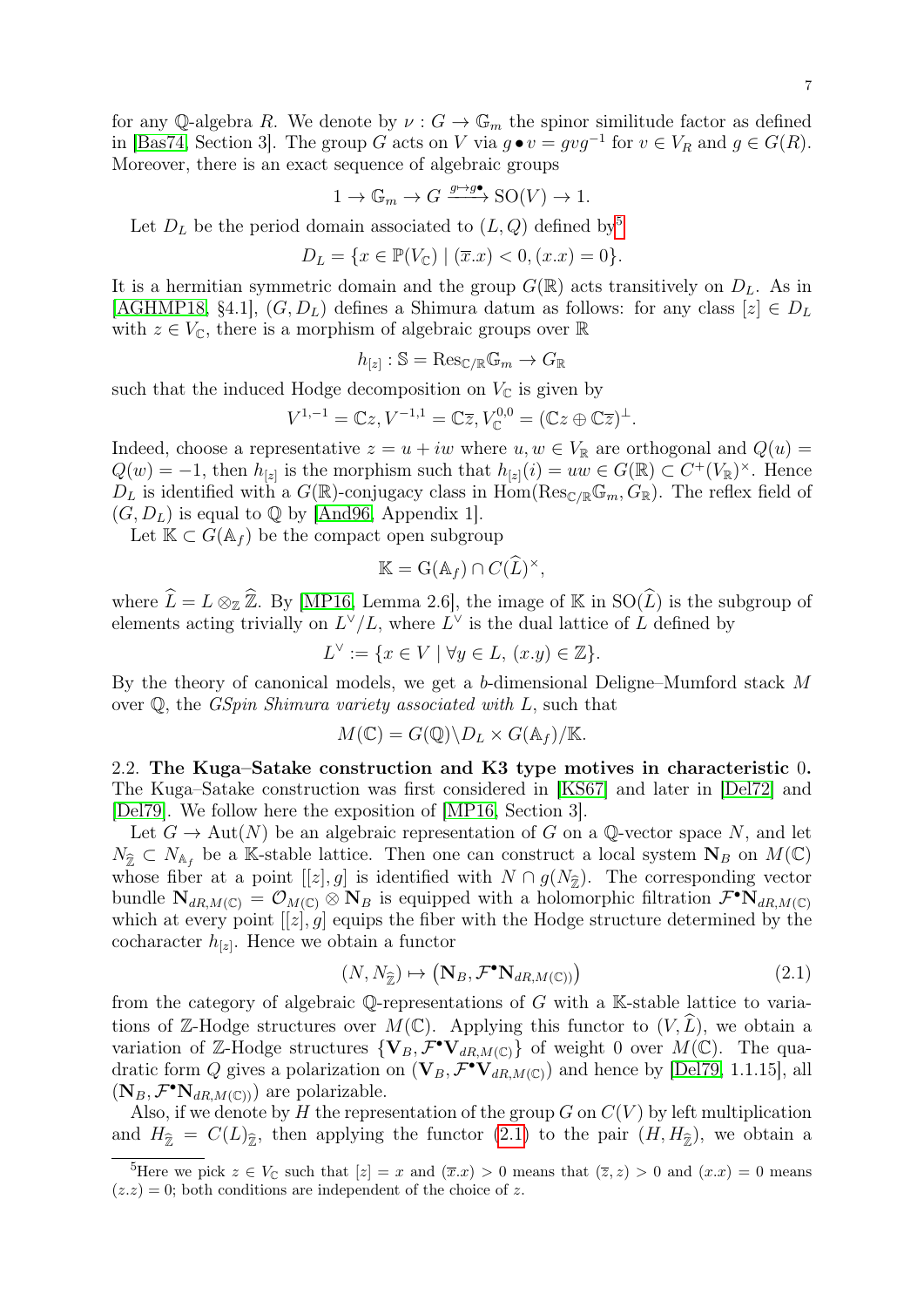polarizable variation of Z-Hodge structures  $(\mathbf{H}_B, \mathbf{H}_{dR,M(\mathbb{C})})$  of type  $(-1,0), (0,-1)$  with a right  $C(V)$ -action. Therefore, there is a family of abelian schemes  $A^{\text{univ}} \to M$  of relative dimension  $2^{b+1}$ , the Kuga–Satake abelian scheme, such that the homology of the family  $A^{\text{univ},an}(\mathbb{C}) \to M^{an}(\mathbb{C})$  is precisely  $(\mathbf{H}_B, \mathbf{H}_{dR,M(\mathbb{C})})$ . It is equipped with a right  $C(L)$ action and a compatible  $\mathbb{Z}/2\mathbb{Z}$ -grading:  $A^{\text{univ}} = A^{\text{univ},+} \times A^{\text{univ},-}$ , see [\[MP16,](#page-46-12) 3.5–3,7,  $3.10$ <sup>[6](#page-7-1)</sup>

Using  $A^{\text{univ}}$ , one descents  $H_{dR,M(\mathbb{C})}$  to a filtered vector bundle with an integrable connection  $(\mathbf{H}_{dR}, \mathcal{F}^{\bullet} \mathbf{H}_{dR})$  over M as the first relative de Rham homology with the Gauss–Manin connection ([\[MP16,](#page-46-12) 3.10]). For any prime  $\ell$ , the  $\ell$ -adic sheaf  $\mathbb{Z}_{\ell} \otimes \mathbf{H}_B$  over  $M(\mathbb{C})$  descends also canonically to an  $\ell$ -adic étale sheaf  $H_{\ell, \text{\'et}}$  over M, which is canonically isomorphic to the  $\ell$ -adic Tate module of  $A^{\text{univ}}$  ([\[MP16,](#page-46-12) 3.13]). Moreover, by Deligne's theory of absolute Hodge cycles, one descents  $V_{dR,M(C)}$  and  $\mathbb{Z}_\ell \otimes V_B$  to  $(V_{dR}, \mathcal{F}^\bullet V_{dR})$  and  $V_{\ell, \text{\'et}}$  over M  $([MP16, 3.4, 3.10-3.12])$  $([MP16, 3.4, 3.10-3.12])$  $([MP16, 3.4, 3.10-3.12])$ . More precisely, an idempotent

$$
\pi = (\pi_{B,\mathbb{Q}}, \pi_{dR,\mathbb{Q}}, \pi_{\ell,\mathbb{Q}}) \in \text{End}(\text{End}(\mathbf{H}_B \otimes \mathbb{Q})) \times \text{End}(\text{End}(\mathbf{H}_{dR})) \times \text{End}(\text{End}(\mathbf{H}_{\ell, \text{\'et}} \otimes \mathbb{Q}_{\ell}))
$$

is constructed in loc. cit. such that the fiber of  $\pi$  at each closed point in M is an absolute Hodge cycle and  $(\mathbf{V}_B \otimes \mathbb{Q}, \mathbf{V}_{dR}, \mathbf{V}_{\ell, \text{\'et}} \otimes \mathbb{Q}_\ell)$  is the image of  $\pi$ . In particular,  $(V_B \otimes \mathbb{Q}, V_{dR}, V_{\ell, \text{\'et}} \otimes \mathbb{Q}_\ell)$  is a family of absolute Hodge motives over M and we call each fiber a  $K3$  type motive. (For a reference on absolute Hodge motives, we refer to [\[DMOS82,](#page-45-13) IV].)

On the other hand, let  $\text{End}_{C(V)}(H)$  denote the endomorphism ring of H as a  $C(V)$ module with right  $C(V)$ -action. Then the action of V on H as left multiplication induces a G-equivariant embedding  $V \hookrightarrow \text{End}_{C(V)}(H)$ , which maps  $\widehat{L} \hookrightarrow H_{\widehat{\mathbb{Z}}}$ . The functoriality of [\(2.1\)](#page-6-2) induces embeddings

$$
\mathbf{V}_B \hookrightarrow \mathrm{End}_{C(L)}(\mathbf{H}_B) \quad \text{and} \quad \mathbf{V}_{dR,M(\mathbb{C})} \hookrightarrow \mathrm{End}_{C(V)}(\mathbf{H}_{dR,M(\mathbb{C})}),
$$

the latter being compatible with filtration. By [\[MP16,](#page-46-12) 1.2, 1.4, 3.11], these embeddings are the same as the one induced by  $\pi$  above with the natural forgetful map  $\text{End}_{C(V)}(\mathbf{H}) \to \text{End}(\mathbf{H})$ . In particular, the embedding  $\mathbf{V}_{dR} \hookrightarrow \text{End}_{C(V)}(\mathbf{H}_{dR})$  is compatible with filtrations and connection and  $V_{\ell, \text{\'et}} \hookrightarrow \text{End}_{C(V)}(\mathbf{H}_{\ell, \text{\'et}})$  as  $\mathbb{Z}_{\ell}$ -lisse sheaves with compatible Galois action on each fiber.<sup>[7](#page-7-2)</sup>

Moreover, there is a canonical quadratic form  $\mathbf{Q}: \mathbf{V}_{dR} \to \mathcal{O}_M$  given on sections by  $v \circ v = \mathbf{Q}(v)$ . Id where the composition takes places in End<sub>C(V)</sub>( $\mathbf{H}_{dR}$ ). Similarly, there is also a canonical quadratic form on  $V_{\ell, \text{\'et}}$  induced by composition in End<sub>C(V)</sub>( $\mathbf{H}_{\ell, \text{\'et}}$ ) and valued in the constant sheaf  $\mathbb{Z}_{\ell}$ .

<span id="page-7-0"></span>2.3. Special divisors on M over Q. For any vector  $\lambda \in L_{\mathbb{R}}$  such that  $Q(\lambda) > 0$ , let  $\lambda^{\perp}$  be the set of elements of  $D_L$  orthogonal to  $\lambda$ . Let  $\beta \in L^{\vee}/L$  and  $m \in Q(\beta) + \mathbb{Z}$  with  $m > 0$  and define the complex orbifold

$$
Z(\beta,m)(\mathbb{C}) := \bigsqcup_{g \in G(\mathbb{Q}) \backslash G(\mathbb{A}_f) / \mathbb{K}} \Gamma_g \backslash \left( \bigsqcup_{\lambda \in \beta_g + L_g, Q(\lambda) = m} \lambda^{\perp} \right)
$$

where  $\Gamma_g = G(\mathbb{Q}) \cap g \mathbb{K} g^{-1}$ ,  $L_g \subset V$  is the lattice determined by  $\widehat{L_g} = g \bullet \widehat{L}$  and  $\beta_g = g \bullet \widehat{L}$  $g \bullet \beta \in L_g^{\vee}/L_g$ . Then  $Z(\beta,m)(\mathbb{C})$  is the set of complex points of a disjoint union of Shimura varieties associated with orthogonal lattices of signature  $(b-1, 2)$  and it admits

<span id="page-7-1"></span><sup>&</sup>lt;sup>6</sup>Here we follow the convention in [\[AGHMP18\]](#page-44-1), where H is the homology of  $A^{\text{univ}}$ . In [\[MP16\]](#page-46-12), H is the cohomology of  $A^{\text{univ}}$ .

<span id="page-7-2"></span><sup>&</sup>lt;sup>7</sup>The compatibility of  $\mathbb{Z}_{\ell}$ -structure can be deduced from Artin's comparison theorem and that we have the embedding  $V_B \hookrightarrow \text{End}_{C(L)}(\mathbf{H}_B)$  as Z-local system over  $M(\mathbb{C})$ .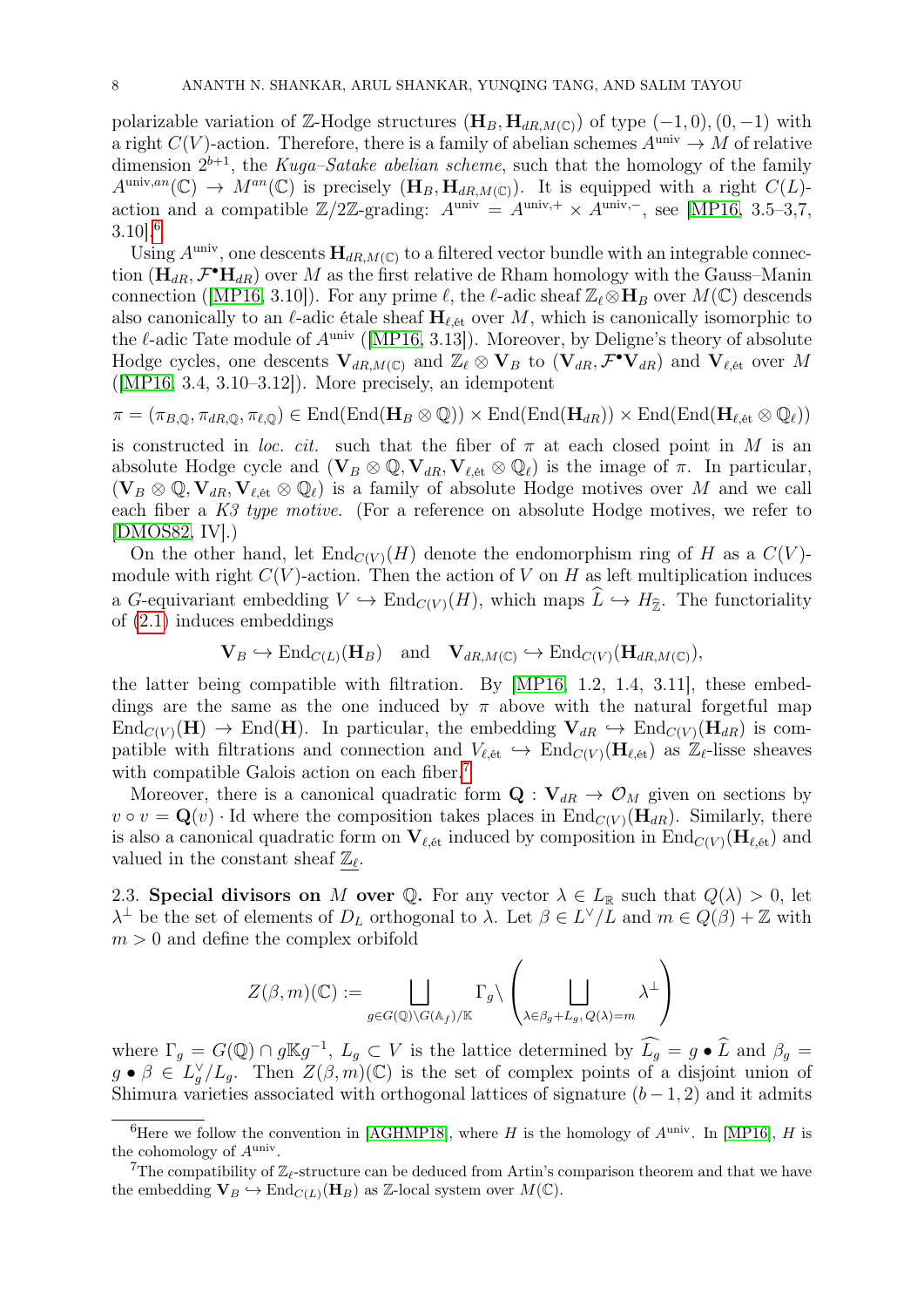a canonical model  $Z(\beta,m)$  over  $\mathbb Q$  for  $b \geq 2^8$  $b \geq 2^8$ . The natural map  $Z(\beta,m)(\mathbb C) \to M(\mathbb C)$ descends to a finite unramified morphism  $Z(\beta, m) \to M$ . Étally locally on  $Z(\beta, m)$ , this map is a closed immersion defined by a single equation and hence its scheme theoretic image gives an effective Cartier divisor on M, which we will also denote by  $Z(\beta,m)$ .<sup>[9](#page-8-2)</sup>

<span id="page-8-0"></span>2.4. Integral models. We recall the construction of an integral model of M from [\[AGHMP18,](#page-44-1) 4.4], see also [\[HM17,](#page-46-10) 6.2] and the original work of Kisin [\[Kis10\]](#page-46-14) and Mada-pusi Pera [\[MP16\]](#page-46-12). Let p be a prime number. We say that L is almost self-dual at p if either L is self-dual at p or  $p = 2$ ,  $\dim_{\mathbb{Q}}(V)$  is odd and  $|L^{\vee}/L|$  is not divisible by 4. The following proposition is parts of [\[AGHMP18,](#page-44-1) Proposition 4.4.1, Theorem 4.4.6] and [\[HM17,](#page-46-10) Remark 6.2.1].

<span id="page-8-3"></span>**Proposition 2.1.** There exists a flat, normal Deligne–Mumford  $\mathbb{Z}$ -stack  $\mathcal{M}$  with the following properties.

- (1)  $\mathcal{M}_{\mathbb{Z}_{(p)}}$  is smooth over  $\mathbb{Z}_{(p)}$  if L is almost self-dual at p;
- (2) the Kuga–Satake abelian scheme  $A^{\text{univ}} \to M$  extends to an abelian scheme  $A^{\text{univ}} \to$  $M$  and the  $C(L)$ -action on  $A^{\text{univ}}$  also extends to a  $C(L)$ -action on  $A^{\text{univ}}$ ;
- (3) the line bundle  $\mathcal{F}^1 V_{dR}$  extends canonically to a line bundle  $\omega$  over M.
- (4) the extension property: for  $E/\mathbb{Q}_p$  finite,  $t \in M(E)$  such that  $A_t^{\text{univ}}$  has potentially good reduction over  $\mathcal{O}_E$ , then t extends to a map  $\text{Spec}(\mathcal{O}_E) \to \mathcal{M}$ .

For p such that L is self-dual at p, we now discuss the extensions of  $V_{dR}$ ,  $V_{\ell, \text{\text{\'et}}}, \ell \neq p$ over  $\mathcal{M}_{\mathbb{Z}_{(p)}}$  and recall the construction of  $V_{cris}$ . For the ease of reading, we will denote the extensions by the same notation. We will use these notions to provide an ad hoc definition the reduction of the K3 type motives defined in [§2.2.](#page-6-0)

By (2) in Proposition [2.1,](#page-8-3) there are natural extensions of  $H_{dR}$ ,  $H_{\ell, \text{\'et}}$  as the first relative de Rham homology and the  $\mathbb{Z}_{\ell}$ -Tate module of  $\mathcal{A}^{\text{univ}}$  and we define  $H_{cris}$  to be the first relative crystalline homology

$$
\text{Hom}\left(R^1\pi_{cris,*}\mathcal{O}^{cris}_{\mathcal{A}_{\mathbb{F}_p}/\mathbb{Z}_p},\mathcal{O}^{cris}_{\mathcal{M}_{\mathbb{F}_p}/\mathbb{Z}_p}\right).
$$

By [\[AGHMP18,](#page-44-1) Remark 4.2.3], there exists a canonical extension of  $V_{\ell, \text{\'et}} \hookrightarrow \text{End}_{C(L)}(H_{\ell, \text{\'et}})$ over  $\mathcal{M}_{\mathbb{Z}_{(p)}}$ . Note that  $L_{\mathbb{Z}_{(p)}}$  is a  $\mathbb{Z}_{(p)}$ -representation of  $\mathrm{GSpin}(L_{\mathbb{Z}_{(p)}},Q)$ , then by [\[AGHMP18,](#page-44-1) Propositions 4.2.4, 4.2.5], there is a vector bundle with integrable connection  $V_{dR}$  over  $\mathcal{M}_{\mathbb{Z}_{(p)}}$  and a canonical embedding into  $\text{End}_{C(L)}(\mathbf{H}_{dR})$  extending their counterparts over M; moreover, there is an F-crystal  $V_{cris}$  with a canonical embedding into  $End_{C(L)}(\mathbf{H}_{cris})$ . Both embeddings realize  $V_{dR}$  and  $V_{cris}$  as local direct summands of  $\text{End}_{C(L)}(\mathbf{H}_{dR})$  and  $\text{End}_{\mathcal{C}(L)}(\mathbf{H}_{cris})$  and these two embeddings are compatible with the canonical crystalline-de Rham comparison.

For a point  $x \in \mathcal{M}(\mathbb{F}_q)$ , where q is a power of p, we consider the fiber of  $(\mathbf{V}_{\ell, \text{\'et}}, \mathbf{V}_{dR}, \mathbf{V}_{cris})$ at x of the *ad hoc* motive attached to x, where q-Frobenius Frob<sub>x</sub> acts on  $V_{\ell, \text{\'et},x}$  and semilinear crystalline Frobenius  $\varphi_x$  acts on  $V_{cris,x}$ . Although these realizations are not as closely related as the analogous characteristic 0 situation, there is a good notion of algebraic cycles in  $(V_{\ell, \text{\'et}}, V_{dR}, V_{cris})$ , namely the special endomorphisms of the Kuga–Satake abelian varieties discussed in the following subsection.

<span id="page-8-2"></span><span id="page-8-1"></span><sup>&</sup>lt;sup>8</sup>When  $b = 1$ ,  $Z(\beta, m)$  is 0-dimensional and it is still naturally a Deligne–Mumford stack over Q.

<sup>&</sup>lt;sup>9</sup>We need to take the scheme theoretic image since the map  $Z(\beta, m) \to M$  is not a closed immersion. See for instance [\[Bru02,](#page-45-9) Ch. 5, p.119] and [\[KRY04,](#page-46-15) Remark 9.3].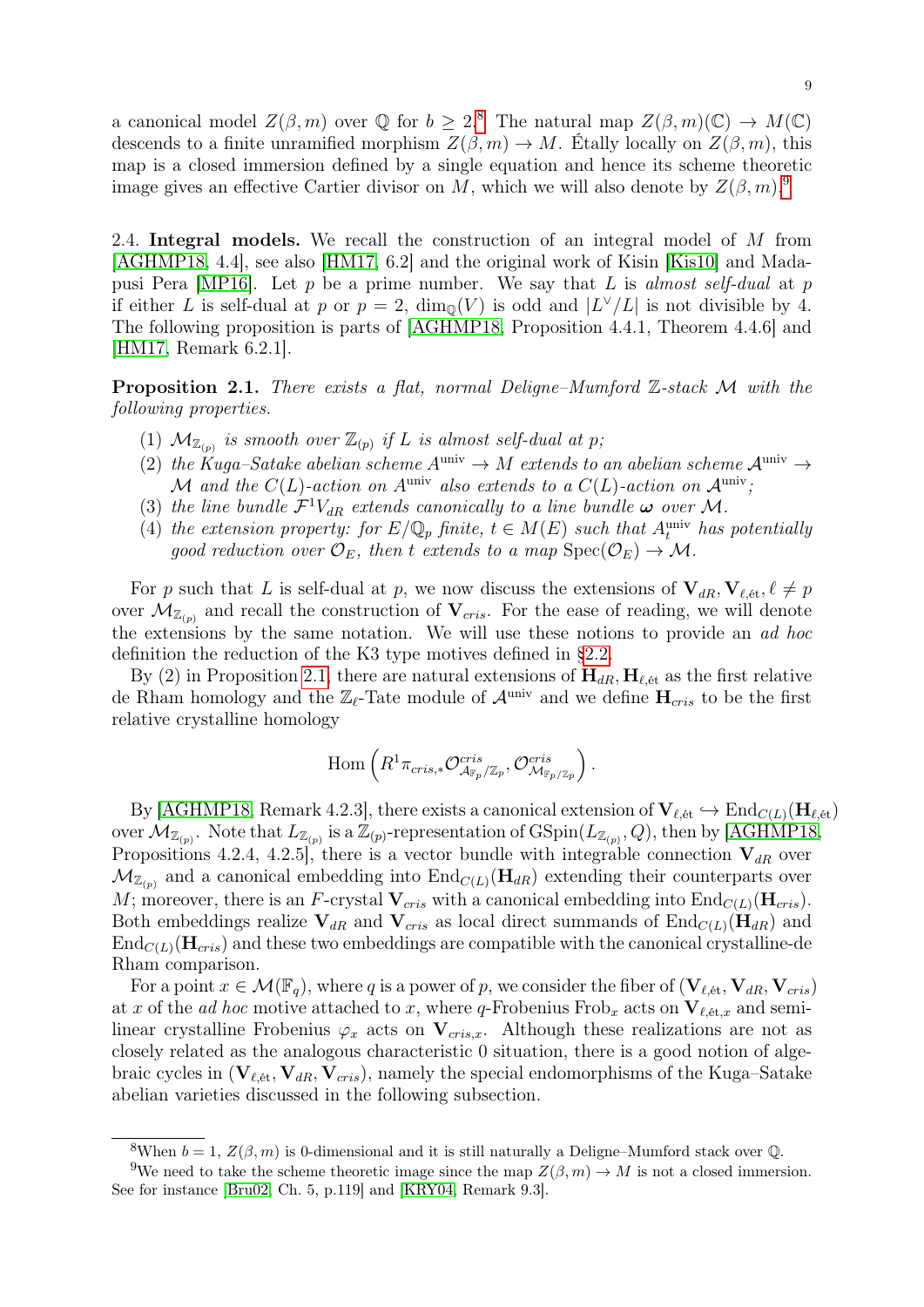<span id="page-9-0"></span>2.5. Special endomorphisms and integral models of special divisors. We recall the definition of special endomorphisms from [\[AGHMP18,](#page-44-1)  $\S$ §4.3,4.5]. For an *M*-scheme S, we use  $A_S$  to denote  $\mathcal{A}_S^{\text{univ}}$ , the pull-back of the universal Kuga–Satake abelian scheme to S.

### <span id="page-9-7"></span>**Definition 2.2.** An endomorphism  $v \in \text{End}_{C(L)}(A_S)$  is special if

- (1) for prime p such that L is self-dual at p, all homological realizations of v lie in the image of  $\mathbf{V}_? \hookrightarrow \text{End}_{C(L)}(\mathbf{H}_?)$  given in §[§2.2,](#page-6-0)[2.4;](#page-8-0)<sup>[10](#page-9-1)</sup> and
- (2) for p such that L is not self-dual, after choosing an auxiliary maximal lattice  $L^{\circ}$  of signature  $(b^{\circ}, 2)$  which is self-dual at p and admits an isometric embedding  $L \hookrightarrow$  $L^{\diamond}$ , the image of v under the canonical embedding  $\text{End}_{C(L)}(A_S) \hookrightarrow \text{End}_{C(L^{\diamond})}(A_S^{\diamond})$ has all its homological realizations lying in the image of  $V_?^\circ \hookrightarrow \text{End}_{C(L^\circ)}(\mathbf{H}_?^\circ).^{11}$  $V_?^\circ \hookrightarrow \text{End}_{C(L^\circ)}(\mathbf{H}_?^\circ).^{11}$  $V_?^\circ \hookrightarrow \text{End}_{C(L^\circ)}(\mathbf{H}_?^\circ).^{11}$

We use  $V(A_S)$  to denote the Z-module of special endomorphisms of  $A_S$ .

By [\[AGHMP18,](#page-44-1) Prop.4.5.4], there is a positive definite quadratic form  $Q: V(A_S) \to \mathbb{Z}$ such that for each  $v \in V(A_S)$ , we have  $v \circ v = Q(v) \cdot \text{Id}_{A_S}$ .<sup>[12](#page-9-3)</sup>

<span id="page-9-6"></span>**Definition 2.3.** When S is a  $\mathcal{M}_{\mathbb{Z}_{(p)}}$ -scheme, v is a special endomorphism of the p-divisible group  $A_S[p^{\infty}]$  if  $v \in \text{End}_{C(L)}(A_S[p^{\infty}])$  and the crystalline realization of x (resp. image of x under the canonical embedding  $\text{End}_{C(L)}(A_S[p^\infty]) \hookrightarrow \text{End}_{C(L^\diamond)}(A_S^\diamond[p^\infty]))$  lies in  $V_{cris}$ (resp.  $\mathbf{V}_{cris}^{\diamond}$ ) if L is self-dual at p (resp. otherwise).<sup>[13](#page-9-4)</sup>

For an odd prime p such that L is self-dual at p, for a point  $x \in \mathcal{M}(\mathbb{F}_{p^r})$  by [\[MP15,](#page-46-16) Theorem 6.4, $^{14}$  $^{14}$  $^{14}$  we have isometries

$$
V(\mathcal{A}_x^{\text{univ}}) \otimes \mathbb{Q}_\ell \cong \lim_{n \to \infty} \mathbf{V}_{\ell, \text{\'et}, x}^{\text{Frob}_x^{n} = 1}, \ell \neq p, \quad V(\mathcal{A}_x^{\text{univ}}) \otimes \mathbb{Q}_p \cong \lim_{n \to \infty} (\mathbb{Q}_{p^{rn}} \otimes \mathbf{V}_{cris,x})^{\varphi_x = 1}.
$$

Therefore, we view special endomorphisms of  $\mathcal{A}_x^{\text{univ}}$  as the algebraic cycles of the *ad hoc* motive  $(\mathbf{V}_{\ell, \text{\'et},x}, \mathbf{V}_{dR,x}, \mathbf{V}_{cris,x}).$ 

For  $m \in \mathbb{Z}_{>0}$ , the special divisor  $\mathcal{Z}(m)$  is defined as the Deligne–Mumford stack over M with functor of points  $\mathcal{Z}(m)(S) = \{v \in V(A_S) \mid Q(v) = m\}$  for any M-scheme S. More generally, in [\[AGHMP18,](#page-44-1) §4.5], for  $\beta \in L^{\vee}/L, m \in Q(\beta) + \mathbb{Z}, m > 0$ , there is also a special cycle  $\mathcal{Z}(\beta, m)$  defined as a Deligne–Mumford stack over M parameterizing points with certain special quasi-endomorphisms and  $\mathcal{Z}(m) = \mathcal{Z}(0, m)$ . By [\[AGHMP18,](#page-44-1) Proposition 4.5.8], the generic fiber  $\mathcal{Z}(\beta,m)_{\mathbb{Q}}$  is equal to the divisor  $\mathcal{Z}(\beta,m)$  defined in [§2.3.](#page-7-0) Moreover, étale locally on the source,  $\mathcal{Z}(\beta,m)$  is an effective Cartier divisor on M and we will use the same notation for the Cartier divisor on  $M$  defined by étale descent; moreover, if  $b > 3$ , then by [\[HM17,](#page-46-10) Proposition 7.1.4],  $\mathcal{Z}(\beta, m)$  is flat over Z.

<span id="page-9-1"></span><sup>&</sup>lt;sup>10</sup>More precisely, if p is invertible in S, we take ? = B, dR, ( $\ell$ , ét) and by the theory of absolute Hodge cycles, it is enough to just consider ? = B; otherwise, we take ? = B, dR, cris,  $(\ell, \text{\'et})$ ,  $\ell \neq p$  (and we drop ? = B if  $S_{\mathbb{O}} = \emptyset$ ).

<span id="page-9-2"></span><sup>&</sup>lt;sup>11</sup>Here  $(-)^\circ$  denotes the object defined using  $L^\circ$  in previous sections. The existence of the canonical embedding  $\text{End}_{C(L)}(A_S) \hookrightarrow \text{End}_{C(L^{\circ})}(A_S^{\circ})$  follows from [\[AGHMP18,](#page-44-1) Proposition 4.4.7 (2)]. By [\[AGHMP18,](#page-44-1) Proposition 4.5.1], this definition is independent of the choice of  $L^{\diamond}$ .

<span id="page-9-3"></span><sup>&</sup>lt;sup>12</sup>Here we use the same letter Q for this quadratic form since if every point in S is the reduction of some characteristic 0 point in S, then this quadratic form is the restriction of  $(V_B, Q)$  via the canonical embedding  $V(A_S) \hookrightarrow \mathbf{V}_{B,S}$  (recall that **Q** is induced by  $(L, Q)$  in [§2.2\)](#page-6-0).

<span id="page-9-4"></span><sup>&</sup>lt;sup>13</sup>In [\[AGHMP18,](#page-44-1) §4.5], the definition of a special endomorphism of a *p*-divisible group also contains a condition on its p-adic étale realization over  $S[p^{-1}]$ . The proof of [\[MP16,](#page-46-12) Lemma 5.13] shows that this extra condition is implied by the crystalline condition.

<span id="page-9-5"></span><sup>&</sup>lt;sup>14</sup>Assumption 6.2 in [\[MP15\]](#page-46-16) follows immediately from [\[Kis17,](#page-46-17) Corollary  $(2.3.1)$ ]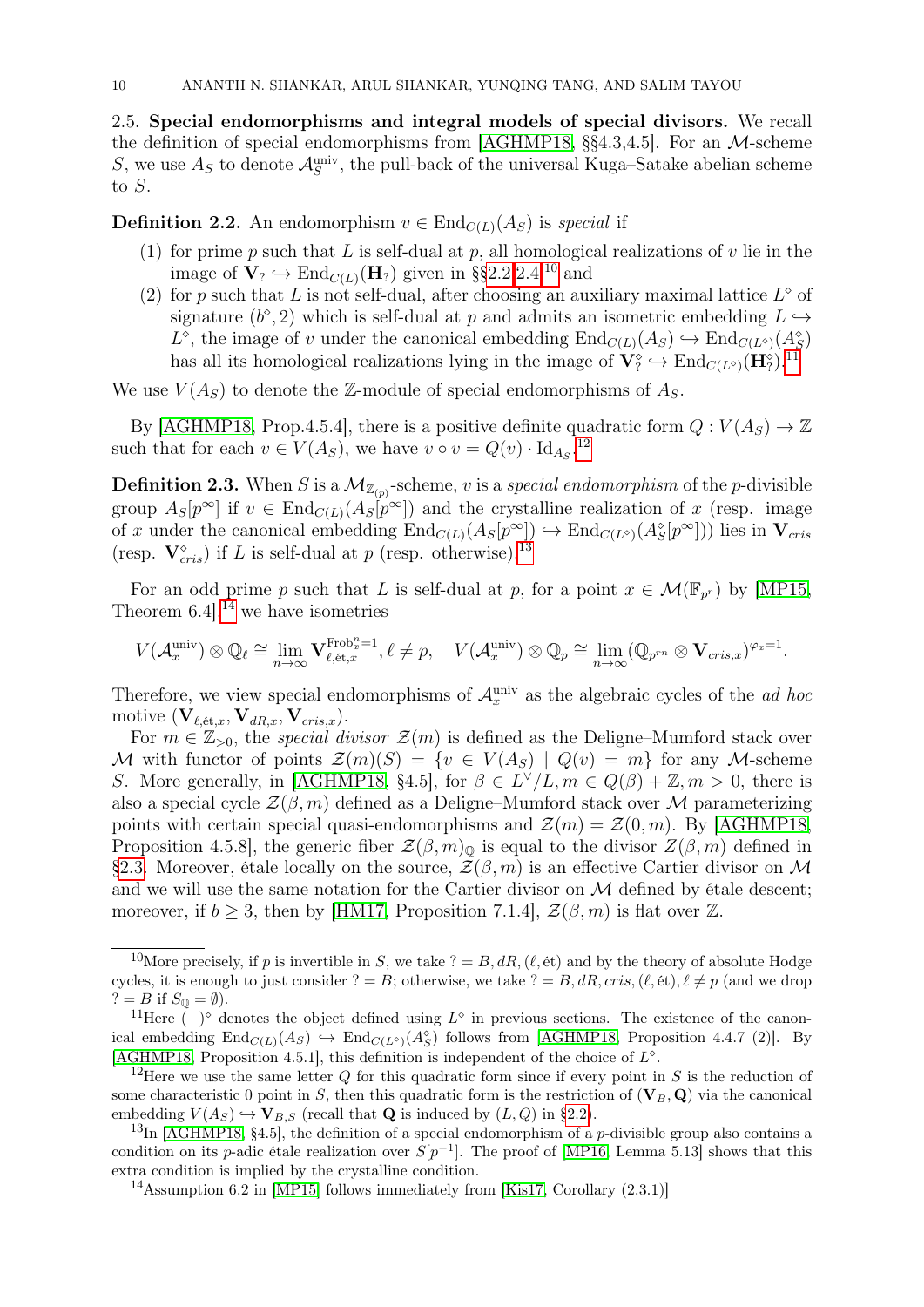<span id="page-10-1"></span>**Theorem 2.4.** Assume that  $b \geq 3$ . Let K be a number field and let  $D \in \mathbb{Z}_{>0}$  be a fixed integer represented by  $(L, Q)$ . Let  $\mathcal{Y} \in \mathcal{M}(\mathcal{O}_K)$  and assume that  $\mathcal{Y}_K \in M(K)$  is Hodgegeneric. Then there are infinitely many places  $\mathfrak{P}$  of K such that  $\mathcal{Y}_{\overline{\mathfrak{P}}}$  lies in the image of  $\mathcal{Z}(Dm^2) \to \mathcal{M}$  for some  $m \in \mathbb{Z}_{>0}.$ <sup>[15](#page-10-3)</sup> Equivalently, for a Kuga–Satake abelian variety A over  $\mathcal{O}_K$  parameterized by M such that  $\mathcal{A}_{\overline{K}}$  does not have any special endomorphisms, there are infinitely many  $\mathfrak P$  such that  $\mathcal A_{\overline{\mathfrak P}}$  admits a special endomorphism v such that  $v \circ v = [Dm^2]$  for some  $m \in \mathbb{Z}_{>0}$ .

### 3. The global height

<span id="page-10-0"></span>In this section, we begin the proof of Theorem [2.4](#page-10-1) (and in particular Theorem [1.8\)](#page-2-3) by studying the height of a given  $\mathcal{O}_K$ -point with respect to a sequence of arithmetic special divisors. In [§3.1,](#page-10-2) we follow [\[Bru02\]](#page-45-9), [\[Bor98\]](#page-45-14) and endow the special divisors  $\mathcal{Z}(m)$ ,  $m \in \mathbb{Z}_{>0}$  (defined in §[§2.3,](#page-7-0) [2.5\)](#page-9-0) with Green functions  $\Phi_m$ , thereby bestowing on them the structure of arithmetic divisors. In [§3.2](#page-12-0) we recall the modularity theorem of the generating series of arithmetic special divisors  $(\mathcal{Z}(m), \Phi_m)$  proved by Howard–Madapusi-Pera [\[HM17\]](#page-46-10), and in [§3.3](#page-12-1) we use this to deduce asymptotic estimates for the global height  $h_{\widehat{\mathcal{Z}}(m)}(\mathcal{Y}).$ 

For simplicity, we assume that  $b > 3$  as in [\[Bru02\]](#page-45-9) and we refer the interested reader to [\[BK03,](#page-45-15) [BF04,](#page-45-16) [BY09\]](#page-45-17) for related results without this assumption. Note that our quadratic form Q differs from the one in [\[Bru02,](#page-45-9) [BK03\]](#page-45-15) by a factor of  $-1$  and hence we shall replace the Weil representation there by its dual; the rest remains the same, namely we work with the same space of modular forms, harmonic Maass forms, and the same Eisenstein series.

<span id="page-10-2"></span>3.1. Arithmetic special divisors and heights. Let  $\rho_L$ :  $Mp_2(\mathbb{Z}) \to Aut_{\mathbb{C}}(\mathbb{C}[L^{\vee}/L])$ denote the unitary Weil representation, where  $Mp_2(\mathbb{Z})$  is the metaplectic double cover of  $SL_2(\mathbb{Z})$ , see, for instance, [\[Bru02,](#page-45-9) Section 1.1]. Let  $k = 1 + \frac{b}{2}$  and let  $H_{2-k}(\rho_L^{\vee})$  be the C-vector space of vector valued harmonic weak Maass forms of weight  $2 - k$  with respect to the dual  $\rho_L^{\vee}$  of the Weil representation as defined in [\[BY09,](#page-45-17) 3.1].

For  $\beta \in L^{\vee}/L$ ,  $m \in \mathbb{Z} + Q(\beta)$  with  $m > 0$ , let  $F_{\beta,m} \in H_{2-k}(\rho_L^{\vee})$  denote the Hejhal-Poincaré harmonic Maass form defined in [\[Bru02,](#page-45-9) Def. 1.8]. In fact  $F_{\beta,m}(\tau) := F_{\beta,-m}(\tau, \frac{1}{2} +$ b  $\frac{b}{4}$ ) in loc. cit., where  $\tau$  lies in the Poincaré upper half plane H. Let  $\Phi_{\beta,m}$  denote the regularized theta lifting of  $F_{\beta,m}$  in the sense of Borcherds, see [\[Bru02,](#page-45-9) (2.16)] and [\[BF04,](#page-45-16) §5.2]. By [\[Bor98,](#page-45-14) §6, Thm. 13.3] and [\[Bru02,](#page-45-9) §2.2, eqn. (3.40), Thm. 3.16],  $\Phi_{\beta,m}$  is a Green function<sup>[16](#page-10-4)</sup> for the divisor  $\mathcal{Z}(\beta, m)$  and we use  $\widehat{\mathcal{Z}}(\beta, m)$  to denote the arithmetic divisor  $(\mathcal{Z}(\beta,m), \Phi_{\beta,m})$ . Our main focus is the case when  $\beta = 0$  and we set  $\Phi_m := \Phi_{0,m}, \widehat{\mathcal{Z}}(m) := \widehat{\mathcal{Z}}(0, m)$  for  $m \in \mathbb{Z}_{>0}$ .

Let  $\widehat{\text{CH}}^1(\mathcal{M})_\mathbb{Q}$  denote the first arithmetic Chow group of Gillet–Soulé [\[GS90\]](#page-45-18) as defined in [\[AGHMP17,](#page-44-2) §4.1]. Since  $M$  is a normal Deligne–Mumford stack, we have a natural isomorphism, as in [\[Sou92,](#page-46-18) III.4],

$$
\widehat{\operatorname{Pic}}(\mathcal{M})_{\mathbb{Q}} \otimes \mathbb{Q} \xrightarrow{\sim} \widehat{\operatorname{CH}^1}(\mathcal{M})_{\mathbb{Q}},
$$

<span id="page-10-4"></span><span id="page-10-3"></span><sup>&</sup>lt;sup>15</sup>Here m may vary as  $\mathfrak P$  varies.

<sup>&</sup>lt;sup>16</sup>A priori, the Green function is defined over  $D_L$ , but it descents to  $M(\mathbb{C})$ ; we use the same notation for both functions on  $D_L$  and on  $M(\mathbb{C})$ .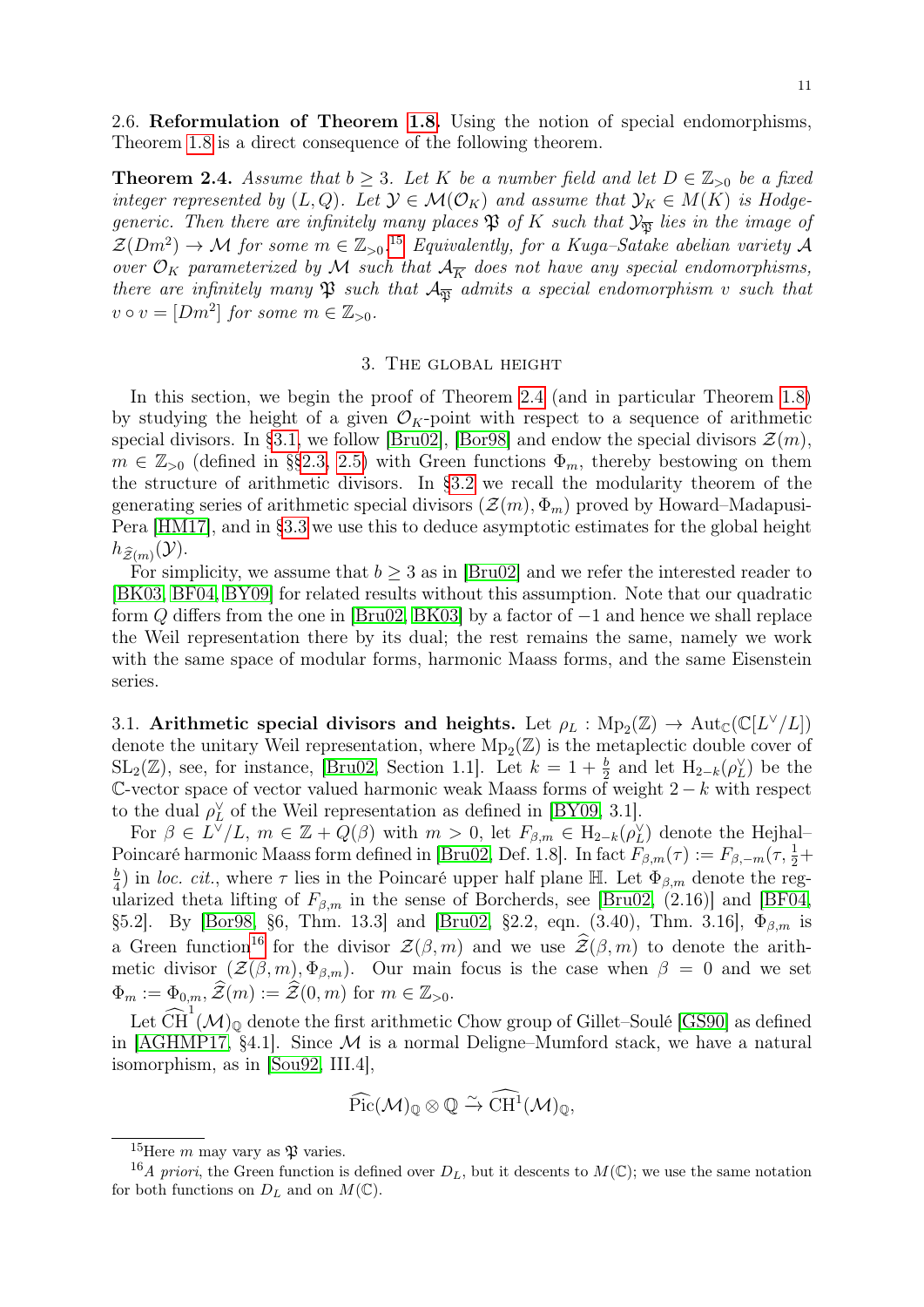where  $Pic(M)$  denotes the group of isomorphism classes of metrized line bundles and  $\widehat{\text{Pic}}(\mathcal{M})_{\mathbb{Q}} := \widehat{\text{Pic}}(\mathcal{M}) \otimes \mathbb{Q}$ , see [\[AGHMP17,](#page-44-2) §5.1] for more details. Since  $\mathcal{Z}(\beta, m)$  is (étale locally) Cartier, then we view  $\widehat{\mathcal{Z}}(\beta, m) \in \widehat{\mathrm{Pic}}(\mathcal{M})_0$ .

Moreover, the line bundle  $\omega$  from Proposition [2.1](#page-8-3) is endowed with the Petersson metric defined as follows: the fiber of  $\omega$  at a complex point  $[[z], g] \in M(\mathbb{C})$  is identified with the isotropic line  $\mathbb{C}z \subset V_{\mathbb{C}}$ , then we set  $||z||^2 = -\frac{(z,\overline{z})}{4\pi e^{\gamma}}$ , where  $\gamma = -\Gamma'(1)$  is the Euler-Mascheroni constant. Hence we get a metrized line bundle  $\overline{\omega} \in \widehat{Pic}(\mathcal{M})$ .

Recall that we have a map  $\mathcal{Y} \to \mathcal{M}$ , where  $\mathcal{Y} = \text{Spec } \mathcal{O}_K$ . We now define the notion of the height of M with respect to the arithmetic divisors  $\mathcal{Z}(m)$  and  $\bar{\omega}$ . As in [\[AGHMP17,](#page-44-2) §§5.1,5.2], [\[AGHMP18,](#page-44-1) §6.4], the height  $h_{\hat{\mathcal{Z}}(m)}(\mathcal{Y})$  of  $\mathcal{Y}$  with respect to  $\mathcal{Z}(m)$  (resp.  $\overline{\omega}$ ) is defined as the image of  $\mathcal{Z}(m)$  (resp.  $\overline{\omega}$ ) under the composition

$$
\widehat{\operatorname{CH}}^1(\mathcal{M})_\mathbb{Q} \cong \widehat{\operatorname{Pic}}(\mathcal{M})_\mathbb{Q} \to \widehat{\operatorname{Pic}}(\mathcal{Y})_\mathbb{Q} \xrightarrow{\widehat{\operatorname{deg}}} \mathbb{R},
$$

where the middle map is the pull-back of metrized line bundles and the arithmetic degree map deg is the extension over  $\mathbb Q$  of the one defined in [\[AGHMP18,](#page-44-1) 6.4].

Since  $\mathcal{Y}$  and  $\mathcal{Z}(m)$  intersect properly (recall that we assume  $\mathcal{Y}_K$  is Hodge-generic), we have the following description of  $h_{\hat{\mathcal{Z}}(m)}(\mathcal{Y})$ . Let A denote  $\mathcal{A}_{\mathcal{Y}}^{\text{univ}}$ , where  $\mathcal{A}^{\text{univ}}$  is the Kuga–Satake abelian scheme over M. Using the moduli definition of  $\mathcal{Z}(m)$  in [§2.5,](#page-9-0) the  $\mathcal{Y}$ -stack  $\mathcal{Y} \times_{\mathcal{M}} \mathcal{Z}(m)$  is given by

<span id="page-11-1"></span>
$$
\mathcal{Y} \times_{\mathcal{M}} \mathcal{Z}(m)(S) = \{ v \in V(\mathcal{A}_S) \mid v \circ v = [m] \},
$$

for any *Y*-scheme  $S^{17}$  $S^{17}$  $S^{17}$  Via the natural map  $\mathcal{Y} \times_{\mathcal{M}} \mathcal{Z}(m) \rightarrow \mathcal{Y}$  and using étale descent, we view  $\mathcal{Y} \times_{\mathcal{M}} \mathcal{Z}(m)$  as a Q-Cartier divisor on  $\mathcal{Y}$ . Therefore,

$$
h_{\widehat{\mathcal{Z}}(m)}(\mathcal{Y}) = \sum_{\sigma: K \hookrightarrow \mathbb{C}} \frac{\Phi_m(\mathcal{Y}^{\sigma})}{|\mathrm{Aut}(\mathcal{Y}^{\sigma})|} + \sum_{\mathfrak{P}} (\mathcal{Y}.\mathcal{Z}(m))_{\mathfrak{P}} \log |\mathcal{O}_K/\mathfrak{P}|,
$$
(3.1)

where for  $\sigma: K \hookrightarrow \mathbb{C}$ , we use  $\mathcal{Y}^{\sigma}$  to denote the point in  $M(\mathbb{C})$  induced by  $Spec(\mathbb{C}) \stackrel{\sigma}{\rightarrow}$ Spec  $\mathcal{O}_K \xrightarrow{\mathcal{Y}} \mathcal{M}$  and if we denote by  $\mathcal{O}_{\mathcal{Y}\times_{\mathcal{M}}\mathcal{Z}(m),v}$  the étale local ring of  $\mathcal{Y}\times_{\mathcal{M}}\mathcal{Z}(m)$  at  $v$ ,

<span id="page-11-2"></span>
$$
(\mathcal{Y}.\mathcal{Z}(m))_{\mathfrak{P}} = \sum_{v \in \mathcal{Y} \times_{\mathcal{M}} \mathcal{Z}(m)(\overline{\mathbb{F}}_{\mathfrak{P}})} \frac{\operatorname{length}(\mathcal{O}_{\mathcal{Y} \times_{\mathcal{M}} \mathcal{Z}(m),v})}{|\mathrm{Aut}(v)|},\tag{3.2}
$$

where  $\mathbb{F}_{\mathfrak{P}}$  denotes the residue field of  $\mathfrak{P}$ . (See for instance [\[KRY04,](#page-46-15) Part I, §4] for the definition of arithmetic height on Deligne–Mumford stacks.) Here  $\mathcal{Y} \times_{\mathcal{M}} \mathcal{Z}(m)(\overline{\mathbb{F}}_{\mathfrak{P}})$ denotes the set of isomorphism classes of the objects in the groupoid associated to  $\mathbb{F}_{\mathfrak{P}}$ . More precisely, it is the set of isomorphism classes of  $\{v \in V(\mathcal{A}_{\overline{n}}) \mid v \circ v = [m]\}\$  and we say that v and v' are isomorphic if there exits an element in  $\text{Aut}(\mathcal{Y}_{\overline{\mathfrak{P}}})$  (viewed as an element in Aut $(\mathcal{A}_{\overline{\mathfrak{P}}})$  which maps v to v' by conjugation. The set Aut $(v)$  is the subset of Aut $(\mathcal{Y}_{\overline{n}})$  consisting of elements which preserves v.

<span id="page-11-0"></span><sup>&</sup>lt;sup>17</sup>More precisely, we view the stack  $\mathcal{Y} \times_{\mathcal{M}} \mathcal{Z}(m)$  as a category fibered in groupoids over the category of Y-schemes; then the groupoid associated to S is the category whose objects are  $v \in V(\mathcal{A}_S)$  with  $v \circ v = [m]$  and the morphisms from v to v' are automorphisms of  $\mathcal{A}_S$  which maps v to v' by conjugation. Note that here by the automorphisms of  $\mathcal{A}_S$ , we mean automorphisms of the image of S in the Deligne– Mumford stack M via  $S \to Y \to M$ . We may view the set of the desired automorphisms as a subset of the set of actual automorphisms of the polarized abelian scheme  $A<sub>S</sub>$ .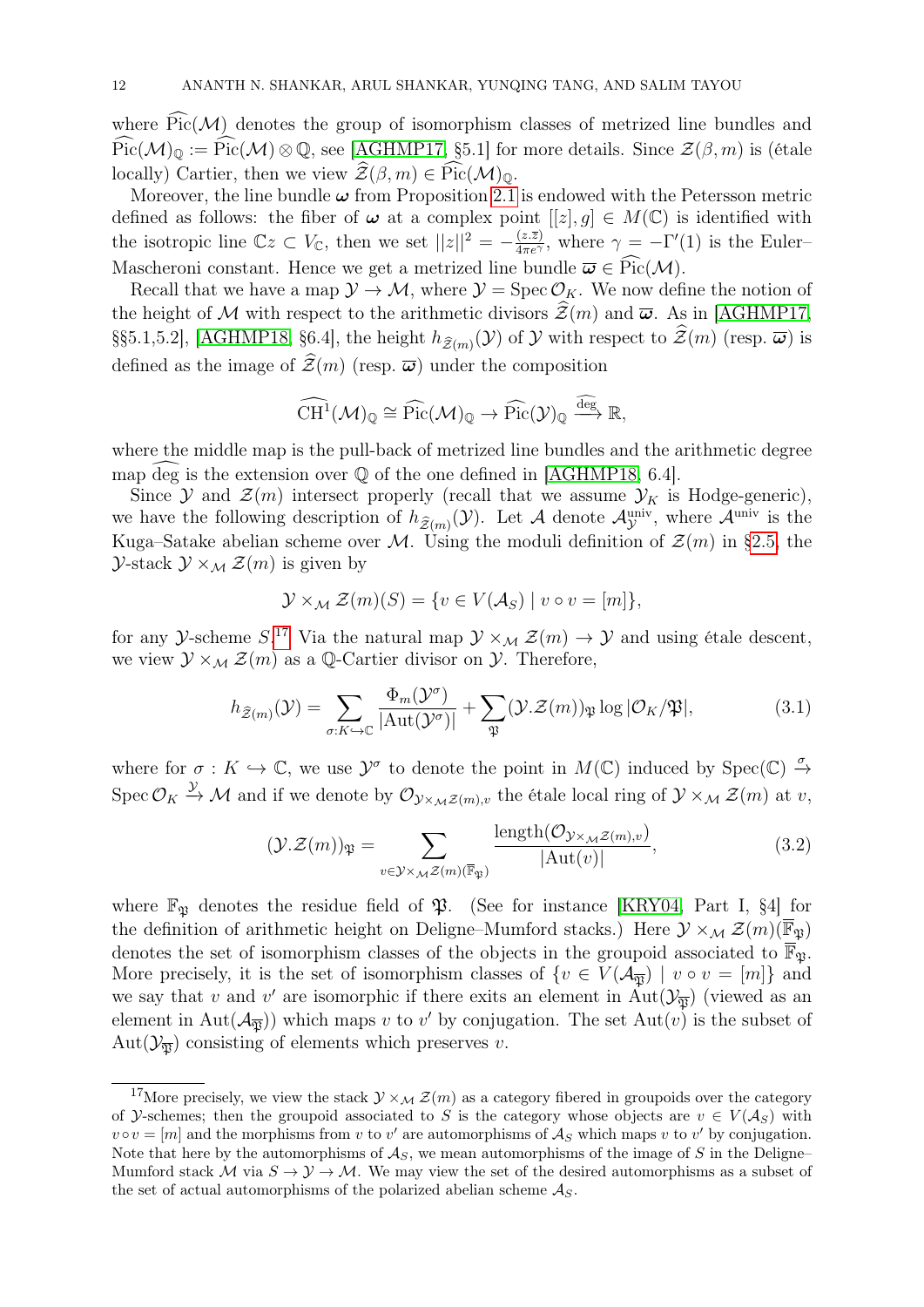<span id="page-12-0"></span>3.2. Howard–Madapusi-Pera–Borcherds' modularity theorem. Let  $M_{1+\frac{b}{2}}(\rho_L)$  denote the C-vector space of  $\mathbb{C}[L^{\vee}/L]$ -valued modular forms of weight  $1+\frac{b}{2}$  with respect to  $\rho_L$  (see see [\[Bru02,](#page-45-9) Definition 1.2]). Let  $(\mathfrak{e}_{\beta})_{\beta \in L^{\vee}/L}$  denote the standard basis of  $\mathbb{C}[L^{\vee}/L]$ .

<span id="page-12-5"></span>**Theorem 3.1** (HM17, Theorem 8.3.1)). Assume  $b \geq 3$  and let  $q = e^{2\pi i \tau}$ . The formal generating series

$$
\widehat{\Phi}_L=\overline{\omega}^{\vee}\mathfrak{e}_0+\sum_{\substack{\beta\in L^{\vee}/L\\ m>0, m\in Q(\beta)+\mathbb{Z}}}\widehat{\mathcal{Z}}(\beta,m)\cdot q^{m}\mathfrak{e}_{\beta}
$$

is an element of  $M_{1+\frac{b}{2}}(\rho_L) \otimes \widehat{\text{Pic}}(\mathcal{M})_{\mathbb{Q}}$ . More precisely, for any  $\mathbb{Q}$ -linear map  $\alpha$ :  $\widehat{\text{Pic}}(\mathcal{M})_{\mathbb{Q}} \to \mathbb{C}, \text{ we have } \alpha(\widehat{\Phi}_L) \in M_{1+\frac{b}{2}}(\rho_L).$ 

<span id="page-12-1"></span>3.3. Asymptotic estimates for the global height. In this subsection, we provide asymptotic estimates for the global height. First, we introduce an Eisenstein series  $(\tau, s) \rightarrow E_0(\tau, s)$  for  $\tau \in \mathbb{H}$  and  $s \in \mathbb{C}$  with  $\text{Re}(s) > \frac{1}{2} - \frac{b}{4} = 1 - \frac{k}{2}$  $\frac{k}{2}$ , which serves two purposes. First, the Fourier coefficients of its value at  $s = 0$  gives the main term in the Fourier coefficients of  $\widehat{\Phi}_L$ , see the proof of Proposition [3.2.](#page-12-2) Second, we will use the Fourier coefficients of  $E_0(\tau, s)$  to describe  $\Phi_m$  explicitly in [§5.1.](#page-22-1)

Let  $(\tau, s) \to E_0(\tau, s)$  denote the Eisentein series defined in [\[BK03,](#page-45-15) Equation (1.4), (3.1) with  $\beta = 0, \kappa = 1 + \frac{b}{2}$ . It converges normally on  $\mathbb{H}$  for  $\text{Re}(s) > 1 - \frac{k}{2}$  $\frac{k}{2}$  and defines a  $Mp_2(\mathbb{Z})$ -invariant real analytic function.

For a fixed  $s \in \mathbb{C}$  with  $\text{Re}(s) > 1 - \frac{k}{2}$  $\frac{k}{2}$ , by [\[BK03,](#page-45-15) Proposition 3.1], the Eisenstein series  $E_0(\cdot, s)$  has a Fourier expansion of the form

$$
E_0(\tau,s) = \sum_{\beta \in L^{\vee}/L} \sum_{m \in Q(\beta)+\mathbb{Z}} c_0(\beta,m,s,y) e^{2\pi i m x} \mathfrak{e}_{\beta},
$$

where we write  $\tau = x + iy, x \in \mathbb{R}, y \in \mathbb{R}_{>0}$ . By [\[BK03,](#page-45-15) Proposition 3.2], the coefficients  $c_0(\beta, m, s, y)$  can be decomposed, for  $m \neq 0$ , as

$$
c_0(\beta, m, s, y) = C(\beta, m, s) \mathcal{W}_s(4\pi my), \qquad (3.3)
$$

where the function  $C(\beta, m, s)$  is independent of y (see [\[BK03,](#page-45-15) Equation (3.22)]) and  $\mathcal{W}_s$ is defined in [\[BK03,](#page-45-15) (3.2)].

By [\[BK03,](#page-45-15) Proposition 3.1, (3.3)], the value at  $s = 0$  of  $E_0(\tau, s)$  is an element of  $M_{1+\frac{b}{2}}(\rho_L)$ . For  $\beta \in L^{\vee}/L$ ,  $m \in \hat{Q}(\beta)+\mathbb{Z}$  with  $m \geq 0$ , we denote by  $c(\beta,m)$  its  $(\beta,m)$ -th Fourier coefficient and we can thus write

$$
E_0(\tau) := E_0(\tau, 0) = 2\mathfrak{e}_0 + \sum_{\substack{\beta \in L^{\vee}/L \\ m \in Q(\beta) + \mathbb{Z}, m > 0}} c(\beta, m) q^m \mathfrak{e}_{\beta}, \text{ where } q = e^{2\pi i \tau}.
$$

By definition and *loc. cit.*, we have  $C(\beta, n, 0) = c(\beta, n)$ . By [\[BK03,](#page-45-15) Prop.4.8], the coefficient  $c(\beta, m)$  encodes the degree of the special divisor  $Z(\beta, m)(\mathbb{C})$ . Moreover, [\[BK01,](#page-45-19) Proposition 4, equation (19)] gives explicit formulas for  $c(\beta, m)$ . By [\[BK01,](#page-45-19) Proposition 14],  $c(\beta, m) < 0$  if  $m \in Q(L+\beta)$  and  $c(\beta, m) = 0$  if  $m \notin Q(L+\beta)$ . By [\[Tay18a,](#page-46-8) Example 2.3, we have that for  $m \in Q(L+\beta),^{18}$  $m \in Q(L+\beta),^{18}$  $m \in Q(L+\beta),^{18}$ 

<span id="page-12-4"></span>
$$
|c(\beta, m)| = -c(\beta, m) \asymp m^{\frac{b}{2}}.
$$
\n(3.4)

We will henceforth focus on the case where  $\beta = 0$  and we set  $C(m, s) := C(0, m, s)$ and  $c(m) := c(0, m)$ . We are now ready to establish asymptotics for the global height in terms of the Fourier coefficients just defined.

<span id="page-12-3"></span><span id="page-12-2"></span><sup>&</sup>lt;sup>18</sup>recall that  $b \geq 3$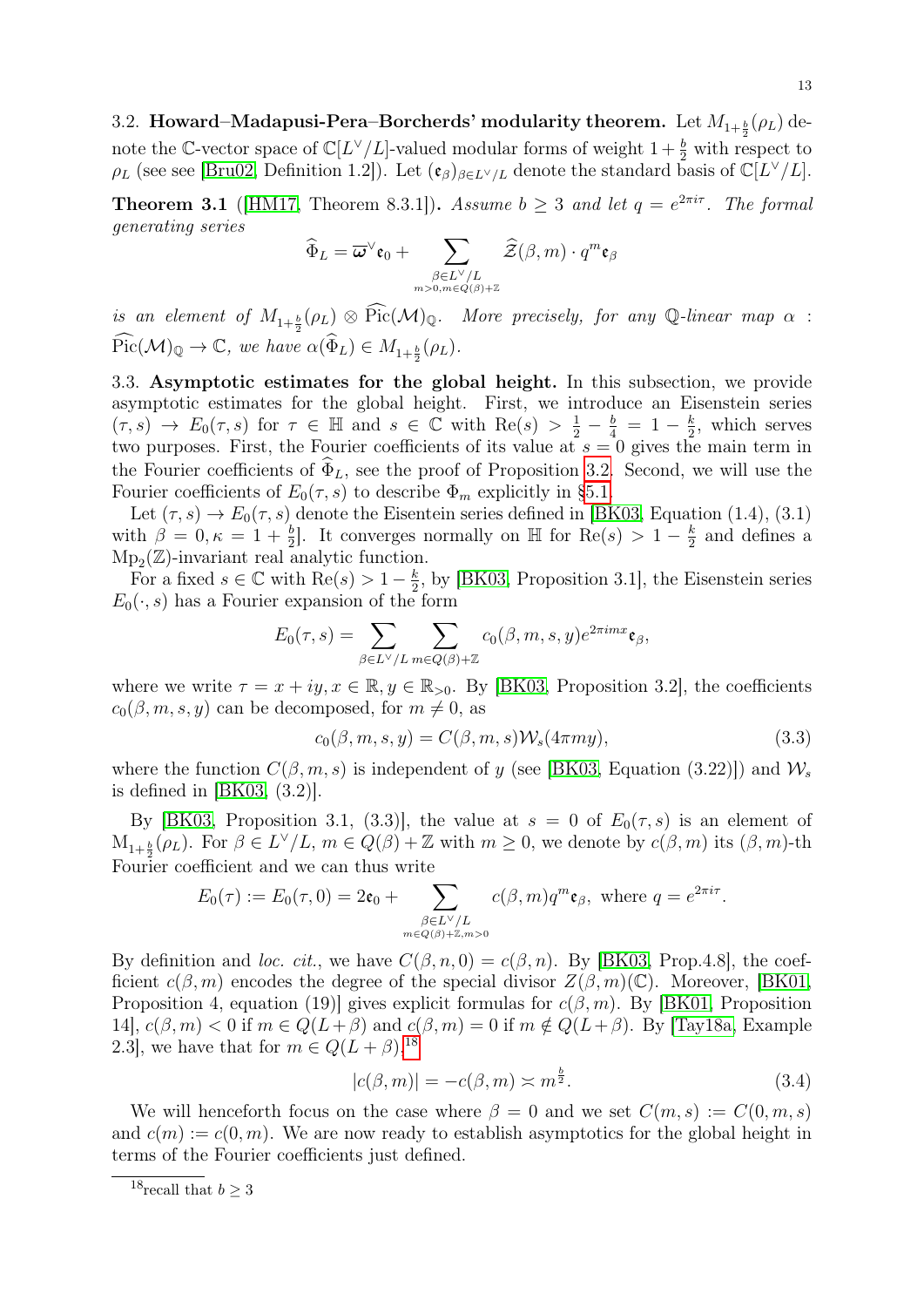**Proposition 3.2.** For every  $\epsilon > 0$  and  $m \in \mathbb{Z}_{>0}$ , we have:

$$
h_{\widehat{\mathcal{Z}}(m)}(\mathcal{Y}) = \frac{-c(m)}{2} h_{\overline{\omega}}(\mathcal{Y}) + O_{\epsilon}(m^{\frac{2+b}{4}+\epsilon}).
$$

In particular, we have  $h_{\widehat{\mathcal{Z}}(m)}(S) = O(m^{\frac{b}{2}})$  as  $m \to \infty$ .

The second claim follows from the first claim and [\(3.4\)](#page-12-4).

*Proof.* The proof is similar to the one in [\[Tay18a,](#page-46-8) Proposition 2.5]. For  $\hat{\mathcal{Z}} \in \widehat{\text{CH}}^1(\mathcal{M})_\mathbb{Q} \cong$  $\widehat{\text{Pic}}(\mathcal{M})_{\mathbb{Q}}$ , the height  $h_{\tilde{\mathcal{Z}}}(\mathcal{Y})$  defines a  $\mathbb{Q}$ -linear map  $\widehat{\text{Pic}}(\mathcal{M})_{\mathbb{Q}} \to \mathbb{R}$ ; by Theorem [3.1,](#page-12-5) the following generating series

$$
-h_{\overline{\omega}}(\mathcal{Y})\mathfrak{e}_0 + \sum_{\substack{\beta \in L^{\vee}/L \\ m > 0, m \in Q(\beta) + \mathbb{Z}}} h_{\widehat{\mathcal{Z}}(\beta, m)}(\mathcal{Y}) \cdot q^{m}\mathfrak{e}_{\beta}
$$

is the Fourier expansion of an element in  $M_{1+\frac{b}{2}}(\rho_L)$ . By [\[Bru02,](#page-45-9) p.27], we write

$$
-h_{\overline{\omega}}(\mathcal{Y})\mathfrak{e}_0 + \sum_{\substack{\beta \in L^{\vee}/L \\ m > 0, m \in \mathcal{Q}(\beta)+\mathbb{Z}}} h_{\widehat{\mathcal{Z}}(\beta,m)}(\mathcal{Y}) \cdot q^m \mathfrak{e}_{\beta} = \frac{-h_{\overline{\omega}}(\mathcal{Y})}{2} E_0 + g
$$

where  $E_0 = E_0(\tau)$  is the Eisenstein series recalled in [§3.3](#page-12-1) and  $g \in M_{1+\frac{b}{2}}(\rho_L)$  is a cusp form, see [\[Bru02,](#page-45-9) Def.1.2] for a definition.

For  $m \in \mathbb{Z}_{>0}$ , the equation for the  $\mathfrak{e}_0$ -component implies that

$$
h_{\widehat{\mathcal{Z}}(m)}(\mathcal{Y}) = \frac{-c(m)}{2} h_{\overline{\omega}}(\mathcal{Y}) + g(m),
$$

where  $g(m)$  is the m-th Fourier coefficient of the  $\mathfrak{e}_0$ -component of g. We obtain the desired estimate by [\[Sar90,](#page-46-19) Prop. 1.5.5], which implies that

$$
|g(m)| \le C_{\epsilon,g} m^{\frac{2+b}{4}+\epsilon}
$$

,

for all  $\epsilon > 0$ , some constant  $C_{\epsilon,q} > 0$ , and for all  $m \in \mathbb{Z}_{>0}$ .

### 4. General results on quadratic forms

<span id="page-13-0"></span>In this section, we collect some general results on quadratic forms which will be used in §[§5](#page-22-0)[-7.](#page-33-0) First, in [§4.1,](#page-13-1) we prove estimates on the number of local representations of integral quadratic forms. Then in [§4.2,](#page-18-0) we state results due to Heath-Brown on the number of integral representations of integral quadratic forms. In [§4.3,](#page-19-0) we apply Heath-Brown's results to the lattice  $(L, Q)$  in [§2](#page-5-0) and also recall the work of Niedermowwe, which could be viewed as a refinement of Heath-Brown's results. The reader may skip this section first and refer back later.

<span id="page-13-1"></span>4.1. Local estimates of representations by quadratic forms. Recall that  $(L, Q)$  is an even quadratic lattice of signature (b, 2) with  $b \geq 3$  and L is maximal in  $V = L \otimes \mathbb{Q}$ . Let  $r = b + 2$  denote the rank of L and let  $\det(L)$  denote the Gram determinant of L. Let p be a fixed prime, and let val<sub>p</sub> denote the p-adic valuation. For integers  $m \in \mathbb{Z}$  and  $n \in \mathbb{Z}_{\geq 0}$ , we define the set  $\mathcal{N}_m(p^n)$ , its size  $N_m(p^n)$ , and the density  $\mu_p(m,n)$  as follows:

$$
\mathcal{N}_m(p^n) = \{ v \in L/p^n L \mid Q(v) \equiv m(\bmod p^n) \};
$$
  
\n
$$
N_m(p^n) = |\mathcal{N}_m(p^n)|;
$$
  
\n
$$
\mu_p(m, n) = p^{-n(r-1)} N_m(p^n).
$$
\n(4.1)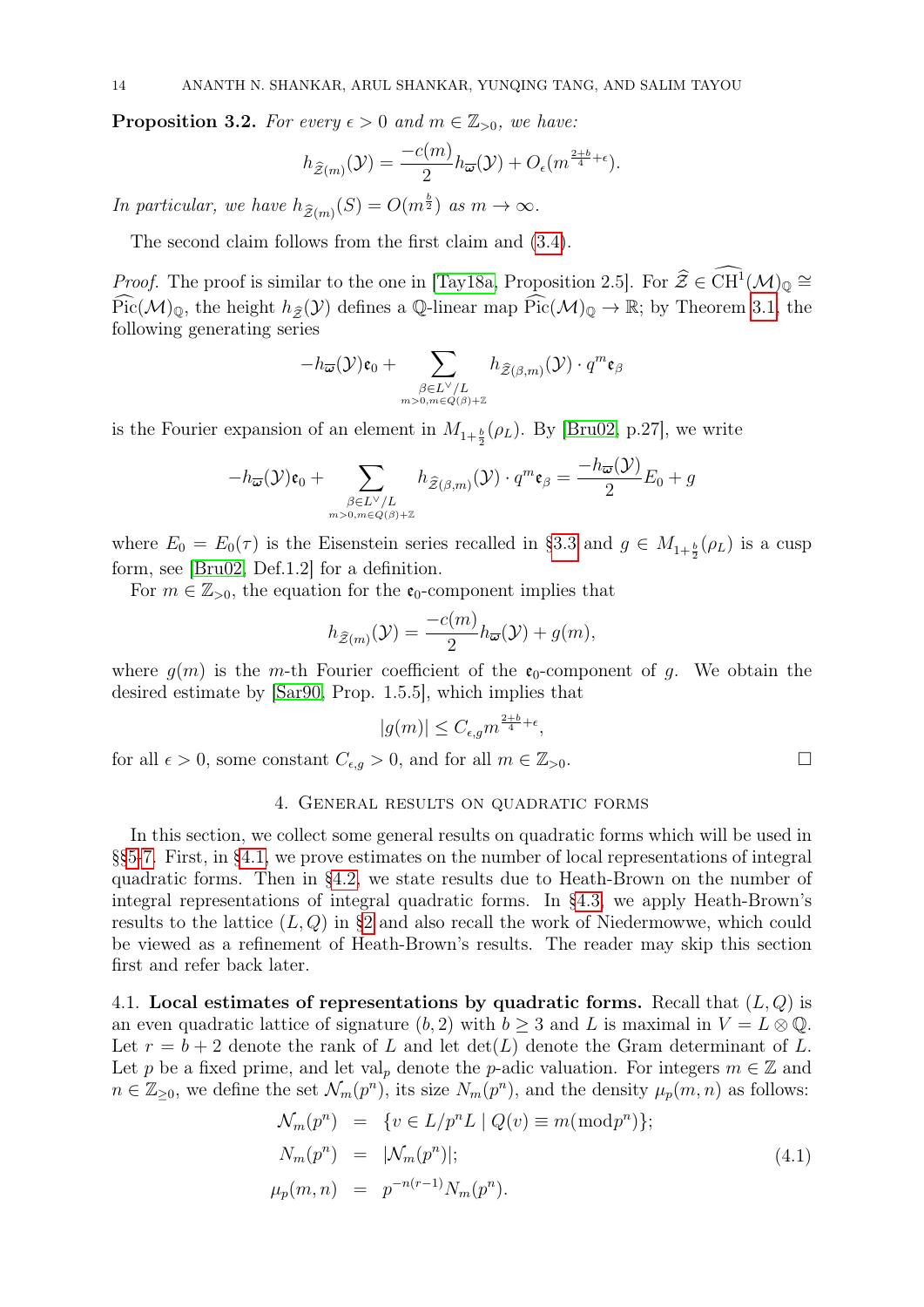The goal of this subsection is to study the variation of the quantity  $\mu_p(m, n)$ . Define the quantity  $w_p(m) := 1 + val_p(m)$  for  $p \neq 2$  and  $w_2(m) := 1 + 2 val_2(2m)$ . Then we prove the following result.

<span id="page-14-2"></span>**Proposition 4.1.** If m is an integer representable by Q over  $\mathbb{Z}$ , then we have

$$
\left| w_p(m) - \sum_{n=0}^{w_p(m)-1} \frac{\mu_p(m,n)}{\mu_p(m,w_p(m))} \right| \ll \frac{1}{p},
$$

where the implied constant is independent of p and m.

We use an inductive method, due to Hanke [\[Han04\]](#page-45-20), to compute the quantities  $\mu_p(m, n)$ . Let  $L_p := L \otimes \mathbb{Z}_p$  be the completion of L at p. Since L is maximal in V, it follows that  $L_p$ is maximal in  $V \otimes \mathbb{Q}_p$ . Indeed, L being maximal is equivalent to the fact that  $L^{\vee}/L$  has no totally isotropic subgroup; thus its *p*-torsion, which is equal to  $L_p^{\vee}/L_p$ , has no totally isotropic subgroup implying that  $L_p$  is maximal. It is well known that the quadratic lattice  $(L_p, Q)$  admits an orthogonal decomposition

<span id="page-14-0"></span>
$$
(L_p, Q) = \bigoplus_j (L_j, p^{\nu_j} Q_j) \tag{4.2}
$$

with  $\nu_j \geq 0$ , such that  $(L_j, Q_j)$  is a  $\mathbb{Z}_p$ -unimodular quadratic lattice of dimension 1 or 2. (See, for example, [\[Han04,](#page-45-20) (2.3), Lemma 2.1].) Moreover, when  $p \neq 2$ , then every  $L_j$  is of dimension 1. For every  $v \in L_p$ , we write  $v = (v_j)_j$ , and we have

$$
Q(v) = \sum_j p^{\nu_j} Q_j(v_j).
$$

Note that since  $L_p$  is maximal, we have  $\nu_j \leq 1$  for each j. For  $i \in \{0,1\}$ , let  $S_i$  denote the set of indices j with  $\nu_j = i$ , and let  $s_i$  denote the size of  $S_i$ .

Following [\[Han04,](#page-45-20) Definition 3.1], for  $n \geq 1$ ,  $v \in \mathcal{N}_m(p^n)$ , we say that v is of

- (1) zero type if  $v \equiv 0 \pmod{p}$ ,
- (2) good type if there exists j such that  $v_j \not\equiv 0 \pmod{p}$  and  $v_j = 0$ ,
- (3) bad type otherwise.

Let  $\mathcal{N}_m^{\text{good}}(p^n)$ ,  $\mathcal{N}_m^{\text{bad}}(p^n)$  and  $\mathcal{N}_m^{\text{zero}}(p^n)$  be the set of good type, bad type and zero type solutions respectively and set  $N_m^?(p^n) = |\mathcal{N}_m^?(p^n)|$  and  $\mu_p^?(m,n) = p^{-n(r-1)}N_m^?(p^n)$ , for ? = good, bad, or zero. Note also from [\[Han04,](#page-45-20) Remark 3.4.1], that we have  $\mathcal{N}_m(p^n)$  =  $\mathcal{N}_m^{\text{good}}(p^n)$  when  $p \nmid m$ ;  $\mathcal{N}_m^{\text{zero}}(p^n) = \emptyset$  when  $p^2 \nmid m$  and  $n \geq 2$ ; and  $\mathcal{N}_m^{\text{bad}}(p^n) = \emptyset$  when  $p \nmid 2 \det(L).$ 

To state the inductive result on local densities, we need to introduce the auxiliary form  $Q'$ , where  $Q'$  is obtained from the orthogonal decomposition [\(4.2\)](#page-14-0) of Q by replacing  $\nu_j$ with  $\nu'_j = 1 - \nu_j$  for all j. To distinguish between the local densities of Q and Q', we use  $N_{m,Q}^? (p^n)$  and  $\mu_{p,Q}^? (m,n)$  to emphasis the dependence on the quadratic form. We now recall Hanke's inductive method with the simplification that L is maximal (only used in  $(2)$ ).

<span id="page-14-1"></span>**Lemma 4.2** (Hanke). Let  $n \in \mathbb{Z}_{>0}$  and set  $\delta = 2 \text{ val}_2(p) + 1$ .

(1) For  $n \geq \delta$  and all integers m, we have

$$
N_m^{\text{good}}(p^n) = p^{(n-\delta)(r-1)} N_m^{\text{good}}(p^{\delta}); \quad \mu_p^{\text{good}}(m,n) = \mu_p^{\text{good}}(m,\delta).
$$

(2) For m such that  $p \mid m$ , we have

$$
N_{m,Q}^{\text{bad}}(p^{n+1}) = p^{r-s_0} N_{\frac{m}{p},Q'}^{\text{good}}(p^n); \quad \mu_{p,Q}^{\text{bad}}(m,n+1) = p^{1-s_0} \mu_{p,Q'}^{\text{good}}\left(\frac{m}{p},n\right).
$$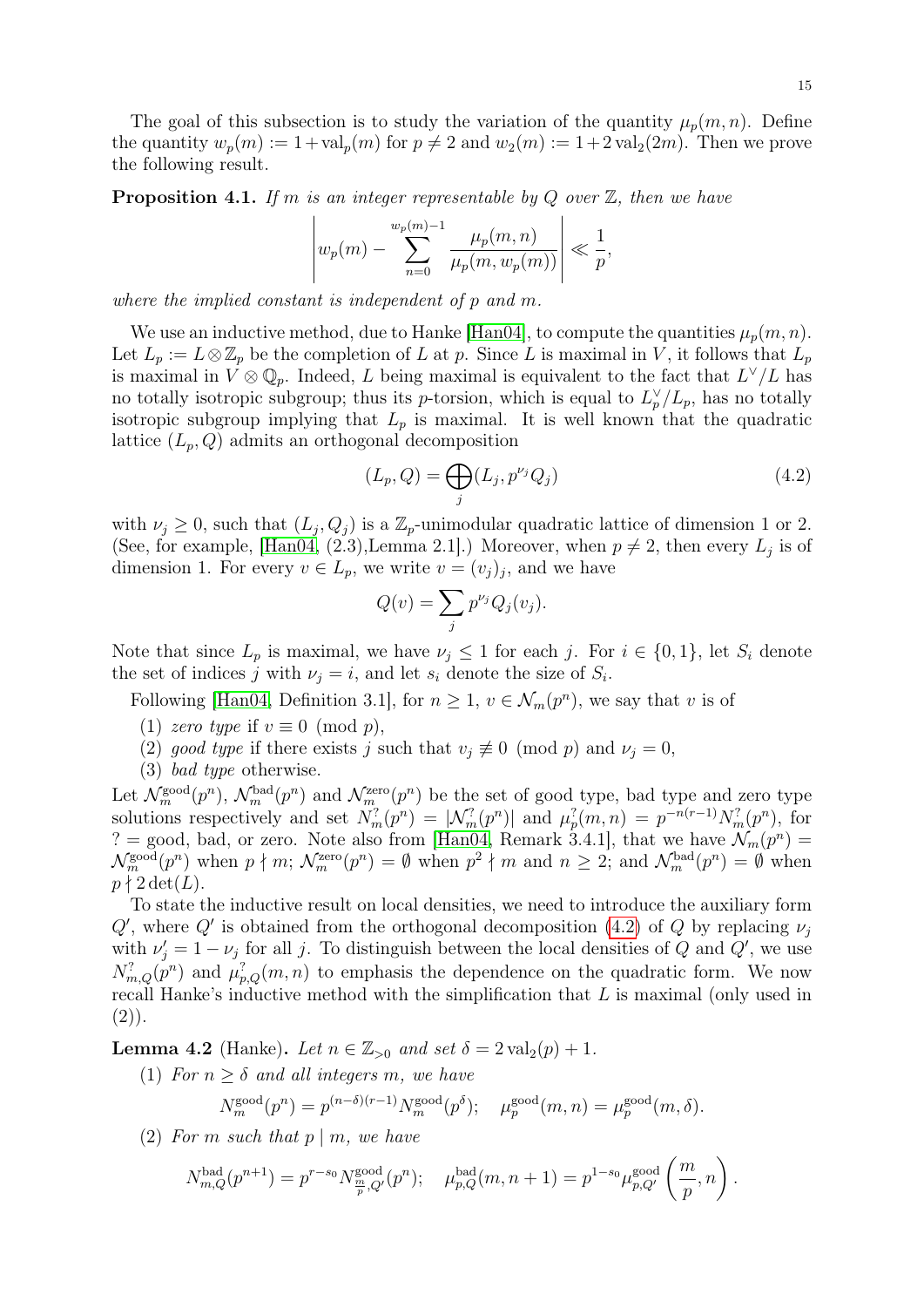(3) For m such that  $p^2 \mid m$ , we have

$$
N_m^{\text{zero}}(p^{n+2}) = p^r N_{\frac{m}{p^2}}(p^n); \quad \mu_p^{\text{zero}}(m, n+2) = p^{2-r} \mu_p \left(\frac{m}{p^2}, n\right).
$$

*Proof.* All the assertions on  $\mu_p$  follow from the assertions on  $N_m$  by definition. The first assertion of the lemma is [\[Han04,](#page-45-20) Lemma 3.2]. The third assertion follows from the last two paragraphs on [\[Han04,](#page-45-20) p.359]. To recover the second assertion, note that since  $L_p$  is maximal, we have  $\nu_i \leq 1$  for all j. Hence Bad-type II points (see [\[Han04,](#page-45-20) p.360]) do not exist. Thus, the claim follows from the discussion on Bad-type I points in *loc. cit.*.

<span id="page-15-1"></span>Corollary 4.3. For  $p \neq 2$ , set  $\delta_{p,\det(L)} = 1$  if  $p | \det(L)$  and 0 otherwise.<sup>[19](#page-15-0)</sup> Recall the quadratic form  $Q'$  and the integer  $s_0$  defined above. We have

(1) If  $n \geq val_p(m) + 1$ , then  $\mu_{p,Q}(m,n)$  is equal to

$$
\sum_{u=0}^{\lfloor\frac{{\operatorname{val}}_p(m)}{2}\rfloor} p^{(2-r)u} \mu_{p,Q}^{\text{good}}\left(\frac{m}{p^{2u}},1\right)+\delta_{p,\det(L)} p^{1-s_0}\sum_{u=0}^{\lfloor\frac{{\operatorname{val}}_p(m)-1}{2}\rfloor} p^{(2-r)u} \mu_{p,Q'}^{\text{good}}\left(\frac{m}{p^{2u+1}},1\right).
$$

(2) If  $1 \le n \le \text{val}_p(m)$  and n odd, then  $\mu_{p,Q}(m,n)$  is equal to

$$
p^{\frac{(2-r)(n-1)}{2}}\mu_{p,Q}(mp^{1-n},1)+\sum_{u=0}^{\frac{n-3}{2}}p^{(2-r)u}\mu_{p,Q}^{\text{good}}\left(\frac{m}{p^{2u}},1\right)+\delta_{p,\det(L)}p^{1-s_{0}}\sum_{u=0}^{\frac{n-3}{2}}p^{(2-r)u}\mu_{p,Q'}^{\text{good}}\left(\frac{m}{p^{2u+1}},1\right).
$$

(3) If  $1 \le n \le \text{val}_p(m)$  and n even, then  $\mu_{p,Q}(m,n)$  is equal to

$$
p^{\frac{(2-r)(n-2)}{2}}\mu_{p,Q}^{\text{zero}}(mp^{2-n},2)+\sum_{u=0}^{\frac{n-2}{2}}p^{(2-r)u}\mu_{p,Q}^{\text{good}}\left(\frac{m}{p^{2u}},1\right)+\delta_{p,\det(L)}p^{1-s_0}\sum_{u=0}^{\frac{n-2}{2}}p^{(2-r)u}\mu_{p,Q'}^{\text{good}}\left(\frac{m}{p^{2u+1}},1\right).
$$

*Proof.* The base cases when  $\operatorname{val}_p(m) \leq 1$  or  $n \leq 2$  can be checked directly by definition and Lemma [4.2.](#page-14-1) For  $n > 2$  and  $p^2 \mid m$ , by Lemma [4.2,](#page-14-1)

$$
\mu_{p,Q}(m,n) = \mu_{p,Q}^{\text{good}}(m,n) + \mu_{p,Q}^{\text{zero}}(m,n) + \mu_{p,Q}^{\text{bad}}(m,n)
$$
  
= 
$$
\mu_{p,Q}^{\text{good}}(m,1) + p^{2-r} \mu_{p,Q} \left( \frac{m}{p^2}, n-2 \right) + p^{1-s_0} \mu_{p,Q'}^{\text{good}} \left( \frac{m}{p}, n-1 \right)
$$
  
= 
$$
\mu_{p,Q}^{\text{good}}(m,1) + p^{2-r} \mu_{p,Q} \left( \frac{m}{p^2}, n-2 \right) + p^{1-s_0} \mu_{p,Q'}^{\text{good}} \left( \frac{m}{p}, 1 \right).
$$

Then we conclude by induction on  $\mathrm{val}_p(m)$  and n.

The next lemma gives a uniform bound on  $|\mu_p(m,n) - \mu_p(m,w_p(m))|$  for primes p, integers m, and  $n \in \{2, \ldots, w_p(m) - 1\}.$ 

<span id="page-15-2"></span>**Lemma 4.4.** Let p be prime and m be any integer. For  $n \in \{2 + val_2(p), \ldots, w_p(m) - 1\}$ , we have

$$
|\mu_p(m,n) - \mu_p(m,w_p(m))| \ll \frac{1}{p^{3\lfloor (n/2)\rfloor - 2}},
$$

where the implied constant is absolute.

$$
\Box
$$

<span id="page-15-0"></span><sup>&</sup>lt;sup>19</sup>In the formulas below, we do not need to introduce this term  $\delta_{p,\det(L)}$ , because by definition, if  $p \nmid \det(L)$ , then  $\nu'_j = 1$  for all j and hence  $\mu_{p,Q'}^{\text{good}}(m,n) = 0$ . Nevertheless, we put it here to emphasis that those terms are 0.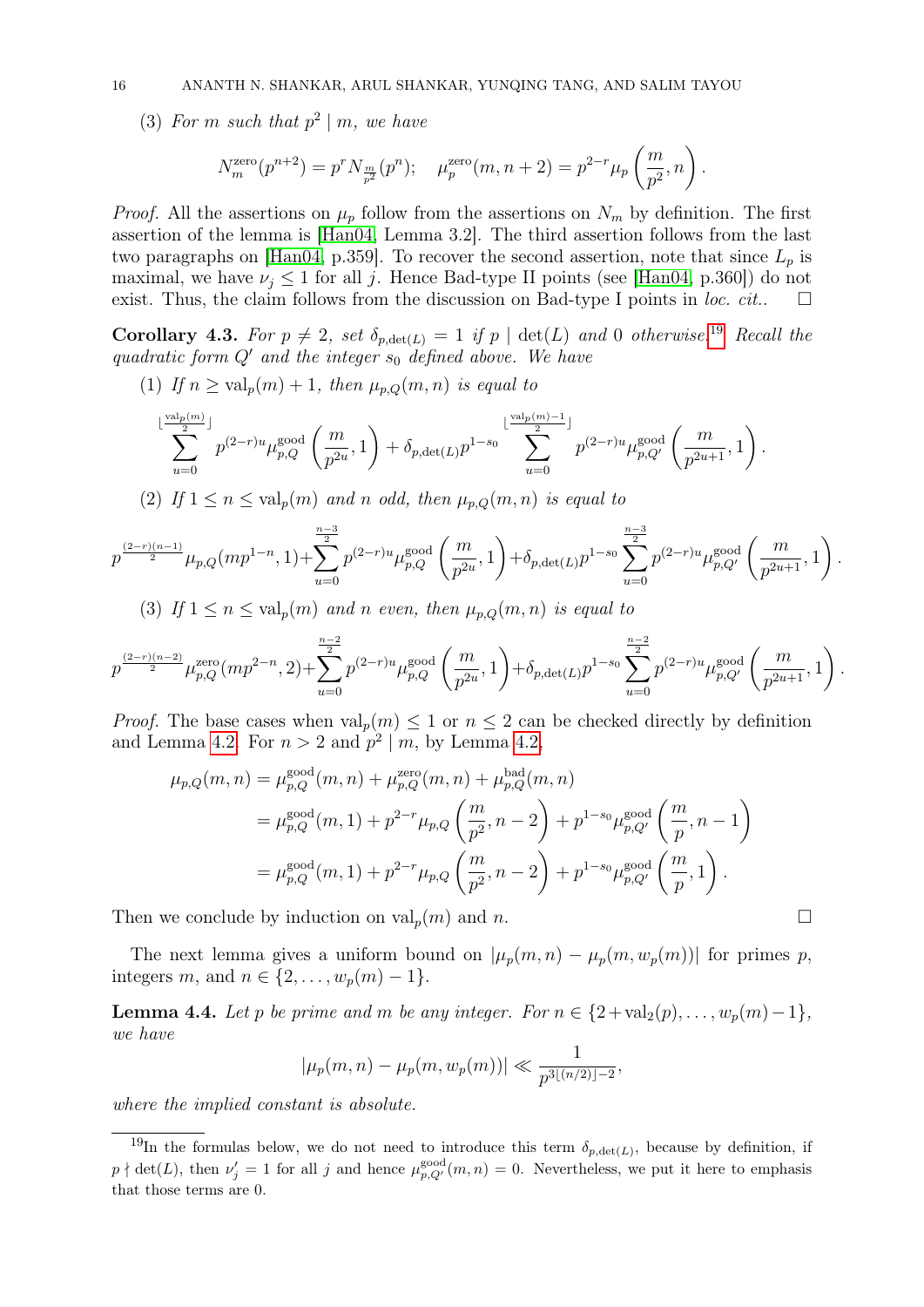*Proof.* First consider the case when p is odd. By Corollary [4.3,](#page-15-1) we have that for n odd,

$$
|\mu_p(m,n) - \mu_p(m,w_p(m))| \leq \left| \frac{\mu_{p,Q}\left(\frac{m}{p^{n-1}},1\right)}{p^{\frac{(r-2)(n-1)}{2}}} \right|
$$
  
+ 
$$
\left| \frac{\left|\frac{\text{val}_{p}(m)}{2}\right|}{\sum_{u=\frac{(n-1)}{2}}^{\text{good}} \left(\frac{m}{p^{2u}},1\right) + \delta_{p,\text{det}(L)} p^{1-s_0} \mu_{p,Q'}^{\text{good}}\left(\frac{m}{p^{2u+1}},1\right)}{p^{(r-2)u}} \right|
$$
  

$$
\leq \left| \frac{p}{p^{\frac{3(n-1)}{2}}} \right| + \sum_{u=\frac{(n-1)}{2}}^{\left|\frac{\text{val}_{p}(m)}{2}\right|} \left| \frac{p+p^2}{p^{3u}} \right|
$$
  

$$
\leq \frac{C_1 p^2}{p^{\frac{3(n-1)}{2}}}.
$$

Here we use the trivial bound that all  $|\mu_{p,Q}\left(\frac{m}{p^{n-1}}\right)|$  $\left\lfloor \frac{m}{p^{n-1}},1\right\rceil \big\rfloor, \big\lfloor \mu_{p,Q}^{\text{good}}\left(\frac{m}{p^{2n}}\right)$  $\left\lfloor \frac{m}{p^{2u}},1\right\rceil \left\rfloor ,\left\lfloor \mu_{p,Q'}^{\text{good}}\right\rfloor$  $\gcd_{p,Q'} \left( \frac{m}{p^{2u}} \right)$  $\frac{m}{p^{2u+1}}, 1)$  | are less than  $p$  by definition. The case when  $n$  is even follows by a similar argument and the trivial bound that  $\mu_{p,Q}^{\text{zero}}(mp^{2-n}, 2) \leq p^r/p^{2(r-1)} = p^{2-r}.$ 

For  $p = 2$ , by Lemma [4.2,](#page-14-1) we obtain analogous statements as Corollary [4.3](#page-15-1) except that we can only reduce to  $\mu_p^{\text{good}}(?, 3)$  (instead of  $\mu_p^{\text{good}}(?, 1)$ ). The rest of the argument is the same as in Lemma [4.4](#page-15-2) and since  $p = 2$  is fixed, any trivial bound on density is absorbed in the absolute constant.  $\Box$ 

We can actually show that all  $\mu_p(m, n)$  are close to 1 when  $p \nmid 2 \det(L)$ .

<span id="page-16-1"></span>**Lemma 4.5.** There exists an absolute constant  $C_2 > 0$  such that for all  $m, n \in \mathbb{Z}_{>0}$ , all primes  $p \nmid 2 \det(L)$ , we have

$$
|\mu_p(m,n)-1| \le \frac{C_2}{p}.
$$

*Proof.* By Corollary [4.3\(](#page-15-1)1), Lemma [4.4,](#page-15-2) we only need to show the claim for  $n = 1$  and  $n = val_n(m) + 1$ . For  $n = 1$ , we first consider the case when  $p \mid m$ . Then  $Q(v) \equiv 0 \mod p$ defines a smooth projective hypersurface in  $\mathbb{P}^{r-1}$ ; except the solution  $v = 0$  mod p, every  $p-1$  solutions of  $Q(v) \equiv 0 \mod p$  (all these are of good type) correspond to a  $\mathbb{F}_p$ -point in the hypersurface. Then by [\[Del74,](#page-45-21) Théorème 8.1], there exists a constant  $C_3 > 0$ independent of  $p$  and  $m$  such that

$$
|N_m^{\text{good}}(p) - p^{r-1}| \le C_3 p^{r-2}.
$$

Therefore,  $|\mu_p^{\text{good}}(m,1) - 1| \leq C_3/p$ .

For  $p \nmid m$ , we consider the smooth projective hypersurface in  $\mathbb{P}^r$  defined by  $Q(v) = my^2$ . In this case  $N_m(p) = N_m^{\text{good}}(p)$  is the number of  $\mathbb{F}_p$  points in the hypersurface such that  $y \neq 0$  in  $\mathbb{F}_p$ . The previous case gives exactly the number of  $\mathbb{F}_p$ -points with  $y = 0$  in  $\mathbb{F}_p$ . Then we conclude as above by [\[Del74,](#page-45-21) Théorème 8.1] that there exists a constant  $C_4 > 0$ independent<sup>[20](#page-16-0)</sup> of p and m such that  $|\mu_p^{\text{good}}(m,1) - 1| \leq C_4/p$ . In particular, for any m, we have

$$
\mu_p^{\text{good}}(m, 1) \le 1 + \max\{C_3, C_4\}.
$$

<span id="page-16-0"></span><sup>&</sup>lt;sup>20</sup>Although the equation of the hypersurface depends on  $m$ , the number of solutions only depends on whether m is a quadratic square in  $\mathbb{F}_p$  so we only need to apply Deligne's result twice and obtain  $C_4$ independent of m.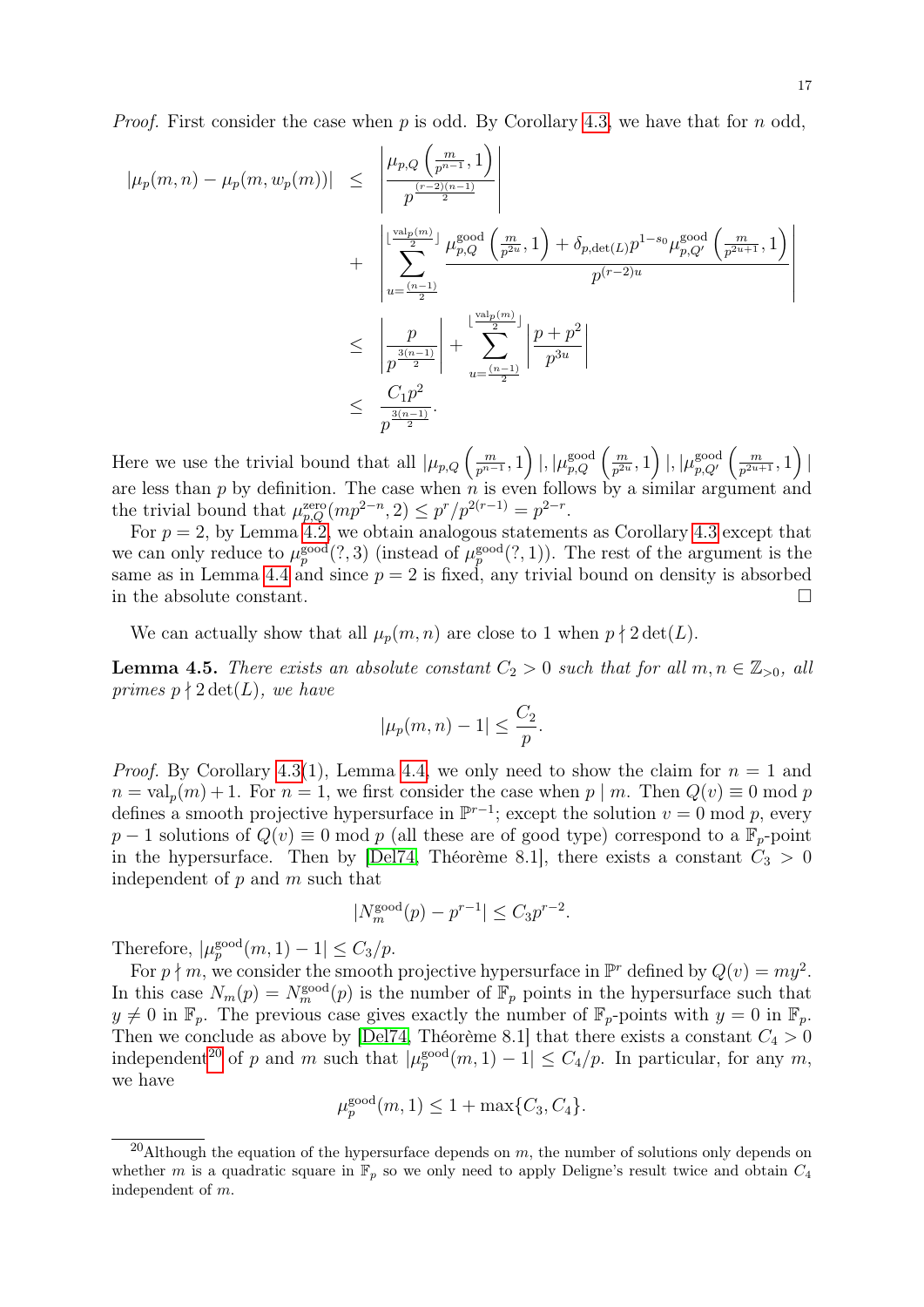For  $n = val_p(m) + 1$  and  $p|m$ , by Corollary [4.3\(](#page-15-1)1) and note that  $\delta_{p,\det(L)} = 0$ , we have

$$
|\mu_p(m, val_p(m) + 1) - 1| = \left| \mu_p^{\text{good}}(m, 1) - 1 + \sum_{u=1}^{\left\lfloor \frac{\text{val}_p(m)}{2} \right\rfloor} \frac{\mu_p^{\text{good}}(\frac{m}{p^{2u}}, 1)}{p^{u(r-2)}} \right|
$$
  

$$
\leq \frac{C_3}{p} + \sum_{u=1}^{\left\lfloor \frac{\text{val}_p(m)}{2} \right\rfloor} \frac{\max\{C_3, C_4\} + 1}{p^{u(r-2)}} \leq \frac{C_5}{p},
$$
  
where we take  $C_2 = \max\{C_3, C_4, C_5\}.$ 

Due to our assumption that  $r \geq 5$  and L maximal, there is an absolute lower bound for  $\mu_n(m, n)$ . The following lemma is well known, but we include it for the convenience of the reader.

<span id="page-17-1"></span>**Lemma 4.6.** Recall that  $r \geq 5$  and L is maximal. Then for any  $m, n \in \mathbb{Z}_{>0}$ , any prime p, we have  $\mu_p(m,n) \geq 1/2$ .

*Proof.* Since  $r \geq 5$  and L is maximal, then by for instance [\[Ger08,](#page-45-22) Lemma 6.36], for every prime p, there exists a basis of  $L_p$  such that in the coordinate of this basis,  $Q((x_1, \ldots, x_r)) = x_1x_2+Q_1((x_3, \ldots, x_r))$ , where  $Q_1$  is a quadratic form in  $(r-2)$  variables. Recall as in Lemma [4.2,](#page-14-1)  $\delta = 3$  if  $p = 2$  and  $\delta = 1$  otherwise.

Then for any  $x_1 \in (\mathbb{Z}/p^{\delta})^{\times}$  and any  $x_i \in \mathbb{Z}/p^{\delta}, 3 \leq i \leq r$ , there exists a unique  $x_2 \in \mathbb{Z}/p^{\delta}$  such that  $Q(x_1, \ldots, x_r) = m \mod p^{\delta}$ . Therefore  $\mu_p^{\text{good}}(m, \delta) \geq \frac{p-1}{p} \geq 1/2$  and hence by Lemma [4.2\(](#page-14-1)1), for  $n \geq \delta$ ,  $\mu_p(m,n) \geq \mu_p^{\text{good}}(m,\delta) \geq 1/2$ .

It remains the case  $p = 2, n = 1, 2$ . The same argument as above follows.

<span id="page-17-3"></span>**Corollary 4.7.** Every large enough  $m \in \mathbb{Z}_{>0}$  is representable by  $(L, Q)$ .

Now we are ready to prove the main result of this subsection.

*Proof.* For simplicity of notation, we denote  $w_p(m)$  by  $w_p$ .

**First case:** assume that  $p \nmid 2 \det(L)$ . By Lemma [4.5,](#page-16-1)

$$
|\mu_p(m, w_p) - \mu_p(m, 1)| \le |\mu_p(m, w_p) - 1| + |\mu_p(m, 1) - 1| \le C_7/p.
$$
 (4.3)

Note that  $\mu_p(m, 0) = 1$  by definition. Then by Lemmas [4.4,](#page-15-2)[4.5](#page-16-1) and [\(4.3\)](#page-17-0), we get

$$
\left| w_p - \sum_{n=0}^{w_p-1} \frac{\mu_p(m,n)}{\mu_p(m,w_p)} \right| \le \frac{1}{\mu_p(m,w_p)} \left[ \sum_{n \ge 2} \frac{C_1 p^2}{p^{3\lfloor n/2 \rfloor}} + \frac{C_7}{p} + \frac{C_2}{p} \right] \le \frac{C_8}{\mu_p(m,w_p)p}
$$

We conclude by the fact that  $\mu_p(m, w_p)$  is uniformly bounded away from 0 by Lemma [4.6.](#page-17-1)

**Second case:** assume now that  $p \mid 2 \det(L)$ . By Lemma [4.4,](#page-15-2) for any  $n \geq 3$ ,

<span id="page-17-2"></span><span id="page-17-0"></span>
$$
|\mu_p(m, w_p) - \mu_p(m, n)| \le \frac{C_9 p^2}{p^{3\lfloor n/2 \rfloor}}.
$$
\n(4.4)

Then as in the first case we have

$$
\left| \sum_{n=3}^{w_p-1} \frac{\mu_p(m, w_p) - \mu_p(m, n)}{\mu_p(m, w_p)} \right| \leq \frac{C_{10}}{p}.
$$

On the other hand, for  $0 \le n \le 2$ , we have for all  $p | 2 \det(L)$ 

$$
|\mu_p(m, w_p) - \mu_p(m, n)| \le |\mu_p(m, w_p) - \mu_p(m, 3)| + |\mu_p(m, 3) - \mu_p(m, n)| \le C_{11}/p
$$
  
by (4.4) and the trivial bound  $|\mu_p(m, n)|, |\mu_p(m, 3)| \le p^3 \le (2 \det(L))^3$ . Then we conclude

as in the first case.  $\Box$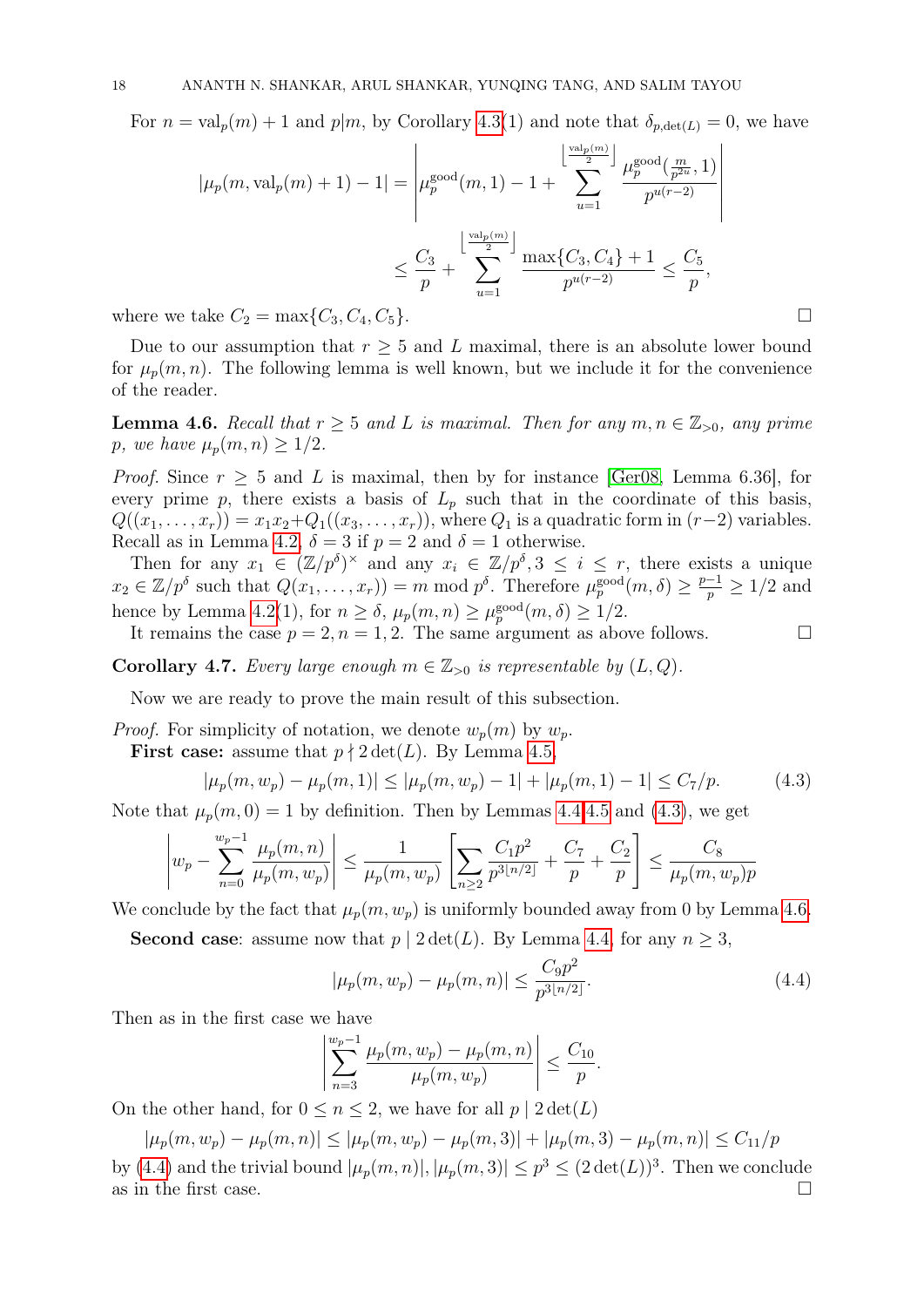<span id="page-18-0"></span>4.2. On the number of representations of quadratic forms. Developing a new form of the circle method, Heath-Brown [\[HB96\]](#page-46-20) proves a number of results pertaining to the representation of integers by quadratic forms. The purpose of this subsection is to describe the setup used in [\[HB96\]](#page-46-20), and recall those results necessary for us in the sequel. We do not entirely keep the notations of [\[HB96\]](#page-46-20) since we will only be concerned with homogeneous quadratic forms, which allows us to make certain simplifications in the notation.

Let  $F(\mathbf{x}) = F(x_1, \ldots, x_n)$  be a non-singular quadratic form in  $n \geq 5$  variables. A function  $\omega : \mathbb{R}^n \to \mathbb{C}$  is said to be a *smooth weight function* if it is infinitely differentiable of compact support. Given a set  $S$  of parameters, Heath-Brown define a set of weight functions  $C(S)$  in [\[HB96,](#page-46-20) §2].

<span id="page-18-3"></span>Remark 4.8. The following facts on weight functions will be used later (see for instance the observations on [\[HB96,](#page-46-20) p. 162]).

- (1) There exists a function  $\omega_0^{(n)}$  $\mathcal{O}_0^{(n)}(\mathbf{x}) : \mathbb{R}^n \to [0,2]$  with compact support in  $[-1,1]^n$ which belongs to  $\mathcal{C}(n)$  such that  $\omega_0^{(n)}$  $\binom{n}{0}$  (**x**)  $\geq 2$  for  $x \in [-1/2, 1/2]^n$  (for instance, by rescaling the function defined by  $[HB96, (2.1), (2.2)]$  $[HB96, (2.1), (2.2)]$ .
- (2) Let M be an invertible  $n \times n$  matrix, such that the coefficients of both M and  $M^{-1}$  are bounded in absolute value by K. If  $\omega$  is a weight function belonging to  $\mathcal{C}(S)$ , then  $\omega(Mx)$  belongs to  $\mathcal{C}(S,K)$ .

The reason for introducing the set  $\mathcal{C}(S)$  is the following. For the quadratic form F fixed as above, an integer  $m \neq 0$ , and a weight function  $\omega \in \mathcal{C}(S)$  for some set of parameters S, we define

$$
N(F, m, \omega) := \sum_{\substack{\mathbf{x} \in \mathbb{Z}^n \\ F(\mathbf{x}) = m}} \omega\left(\frac{\mathbf{x}}{\sqrt{m}}\right).
$$

The quantity  $N(F, m, \omega)$  then is a weighted sum of representations of m by F, where the coordinates of these representations are bounded by  $O_s(\sqrt{m})$ , since  $\omega$  has compact support. Then [\[HB96\]](#page-46-20) gives asymptotics for the size of  $N(F, m, \omega)$ , where the error term only depends on S.

More precisely, define the *singular integral*  $bv^{21}$  $bv^{21}$  $bv^{21}$ 

$$
\mu_\infty(F,\omega):=\lim_{\epsilon\to 0}\frac{1}{2\epsilon}\int_{|F(\mathbf{x})-1|\leq\epsilon}\omega(\mathbf{x})d\mathbf{x}.
$$

Recall the Siegel mass at p of the quadratic form  $F$  given by  $2^2$ 

$$
\mu_p(F, m) := \lim_{k \to \infty} \frac{1}{p^{(n-1)k}} |\{\mathbf{x} \pmod{p^k} : F(\mathbf{x}) \equiv m \pmod{p^k}\}|
$$

and define the singular series by

$$
\mu(F, m) := \prod_p \mu_p(F, m).
$$

In our situation with  $n \geq 5$ , the singular series always converges absolutely, see also for instance, [\[Iwa97,](#page-46-21) §11.5]. Now [\[HB96,](#page-46-20) Theorem 4] states the following.

<span id="page-18-4"></span>**Theorem 4.9.** Let notation be as above, and let  $\omega \in \mathcal{C}(S)$  be a weight function for some set of parameters S. Then

$$
N(F, m, \omega) = \mu_{\infty}(F, \omega)\mu(F, m)m^{n/2 - 1} + O_{F, S, \epsilon}(m^{(n-1)/4 + \epsilon}).
$$

<span id="page-18-2"></span><span id="page-18-1"></span><sup>&</sup>lt;sup>21</sup>As explained on [\[HB96,](#page-46-20) p.154-155], for weight functions  $\omega \in \mathcal{C}(S)$ , this limit exists.

<sup>&</sup>lt;sup>22</sup>Using the notation in [§4.1,](#page-13-1)  $\mu_p(F,m) = \lim_{k \to \infty} \mu_{p,F}(m,k)$ . From the discussion in §4.1, given  $F, m, p, \mu_{p,F}(m, k)$  stabilizes as  $k \gg 1$  and hence the limit automatically exists.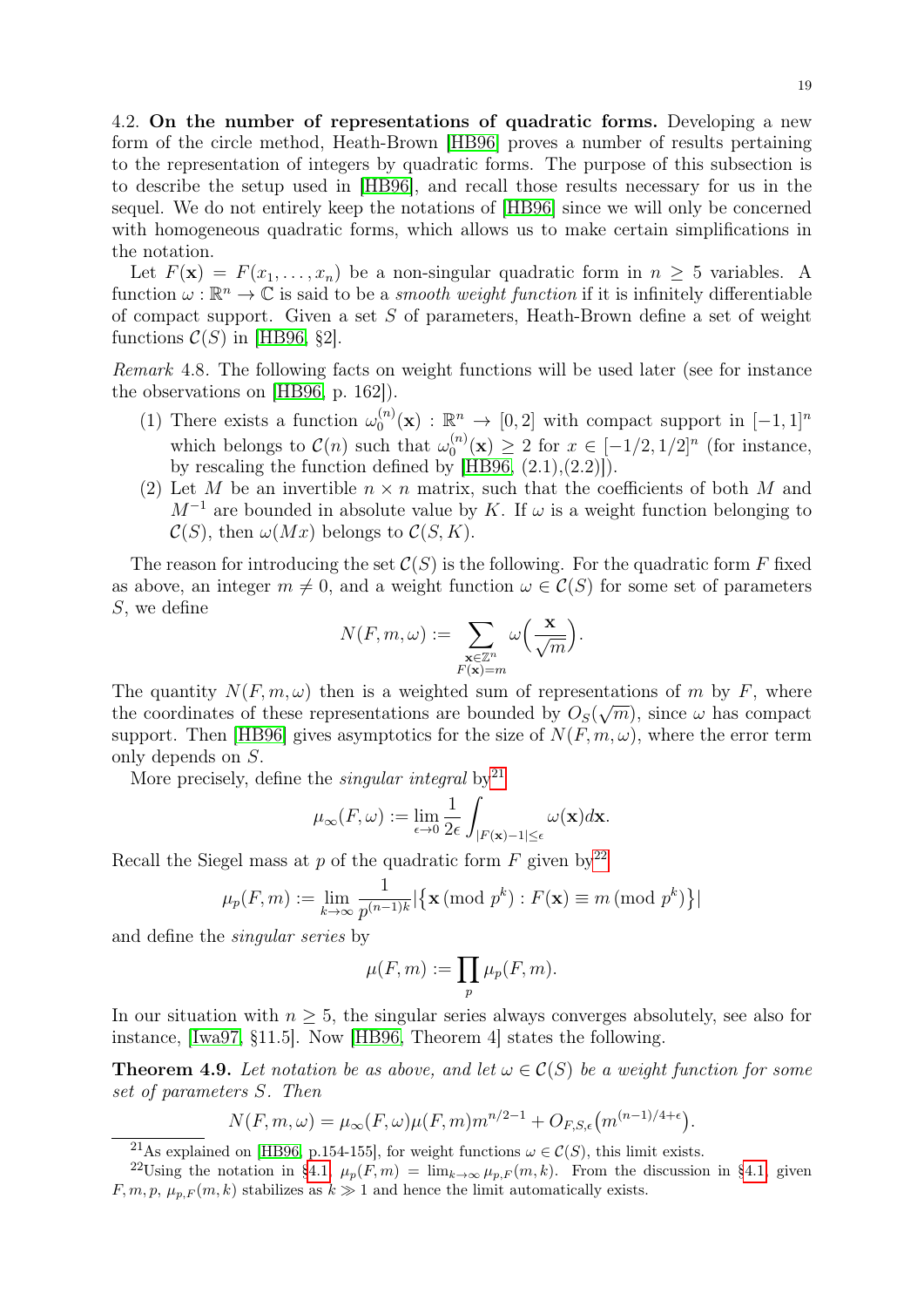Note in particular that the error term depends only on  $F$  and  $S$ , and not on the specific weight function  $\omega$  or on m.

We also recall a corollary of the above theorem for positive definite quadratic forms, which will be used in [§7.](#page-33-0)

<span id="page-19-4"></span>Corollary 4.10 ([\[HB96,](#page-46-20) Corollary 1]). Let notation be as above and assume further that F is positive definite. Then

$$
|\{\mathbf{x}\in\mathbb{Z}^n:F(\mathbf{x})=m\}|=\mu_\infty(F,1)\mu(F,m)m^{n/2-1}+O_{F,\epsilon}(m^{(n-1)/4+\epsilon}).
$$

<span id="page-19-0"></span>4.3. An application of Heath-Brown's theorem and a result of Niedermowwe. Recall that  $(L, Q)$  is an even quadratic lattice of signature  $(b, 2)$  with  $b \ge 3$ . We will apply Heath-Brown's result to  $(L, Q)$  (here we identify L with  $\mathbb{Z}^{b+2}$ ) after we construct suitable smooth weight functions. Moreover, we recall Niedermowwe's result, which is analogue to Heath-Brown's result but with sharp weight functions given by characteristic functions of certain expanding domains  $\Omega_T$  defined below and keeps track of the dependence of the error term on T.

Similar to the definition of the singular integral  $\mu_{\infty}(F,\omega)$  in [§4.2,](#page-18-0) we define a measure  $\mu_{\infty}$  on

$$
L_{\mathbb{R},1} := \{ \lambda \in L_{\mathbb{R}} : Q(\lambda) = 1 \}
$$

as follows. For an open bounded subset W of  $L_{\mathbb{R}}$  we set

<span id="page-19-3"></span>
$$
\mu_{\infty}(W \cap L_{\mathbb{R},1}) := \lim_{\epsilon \to 0} \frac{1}{2\epsilon} \mu_L \big( \{ \lambda \in W : |Q(\lambda) - 1| < \epsilon \} \big),\tag{4.5}
$$

where  $\mu_L$  is the Lebesgue measure on  $L_{\mathbb{R}}$  normalized so that L has covolume 1.<sup>[23](#page-19-1)</sup>

Let x denote a fixed point in the period domain  $D<sub>L</sub>$  and let P denote the negative definite plane (with respect to Q) in  $L_{\mathbb{R}}$  associated to x. Let  $P^{\perp}$  denote the orthogonal complement of P in  $L_{\mathbb{R}}$ . Given a vector  $\lambda \in L_{\mathbb{R}}$ , we let  $\lambda_x$  and  $\lambda_{x^{\perp}}$  denote the projections of  $\lambda$  to P and  $P^{\perp}$ , respectively.

We introduce notation for the set of elements in  $L_{\mathbb{R},1}$  with bounded value of  $Q(\lambda_x)$ : for  $T > 0$ , define

$$
\Omega_{\leq T} := \{ \lambda \in L_{\mathbb{R},1} : -Q(\lambda_x) \in [0,T] \}.
$$

Then the following lemma computes the volume of the sets  $\Omega_{\leq T}$ .

<span id="page-19-2"></span>**Lemma 4.11.** Let  $T > 0$  be a real number. Then

$$
\mu_{\infty}(\Omega_{\leq T}) = \frac{(2\pi)^k \left( (1+T)^{\frac{b}{2}} - 1 \right)}{\sqrt{|L^{\vee}/L|} \Gamma(k)}.
$$

*Proof.* For  $\epsilon > 0$ , let  $U_{T,\epsilon} := \{x \in L_{\mathbb{R}} : |Q(x) - 1| < \epsilon, -Q(\lambda_x) < T\}$ . Then  $\Omega_{\leq T} =$  $U_{T,\epsilon}\cap L_{\mathbb{R},1}$  and by definition

$$
\mu_{\infty}(\Omega_{\leq T}) = \lim_{\epsilon \to 0} \frac{\mu_L(U_{T,\epsilon})}{2\epsilon}.
$$

Let  $\mathcal E$  be an orthogonal basis of  $L_{\mathbb R}$  adapted to the decomposition  $P \oplus P^{\perp}$  and in which the bilinear form associated to Q has the following intersection matrix

$$
\begin{pmatrix}\n-1 & 0 & 0 \\
0 & -1 & 0 \\
0 & 0 & I_b\n\end{pmatrix},
$$

<span id="page-19-1"></span><sup>&</sup>lt;sup>23</sup>Let  $\mathbf{1}_W$  be the characteristic function on W. Then by abuse of notation (since  $\mathbf{1}_W$  is not smooth), we have  $\mu_{\infty}(Q, \mathbf{1}_W) = \mu_{\infty}(W \cap L_{\mathbb{R},1}).$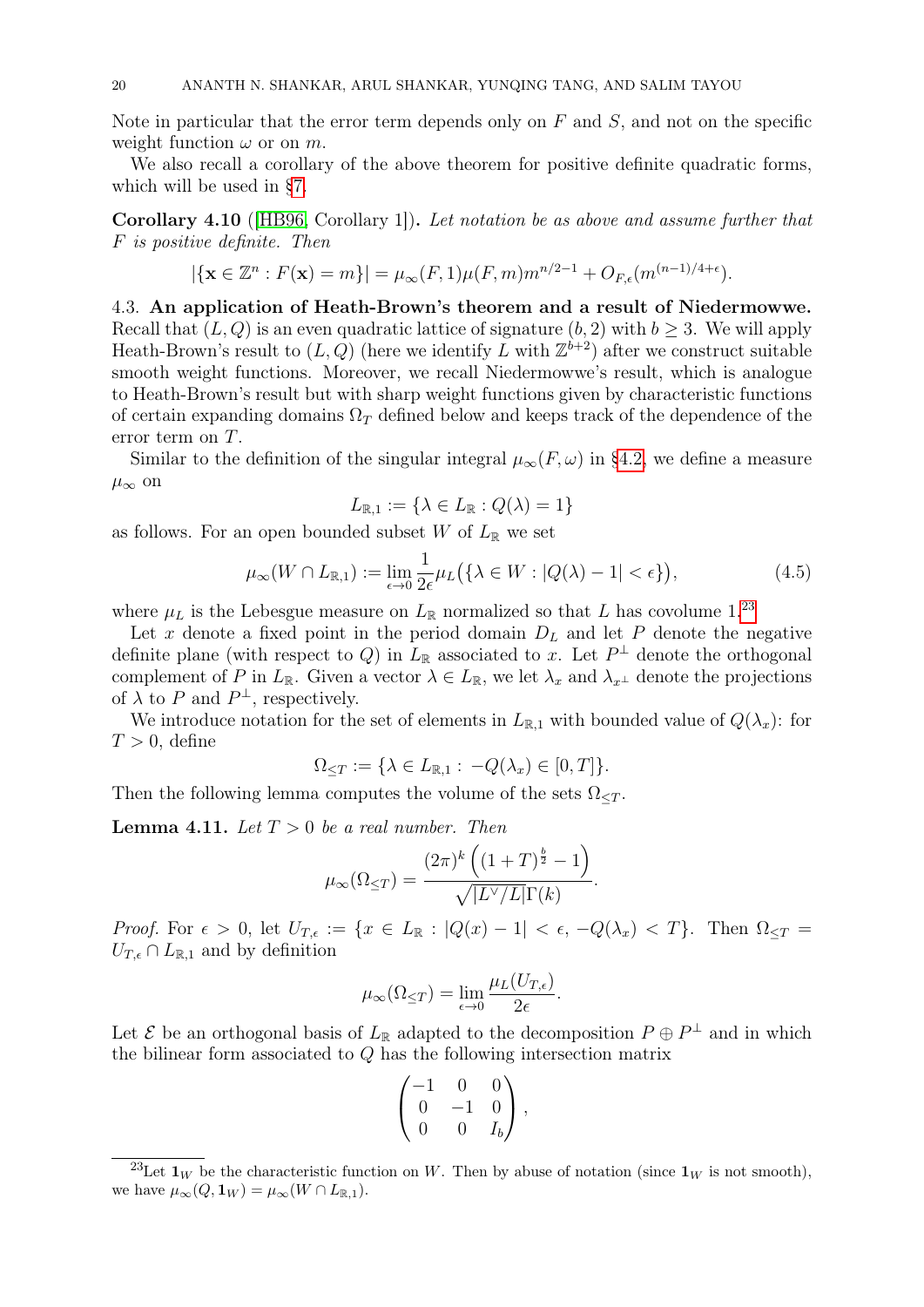$$
\mu_L(U_{T,\epsilon}) = \frac{2^{1+\frac{b}{2}}}{\sqrt{|L^{\vee}/L|}} \mu_{\varepsilon}(U_{T,\epsilon})
$$
\n
$$
= \frac{2^{1+\frac{b}{2}}}{\sqrt{|L^{\vee}/L|}} \int_{\substack{(x_1, x_2, y_1, \dots, y_b) \in \mathbb{R}^{b+2} \\ |x_1^2 + x_2^2 - y_1^2 - \dots - y_b^2 + 1| < \epsilon}} dx_1 dx_2 dy_1 \dots dy_b
$$
\n
$$
= \frac{2^{2+\frac{b}{2}} \pi}{\sqrt{|L^{\vee}/L|}} \int_0^{\sqrt{T}} \left( \int_{1+r^2 - \epsilon < y_1^2 + \dots + y_b^2 < 1+r^2 + \epsilon} dy_1 \dots dy_b \right) r dr
$$
\n
$$
= \frac{2(2\pi)^{1+\frac{b}{2}}}{\sqrt{|L^{\vee}/L|} \Gamma(1+\frac{b}{2})} \int_0^{\sqrt{T}} \left( (1+r^2 + \epsilon)^{\frac{b}{2}} - (1+r^2 - \epsilon)^{\frac{b}{2}} \right) r dr
$$
\n
$$
= 2\epsilon \cdot \frac{(2\pi)^{1+\frac{b}{2}} \left( (1+T)^{\frac{b}{2}} - 1 \right)}{\sqrt{|L^{\vee}/L|} \Gamma(1+\frac{b}{2})} + O(\epsilon^2)
$$

Dividing by  $2\epsilon$  and letting  $\epsilon$  go to zero, we get the desired result.

We now describe the desired estimates for  $\left|\{\lambda \in L: Q(\lambda) = m, \lambda/\sqrt{m} \in \Omega_{\leq T}\}\right|$  in two cases.

4.3.1. Assume  $T \leq 1$ . In this case, we only need a good upper bound and hence we construct a suitable smooth weight function  $\omega : L_{\mathbb{R}} \to \mathbb{R}$  as follows and apply Heath-Brown's theorem.

<span id="page-20-1"></span>**Corollary 4.12.** Given  $(L, Q)$  as above. For any  $m \in \mathbb{Z}_{>0}$ , any  $0 < T \leq 1$ , we have

$$
\left|\left\{\lambda \in L: Q(\lambda)=m, \, \lambda/\sqrt{m} \in \Omega_{\leq T}\right\}\right| = O_Q(m^{\frac{b}{2}}T) + O_{Q,T,\epsilon}(m^{(b+1)/4+\epsilon}).
$$

*Proof.* By Remark [4.8,](#page-18-3) there exist smooth functions  $\omega_P : P \to [0, 2]$  and  $\omega_{P^{\perp}} : P^{\perp} \to [0, 2]$ such that

(1)  $\omega_P(\lambda_x) \ge 1$  for elements  $\lambda_x \in P$  with  $Q(\lambda_x) < T$  and  $\omega_P(\lambda_x) = 0$  if  $Q(\lambda_x) > 2T$ ,

(2) 
$$
\omega_{P^{\perp}}(\lambda_{x^{\perp}}) \ge 1
$$
 if  $Q(\lambda_{x^{\perp}}) \le 1$  and  $\omega_{P^{\perp}}(\lambda_{x^{\perp}}) = 0$  if  $Q(\lambda_{x^{\perp}}) \ge 2$ .

We define  $\omega(\lambda) = \omega_P(\lambda_x) \omega_{P^{\perp}}(\lambda_{x^{\perp}})$  and by construction,  $\omega \in \mathcal{C}(b, T)$ .

By definition,  $\left|\left\{\lambda \in L: Q(\lambda) = m, \lambda/\sqrt{m} \in \Omega_{\leq T}\right\}\right| \leq N(Q, m, \omega)$ . By definition and<br>By definition,  $\left|\left\{\lambda \in L: Q(\lambda) = m, \lambda/\sqrt{m} \in \Omega_{\leq T}\right\}\right| \leq N(Q, m, \omega)$ . By definition and Lemma [4.11,](#page-19-2) the singular integral  $\mu_{\infty}(Q, \omega) \ll \mu_{\infty}(\Omega_{\leq 2T}) = O(T)$ . Then the assertion follows by applying Theorem [4.9](#page-18-4) to  $\omega$  and the fact that  $\mu(Q, m) = O_F(1)$  (since  $b \geq$ 3).

4.3.2. Assume  $T \geq 1$ . In this case, we will need the exact main term along with an error term with explicit dependence on T and we will apply Niedermowwe's work [\[Nie10\]](#page-46-22).

For the convenience of later use, for an integer  $m \geq 1$ , we define the quantity

$$
a(m) = \frac{-c(m)\Gamma(k)\sqrt{|L^{\vee}/L|}}{2(2\pi)^k},
$$
\n(4.6)

<span id="page-20-0"></span>where  $c(m)$  is the m-th Fourier coefficient of the Eisenstein series defined in [§3.3.](#page-12-1) Note that  $a(m)$  grows as  $\leq m^{\frac{b}{2}}$ . We have the following proposition, which follows from work of Niedermowwe [\[Nie10\]](#page-46-22).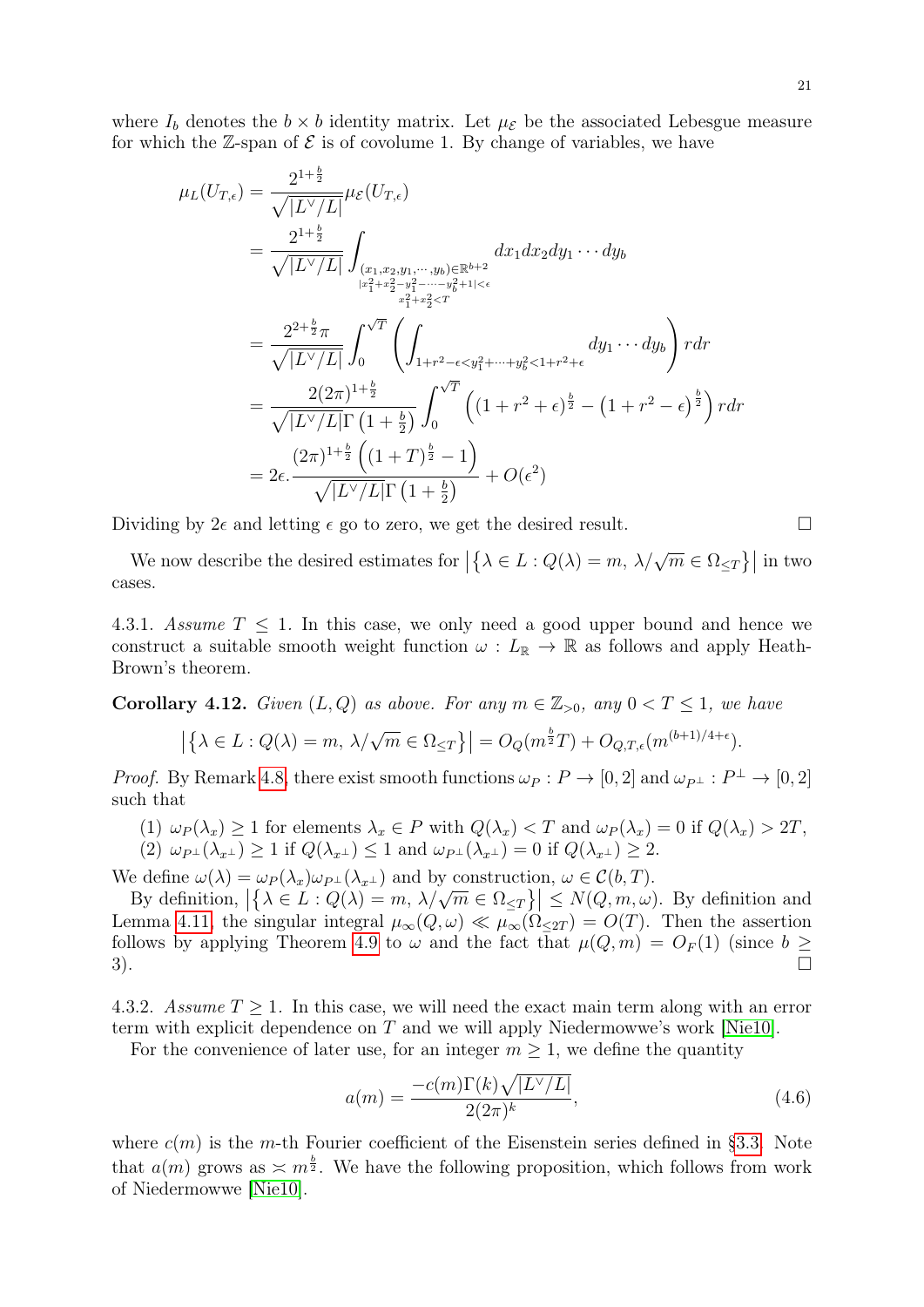**Proposition 4.13.** Let  $A > 1$  be a positive real number. For any  $m \in \mathbb{Z}_{>0}$ ,  $T \geq 1$ , we have

$$
\left|\left\{\lambda \in L: Q(\lambda) = m, \lambda/\sqrt{m} \in \Omega_{\leq T}\right\}\right| = a(m)\mu_{\infty}(\Omega_{\leq T}) + O\left(m^{\frac{b}{2}}T^{\frac{b}{2}}\log(mT)^{-A}\right).
$$

Proof. In [\[Nie10,](#page-46-22) Theorem 3.6], Niedermowwe estimates the number of lattice points with fixed norm in homogenously expanding rectangular regions. His proof carries over without change for our region, yielding that  $24$ 

$$
\left|\left\{\lambda \in L: Q(\lambda) = m, \lambda/\sqrt{m} \in \Omega_{\leq T}\right\}\right| = \mu_{\infty}(\Omega_{\leq T}) m^{\frac{b}{2}} \mu(Q, m) + O\left(m^{\frac{b}{2}} T^{\frac{b}{2}} \log(mT)^{-A}\right).
$$

We then deduce the desired formula by the explicit formula for  $c(m)$  in [\[BK01,](#page-45-19) (22), (23)], which asserts that  $c(m) = -\frac{2(2\pi)^{\frac{b}{2}+1}m^{\frac{b}{2}}}{\sqrt{2\pi}m^2}$  $\sqrt{|L^{\vee}/L|}\Gamma(\frac{b}{2}+1)$  $\Pi$ p  $\mu_p(Q, m).$ 

We conclude this section by an integral computation similar to Lemma [4.11](#page-19-2) which will be used later. For  $s \in \mathbb{R}$ , consider the function

$$
h_s: L_{\mathbb{R}} \to \mathbb{R}^+
$$

$$
\lambda \mapsto \left(\frac{1}{1 - Q(\lambda_x)}\right)^{k-1+s}
$$

.

<span id="page-21-1"></span>**Lemma 4.14.** For  $s > 0$ , we have

$$
\int_{L_{\mathbb{R},1}} h_s(\lambda) d\mu_{\infty}(\lambda) = \frac{b}{4} \cdot \frac{|c(m)|}{s \cdot a(m)}.
$$

*Proof.* As in the proof of Lemma [4.11,](#page-19-2) we define  $L_{\epsilon} =: \{x \in L_{\mathbb{R}} : |Q(x) - 1| < \epsilon\}.$  Then

$$
\lim_{\epsilon \to 0} \frac{1}{2\epsilon} \int_{L_{\epsilon}} \left( \frac{1}{1 - Q(\lambda_x)} \right)^{k - 1 + s} d\mu_{\infty}(\lambda)
$$
\n
$$
= \lim_{\epsilon \to 0} \frac{2^{\frac{b}{2}}}{\epsilon \sqrt{|L^{\vee}/L|}} \int_{(x_1, x_2) \in \mathbb{R}^2} \int_{\substack{(y_1, \dots, y_b) \in \mathbb{R}^b \\ |y_1^2 + \dots + y_b^2 - x_1^2 - x_2^2 - 1 | < \epsilon}} \frac{dx_1 dx_2 dy_1 \cdots dy_b}{(1 + x_1^2 + x_2^2)^{k - 1 + s}}
$$
\n
$$
= \frac{2(2\pi)^{1 + \frac{b}{2}}}{\Gamma(\frac{b}{2}) \cdot \sqrt{|L^{\vee}/L|}} \int_0^{+\infty} \left( \frac{1}{1 + r^2} \right)^{s + 1} r dr
$$
\n
$$
= \frac{(2\pi)^{1 + \frac{b}{2}}}{\Gamma(\frac{b}{2}) \cdot \sqrt{|L^{\vee}/L|}} \frac{1}{s}.
$$

The lemma now follows from the definition of  $a(m)$ .

<span id="page-21-0"></span><sup>&</sup>lt;sup>24</sup>The definitions of singular series are the same in [\[HB96\]](#page-46-20) and [\[Nie10\]](#page-46-22). For the definitions of singular integral, it suffices to compare the definitions when  $\omega$  is a smooth weight function (say a good approximation of  $\mathbf{1}_{U_T}$ , where  $U_T \subset L_{\mathbb{R}} \cong \mathbb{R}^{b+2}$  with  $U_T \cap L_{\mathbb{R},1} = \Omega_{\leq T}$ ). In [\[Nie10\]](#page-46-22), the singular inteapproximation of  $\mathbf{I}_{U_T}^T$ , where  $U_T \subseteq E_{\mathbb{R}} = \mathbb{R}^{\infty}$  with  $U_T \cap E_{\mathbb{R},1} = \Omega_T$ . In [NeTo], the singular line-<br>gral, denoted by  $I_{\omega}(m)$ , is defined to be  $\int_{-\infty}^{\infty} \int_{\mathbb{R}^{b+2}} \omega(\mathbf{x}/\sqrt{m}) \exp(2\pi i z (Q(\mathbf{x})$ to  $\int_{Q(\mathbf{x})=m} \omega(\mathbf{x}/\sqrt{m})(\frac{dQ}{dx_1})^{-1}dx_2 \cdots dx_{b+2}$  by applying the Fourier inversion theorem to  $f : \mathbb{R} \to \mathbb{C}$ ,  $f(y) := \int_{Q(\mathbf{x})=y} \omega(\mathbf{x}/\sqrt{m})(\frac{dQ}{dx_1})^{-1}dx_2 \cdots dx_{b+2}$ . Then by [\[HB96,](#page-46-20) Theorem 3] and by a change of variables  $\mathbf{x} \mapsto \mathbf{x}/\sqrt{m}$ ,  $I_{\omega}(m) = m^{\frac{b}{2}} \mu_{\infty}(Q, \omega)$ . Therefore, the leading term in [\[Nie10\]](#page-46-22)  $I_{\omega}(m)\mu(Q, m)$  coincides with the leading term  $\mu_{\infty}(Q, \omega)\mu(Q, m) m^{\frac{b}{2}}$  in [\[HB96\]](#page-46-20).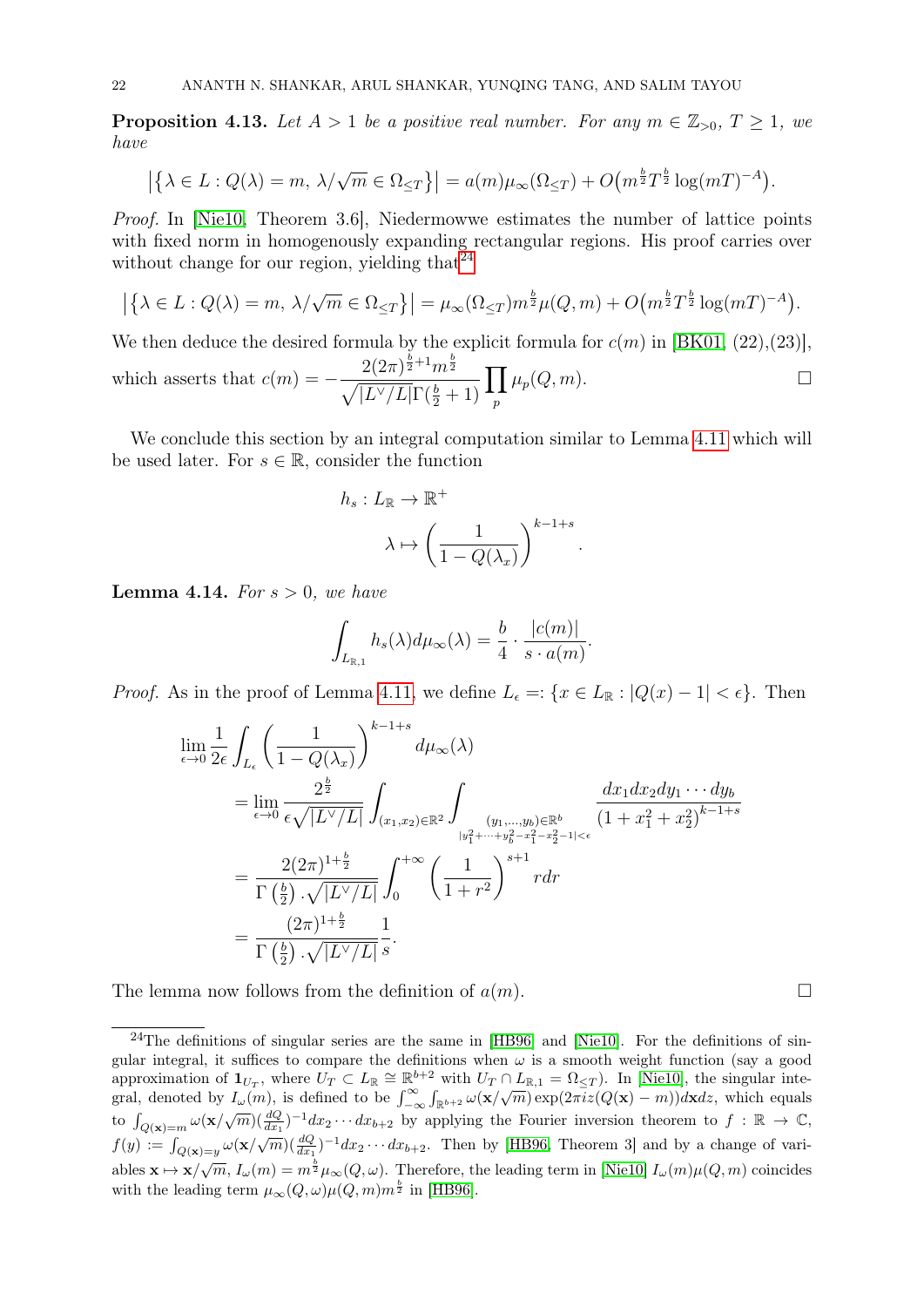#### <span id="page-22-0"></span>5. First step in archimedean estimate and uniform diophantine bounds

We keep the notations from [§2](#page-5-0) and [§3.](#page-10-0) Namely,  $(L, Q)$  is an even maximal lattice of signature  $(b, 2)$  with  $b \geq 3$ . Recall that M is the integral model over Z of the associated GSpin Shimura variety M and  $\mathcal{Z}(m) := (\mathcal{Z}(m), \Phi_m)$  are the arithmetic special divisor on M for  $m \in \mathbb{Z}_{>0}$ . Throughout this section and the rest of the paper, we assume that the equation  $Q(v) = m$  has a solution in L, i.e.  $\mathcal{Z}(m) \neq \emptyset$ . As in Theorem [2.4,](#page-10-1)  $\mathcal{Y} \in \mathcal{M}(\mathcal{O}_K)$ such that  $\mathcal{Y}_K$  is Hodge-generic and  $\mathcal{Y}^\sigma \in M(\mathbb{C})$  via  $\sigma: K \hookrightarrow \mathbb{C}$ .

The main goal of this section is to give a first estimate of the archimedean term in the height formula [\(3.1\)](#page-11-1); more precisely, we show that for a fixed  $\sigma$  and for every m,

$$
\Phi_m(\mathcal{Y}^\sigma) \asymp -m^{\frac{b}{2}} \log m + A(m, \mathcal{Y}^\sigma) + o(m^{\frac{b}{2}} \log m),\tag{5.1}
$$

where  $A(m, \mathcal{Y}^{\sigma})$  is a non negative real number (see [\(5.7\)](#page-25-1) and Theorem [5.7](#page-28-1) for the precise statement).

An important consequence (Theorem [5.8\)](#page-28-0) of this estimate is the following uniform diophantine bounds. For a fixed finite place  $\mathfrak{P}$  and a fixed  $\sigma$ , we have

$$
(\mathcal{Y}.\mathcal{Z}(m))_{\mathfrak{P}} = O(m^{\frac{b}{2}} \log m), \quad \Phi_m(\mathcal{Y}^\sigma) = O(m^{\frac{b}{2}} \log m). \tag{5.2}
$$

This consequence is one of the key inputs for the estimates in §[§6-](#page-29-0)[7.](#page-33-0)

Throughout this section, x will denote a  $\mathbb{C}$ -point of M, which is not contained in any special divisor. This section is organized as follows. First, in [§5.1,](#page-22-1) we follow Bruinier [\[Bru02\]](#page-45-9) and Bruinier–Kühn [\[BK03\]](#page-45-15) to express  $\Phi_m(x)$  as a sum of two terms

<span id="page-22-4"></span><span id="page-22-3"></span><span id="page-22-2"></span>
$$
\Phi_m(x) = \phi_m(x) - b'_m(k/2),
$$

where  $\phi_m(x)$  and the function  $b_m(s)$  are defined in [\(5.3\)](#page-22-2), [\(5.4\)](#page-23-1) and [\(5.5\)](#page-23-2). Then in [§5.2,](#page-23-3) we use results from [\[BK03\]](#page-45-15) to prove that  $b'_m(k/2) \approx m^{\frac{b}{2}} \log m$ . Next, in [§5.3,](#page-25-2) we prove that  $\phi_m(x) = A(m, x) + O(m^{\frac{b}{2}})$ , where  $A(m, x)$ , as above, is non-negative. In [§5.4,](#page-28-2) we put together the results of §[§5.1-](#page-22-1)[5.3](#page-25-2) to deduce [\(5.1\)](#page-22-3) and [\(5.2\)](#page-22-4).

<span id="page-22-1"></span>5.1. Bruinier's explicit formula for the Green function  $\Phi_m$ . There is an another expression for the Green function  $\Phi_m$  introduced in [§3.1](#page-10-2) due to Bruinier (see [\[Bru02,](#page-45-9) §2] and [\[BK03,](#page-45-15) §4]); this expression will allow us later to make explicit computations. As in [§3.3,](#page-12-1) let  $k = 1 + \frac{b}{2}$ , and  $s \in \mathbb{C}$  with  $\text{Re}(s) > \frac{k}{2}$  $\frac{k}{2}$ . We pick a lift of  $x \in M(\mathbb{C})$  to the period domain  $D<sub>L</sub>$  and still use x to denote the lift. Recall from [§2.1](#page-5-1) that x defines a negative definite plane<sup>[25](#page-22-5)</sup>  $P_x$  of  $L_{\mathbb{R}}$  and for  $\lambda \in L_{\mathbb{R}}$ , we denote by  $\lambda_x$  the orthogonal projection of  $\lambda$ on  $P_x$ . Let

$$
F(s, z) = H\left(s - 1 + \frac{k}{2}, s + 1 - \frac{k}{2}, 2s; z\right), \text{ where } H(a, b, c; z) = \sum_{n \ge 0} \frac{(a)_n (b)_n}{(c)_n} \frac{z^n}{n!}
$$

is the Gauss hypergeometric function as in [\[AS64,](#page-44-5) Chapter 15], and  $(a)_n = \frac{\Gamma(a+n)}{\Gamma(a)}$  $\frac{(a+n)}{\Gamma(a)}$  for  $a, b, c, z \in \mathbb{C}$  and  $|z| < 1$ . Finally, let<sup>[26](#page-22-6)</sup>

$$
\phi_m(x,s) = 2\frac{\Gamma(s-1+\frac{k}{2})}{\Gamma(2s)} \sum_{Q(\lambda)=m,\lambda \in L} \left(\frac{m}{m-Q(\lambda_x)}\right)^{s-1+\frac{k}{2}} F\left(s, \frac{m}{m-Q(\lambda_x)}\right). \tag{5.3}
$$

By [\[Bru02,](#page-45-9) Proposition 2.8, Theorem 2.14], the function  $\phi_m(x, s)$  admits a meromorphic continuation to Re(s) > 1 with a simple pole at  $s = \frac{k}{2}$  with residue  $-c(m)$ , where  $c(m)$ 

<span id="page-22-5"></span><sup>&</sup>lt;sup>25</sup>Using the notation in [§2.1,](#page-5-1) for a point  $[z] \in D_L$  with  $z = u + iw, u, w \in L_{\mathbb{R}}$ , we have a negative definite plane given by  $\text{span}_{\mathbb{R}}\{u, w\}.$ 

<span id="page-22-6"></span><sup>&</sup>lt;sup>26</sup>In [\[Bru02,](#page-45-9) Section 2.2, (2.15)],  $\phi_m(x, s)$  is defined as a regularized theta lift of  $F_{0,m}$ ; here the regularization process is slightly different from Borcherds version.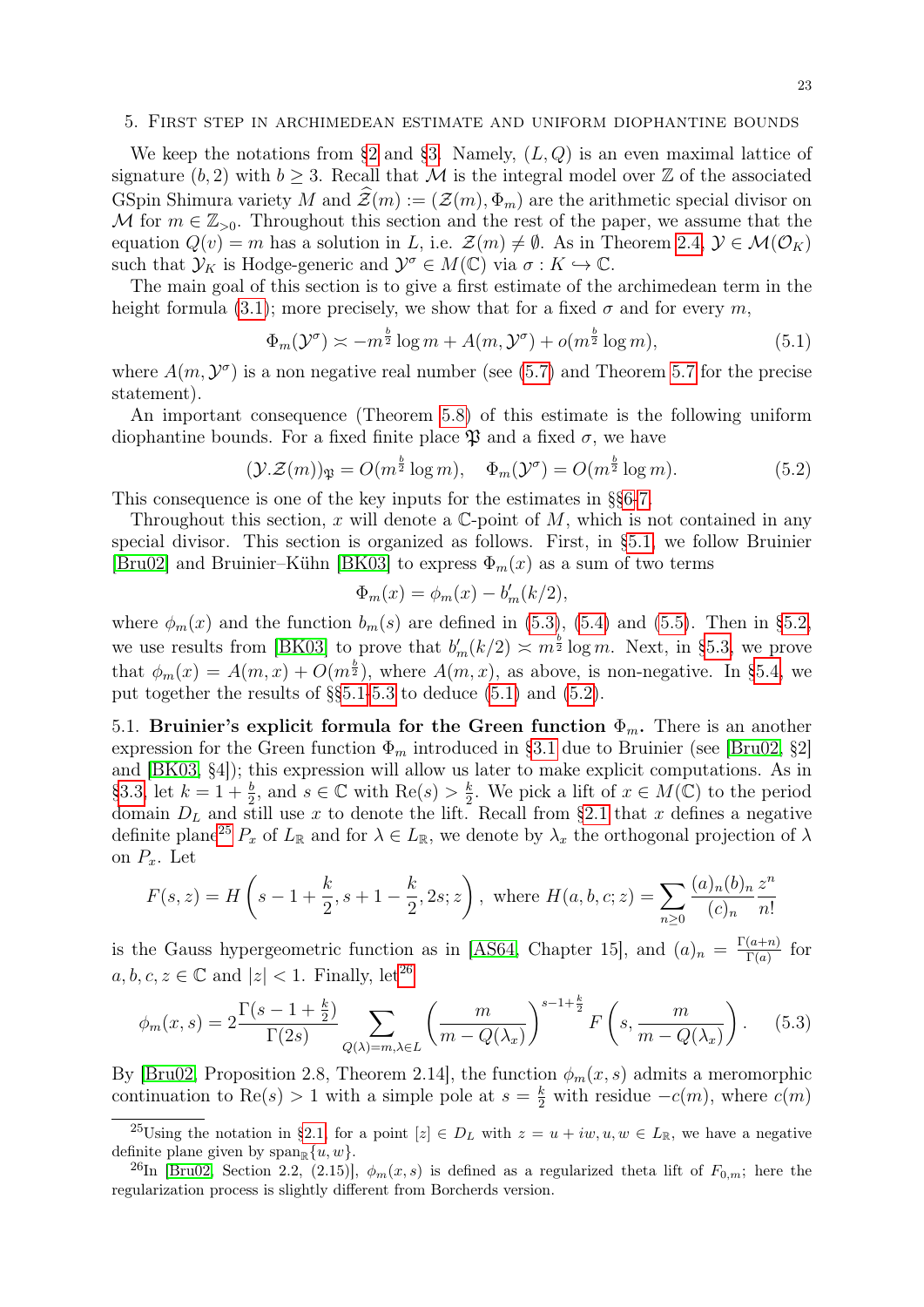is the Fourier coefficient defined in [§3.3,](#page-12-1) see also [\[BK03,](#page-45-15) Proposition 4.3] for the value of the residue.

We regularize  $\phi_m(x, s)$  at  $s = k/2$  by defining  $\phi_m(x)$  to be the constant term at  $s = \frac{k}{2}$ 2 of the Laurent expansion of  $\phi_m(x, s)$ . As in [\[BK03,](#page-45-15) Prop.4.2], for  $x \in D_L$ , we have

<span id="page-23-1"></span>
$$
\phi_m(x) = \lim_{s \to \frac{k}{2}} \left( \phi_m(x, s) + \frac{c(m)}{s - \frac{k}{2}} \right).
$$
\n(5.4)

To compare  $\phi_m(x)$  with  $\Phi_m(x)$ , we recall that  $C(n, s), n \in \mathbb{Z}, s \in \mathbb{C}, \text{Re}(s) > 1 - \frac{k}{2}$ 2 is part of the Fourier coefficient of  $E_0(\tau, s)$  defined in [§3.3.](#page-12-1) For  $s \in \mathbb{C}$  with  $\text{Re}(s) > 1$ ,  $\text{define}^{27}$  $\text{define}^{27}$  $\text{define}^{27}$ 

$$
b_m(s) = -\frac{C\left(m, s - \frac{k}{2}\right) \cdot \left(s - 1 + \frac{k}{2}\right)}{(2s - 1) \cdot \Gamma\left(s + 1 - \frac{k}{2}\right)}.
$$
\n(5.5)

By [\[Bru02,](#page-45-9) Theorem 1.9],  $b_m(s)$  is a holomorphic function of s in the region  $\text{Re}(s) > 1$ .

<span id="page-23-7"></span>**Proposition 5.1** ([\[Bru02,](#page-45-9) Proposition 2.11]). For  $x \in D_L$ , we have:

<span id="page-23-2"></span>
$$
\Phi_m(x) = \phi_m(x) - b'_m(k/2).
$$

This proposition shows in particular that  $\phi_m$  is also a Green function for the arithmetic cycle  $\mathcal{Z}(m)$ .

<span id="page-23-3"></span>5.2. **Estimating**  $b'_m(k/2)$ . The main result of this subsection is the following.

<span id="page-23-0"></span>**Proposition 5.2.** Let  $m \in \mathbb{Z}_{>0}$  such that  $\mathcal{Z}(m) \neq \emptyset$  and if b is odd, we further assume that for a fixed D,  $\sqrt{m/D} \in \mathbb{Z}$  as in Theorem [2.4.](#page-10-1) Then as  $m \to +\infty$ , we have:

 $b'_m(k/2) = |c(m)| \log m + o(c(m) \log m).$ 

In particular,  $b'_m(k/2) \asymp m^{\frac{b}{2}} \log m$ .

Lemma [5.3](#page-23-5) below reduces the proposition into computations of certain local invariants of the lattice  $L$  at primes  $p$ .

In order to state the lemma, we recall some notations from [\[BK03\]](#page-45-15) and [§4.1.](#page-13-1) Recall  $r = b + 2$  and D be the fixed integer in Theorem [2.4;](#page-10-1) let d be

$$
(-1)^{\frac{r}{2}} \det(L), \text{ if } r \text{ is even};
$$
  
2(-1) $^{\frac{r+1}{2}} D \det(L), \text{ otherwise},$ 

where  $\det(L)$  denote the Gram determinant of L. Let  $d_0$  denote the fundamental discriminant of number field  $\mathbb{Q}(\sqrt{d})$  and let  $\chi_{d_0}$  be the quadratic character associated to  $d_0$ . The polynomial  $L_m^{(p)}(t)$  is defined by

$$
L_m^{(p)}(t) = N_m(p^{w_p})t^{w_p} + (1 - p^{r-1}t) \sum_{n=0}^{w_p-1} N_m(p^n)t^n \in \mathbb{Z}[t],
$$

where, as in [§4.1,](#page-13-1)  $N_m(p^n) = #\{v \in L/p^n L; Q(v) \equiv m \pmod{p^n}\}\$ and  $w_p := w_p(m) =$  $1 + val_p(m)$  for  $p \neq 2$  and  $w_2 := w_2(m) = 1 + 2 val_2(2m)$ .<sup>[28](#page-23-6)</sup>

<span id="page-23-5"></span><span id="page-23-4"></span><sup>&</sup>lt;sup>27</sup>In the notation of [\[BK03\]](#page-45-15), it is  $b(0,0,s)$  in Equation (4.12) loc.cit.. The comparison with the formula given above is given in [\[BK03,](#page-45-15)  $(4.20)$ ]. In [\[Bru02,](#page-45-9) Theorem 1.9],  $b(s)$  is defined as the coefficient of  $\gamma = 0, n = 0$  in the Fourier expansion of  $F_{0,m}(\cdot, s)$ .

<span id="page-23-6"></span><sup>&</sup>lt;sup>28</sup>In [\[BK03,](#page-45-15) (3.18), (3.20)],  $w_p$  is defined to be  $1 + 2 \text{ val}_p(2m)$  for every prime p. Our definition of  $w_p$  for odd prime p and the definition in [\[BK03\]](#page-45-15) give the same definition of  $L_m^{(p)}(t)$  by the fact that  $N_m(p^{n+1}) = p^{r-1}N_m(p^n)$  for all  $n \ge 1 + \text{val}_p(m)$  (Corollary [4.3\(](#page-15-1)1)) and a direct computation (see for instance [\[BK01,](#page-45-19) (21), (22)]).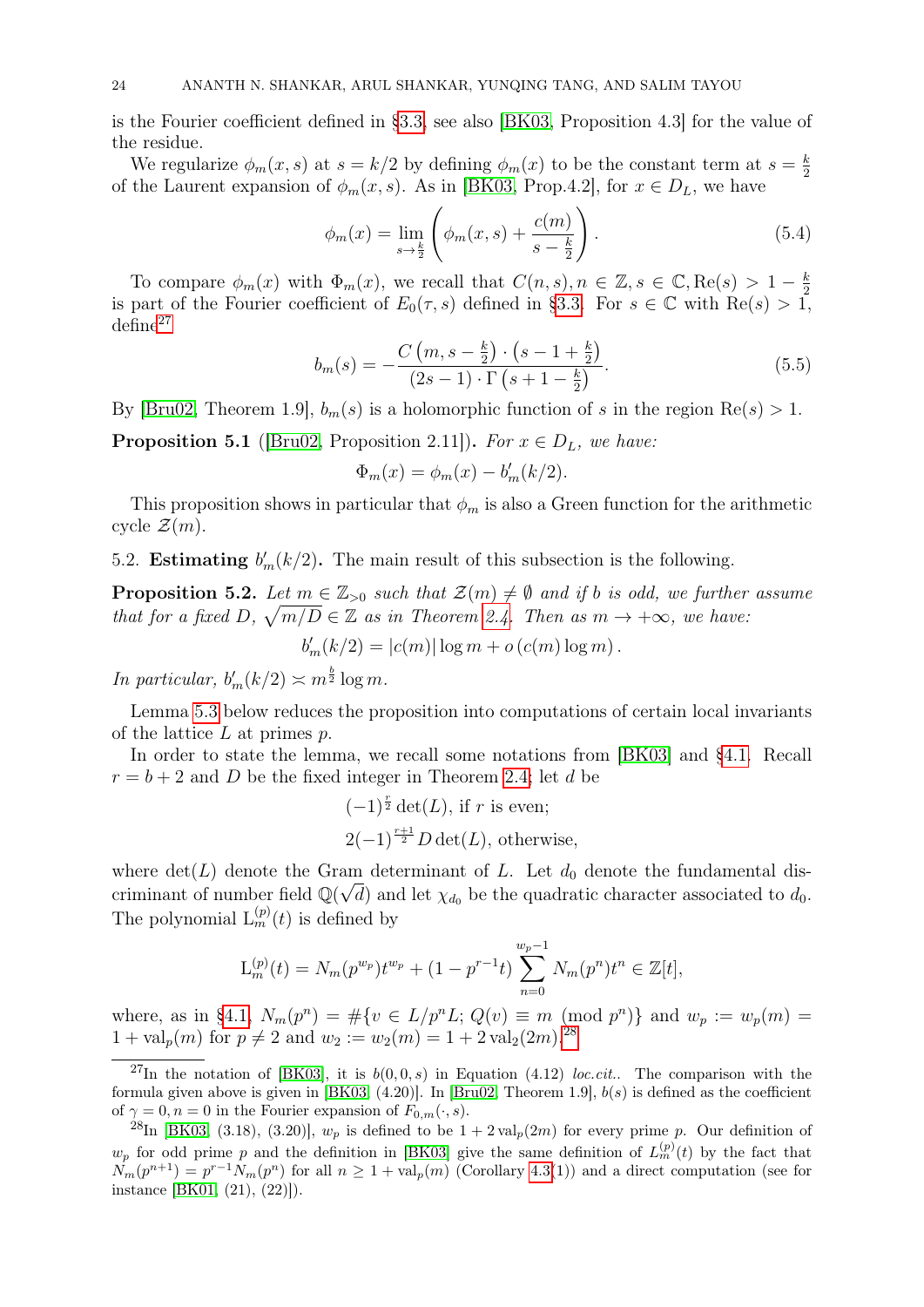**Lemma 5.3** (Bruinier–Kühn). Let  $D \in \mathbb{Z}_{>0}$  be the fixed integer in Theorem [2.4,](#page-10-1) for all  $m \in \mathbb{Z}_{>0}$  such that  $\sqrt{m/D} \in \mathbb{Z}$  (and representable by  $(L, Q)$ ), we have

$$
\frac{b'_m\left(\frac{k}{2}\right)}{b_m\left(\frac{k}{2}\right)} = \log(m) + 2\frac{\sigma'_m(k)}{\sigma_m(k)} + O(1),
$$

where for  $s \in \mathbb{C}$ ,  $\text{Re}(s) > 0$  the function  $\sigma_m$  is given by:

$$
\sigma_m(s) = \begin{cases} \n\prod_{p \mid 2m \det(L)} \frac{\mathcal{L}_m^{(p)}(p^{1-\frac{r}{2}-s})}{1-\chi_{d_0}(p)p^{-s}}, \text{ if } r \text{ is even,} \\
\prod_{p \mid 2m \det(L)} \frac{1-\chi_{d_0}(p)p^{\frac{1}{2}-s}}{1-p^{1-2s}} \mathcal{L}_m^{(p)}(p^{1-\frac{r}{2}-s}), \text{ if } r \text{ is odd.} \n\end{cases} \tag{5.6}
$$

*Proof.* Taking logarithmic derivatives in [\(5.5\)](#page-23-2) at  $s = \frac{k}{2}$  $\frac{k}{2}$  yields:

<span id="page-24-0"></span>
$$
\frac{b'_m\left(\frac{k}{2}\right)}{b_m\left(\frac{k}{2}\right)} = \frac{C'(m,0)}{C(m,0)} - \frac{2}{b} - \Gamma'(1)
$$

Then we conclude by [\[BK03,](#page-45-15) Theorem 4.11, (4.73), (4.74)], since both  $d_0$  and  $k$  are independent of  $m$ . (Our definition of  $d$  above differs from the definition in [\[BK03\]](#page-45-15) by  $m/D$ , which is a square, and hence yields the same  $d_0$ .)

Proof of Proposition [5.2.](#page-23-0) By definition,  $b_m(k/2) = -c(m) = |c(m)|$ . Therefore, by Lemma [5.3,](#page-23-5) it is enough to show that

$$
\frac{\sigma'_m(k)}{\sigma_m(k)} = o(\log(m)).
$$

Taking the logarithmic derivative in [\(5.6\)](#page-24-0) at  $s = k$ , we get for r even

$$
\frac{\sigma'_{m}(k)}{\sigma_{m}(k)} = -\sum_{p|2m \det(L)} \left( \frac{p^{1-r} \mathcal{L}_{m}^{(p)'}(p^{1-r})}{\mathcal{L}_{m}^{(p)}(p^{1-r})} + \frac{\chi_{d_0}(p)}{p^k - \chi_{d_0}(p)} \right) \log(p),
$$

and for r odd

$$
\frac{\sigma'_{m}(k)}{\sigma_{m}(k)} = -\sum_{p|2m \det(L)} \left( \frac{p^{1-r} \mathcal{L}_{m}^{(p)'}(p^{1-r})}{\mathcal{L}_{m}^{(p)}(p^{1-r})} - \frac{\chi_{d_0}(p)}{p^{k-\frac{1}{2}} - \chi_{d_0}(p)} + \frac{2}{p^{2k-1}-1} \right) \log(p).
$$

Since  $k = 1 + \frac{b}{2} \ge \frac{5}{2}$  $\frac{5}{2}$ , we have

$$
\left| \sum_{p \mid 2m \det(L)} \frac{\chi_{d_0}(p) \log(p)}{p^k - \chi_{d_0}(p)} \right| \le \sum_p \frac{\log(p)}{p^{5/2} - 1} < +\infty,
$$
  

$$
\left| \sum_{p \mid 2m \det(L)} \frac{\chi_{d_0}(p) \log(p)}{p^{k - \frac{1}{2}} - \chi_{d_0}(p)} \right| \le \sum_p \frac{\log(p)}{p^2 - 1} < +\infty,
$$
  

$$
\left| \sum_{p \mid 2m \det(L)} \frac{2 \log p}{p^{2k - 1} - 1} \right| \le \sum_p \frac{2 \log(p)}{p^4 - 1} < +\infty.
$$

Hence it remains to treat the  $L_m^{(p)}$  term. We have  $L_m^{(p)}(p^{1-r}) = N_m(p^{w_p})p^{(1-r)w_p}$  and

$$
L_m^{(p)'}(p^{1-r}) = w_p N_m(p^{w_p}) p^{(1-r)(w_p-1)} - \sum_{n=0}^{w_p-1} N_m(p^n) p^{(n-1)(1-r)}.
$$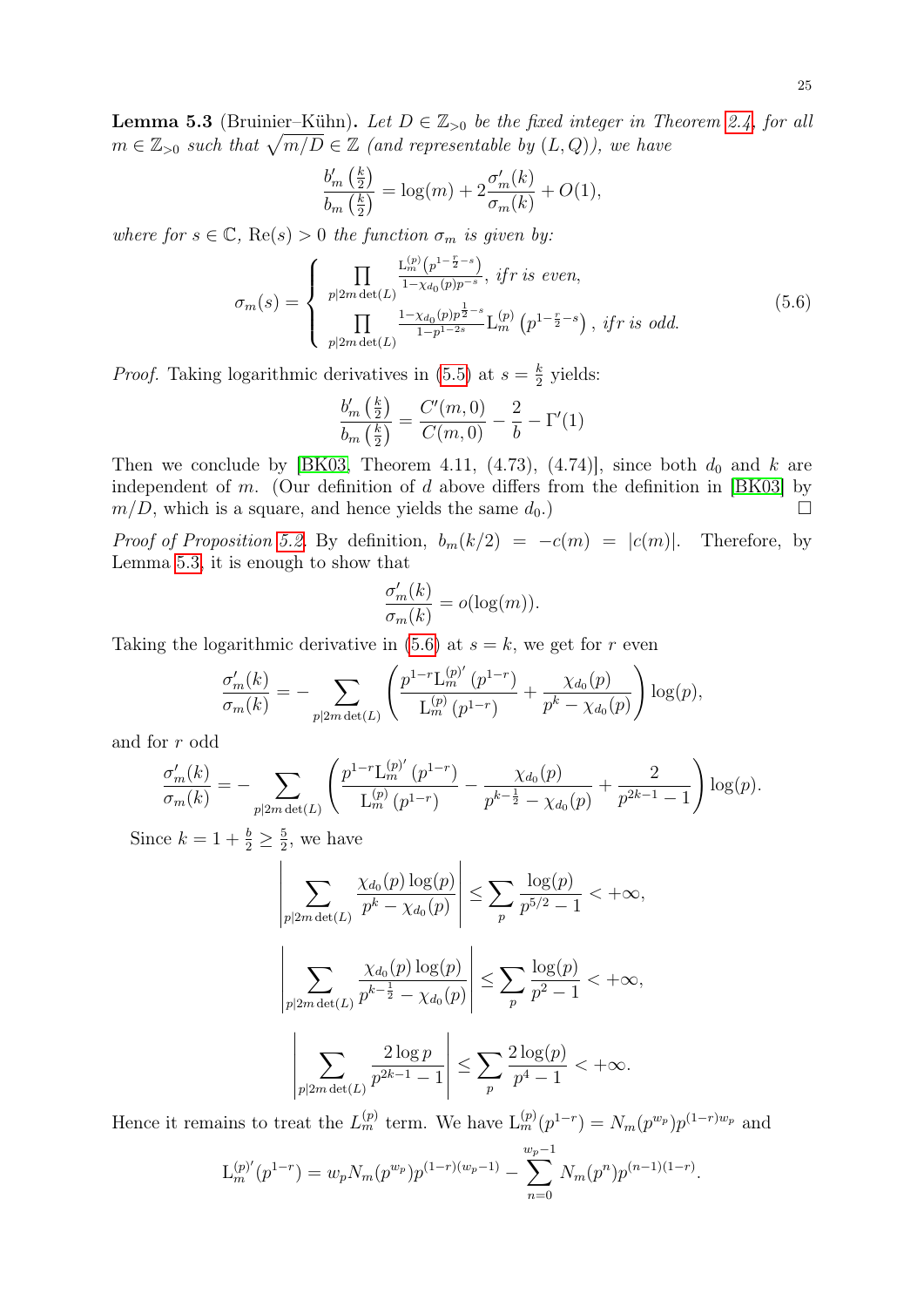Hence

 $\begin{array}{c} \hline \end{array}$  $\overline{\phantom{a}}$  $\overline{\phantom{a}}$  $\overline{\phantom{a}}$  $\overline{\phantom{a}}$  $\overline{\phantom{a}}$ 

$$
\left|\frac{p^{1-r}\mathcal{L}_m^{(p)'}(p^{1-r})}{\mathcal{L}_m^{(p)}(p^{1-r})}\right| = \left|w_p - \sum_{n=0}^{w_p-1} \frac{N_m(p^n)}{N_m(p^{w_p})} p^{(n-w_p)(1-r)}\right| = \left|w_p - \sum_{n=0}^{w_p-1} \frac{\mu_p(m,n)}{\mu_p(m,w_p)}\right| \leq \frac{C}{p},
$$

where  $\mu_p(m,n) = p^{-n(r-1)} N_m(p^n)$  as in [§4.1](#page-13-1) and the last inequality follows from Proposi-tion [4.1](#page-14-2) with constant C only depends on  $(L, Q)$  (i.e., is independent of  $m, p$ ). Thus we have

$$
\sum_{p|2m\det(L)}\frac{p^{1-r}\mathcal{L}_m^{(p)'}(p^{1-r})}{\mathcal{L}_m^{(p)}(p^{1-r})}\Bigg|\leq C\sum_{p|2m\det(L)}\frac{\log(p)}{p}=O(\log\log(m)).
$$

Here we use the fact that for  $N \geq 2$ ,  $\sum_{p|N}$  $\frac{\log(p)}{p} = O(\log \log(N)).$  Indeed, let  $X = \log(N)$ and use Mertens' first theorem to write

$$
\sum_{p|N} \frac{\log(p)}{p} = \sum_{p|N, p < X} \frac{\log(p)}{p} + \sum_{p|N, p \ge X} \frac{\log(p)}{p} \le \log(X) + \frac{1}{X} \sum_{p|N} \log(p) + O(1)
$$
\n
$$
\le \log(X) + \frac{\log(N)}{X} + O(1) \le \log(\log(N)) + O(1).
$$

This concludes the proof of the proposition.

<span id="page-25-2"></span>5.3. **Estimates on**  $\phi_m(x)$ . Recall that  $x \in M(\mathbb{C})$  is a Hodge-generic point and we pick a lift of x to  $D<sub>L</sub>$ . We will associate the quantity  $A(m, x)$  to x, which is independent of the choice of the lift. Thus, we will also denote this lift by x. Recall from [§5.1,](#page-22-1) for  $\lambda \in L_{\mathbb{R}}$ , we use  $\lambda_x$  to denote the orthogonal projection of  $\lambda$  onto the negative definite plane in  $L_{\mathbb{R}}$ associated to x. Define

<span id="page-25-1"></span>
$$
A(m,x) := -2 \sum_{\substack{\sqrt{m}\lambda \in L \\ |Q(\lambda_x)| \le 1, Q(\lambda) = 1}} \log(|Q(\lambda_x)|). \tag{5.7}
$$

Note that since x is Hodge-generic, for any  $\lambda \in L$ ,  $\lambda_x \neq 0$ . Hence for any  $\lambda \in L_{\mathbb{R}}$ such that  $\mathbb{R}\lambda \cap L \neq \{0\}$ , we also have  $\lambda_x \neq 0$ . On the other hand, the conditions  $|Q(\lambda_x)| \leq 1, Q(\lambda) = 1$  cut out a compact region in  $L_{\mathbb{R}}$  and hence for a fixed m,  $A(m, x)$ is the sum of finitely many terms. Therefore  $A(m, x)$  is well-defined and non-negative.

The main purpose of this subsection is to prove the following result.

<span id="page-25-0"></span>**Proposition 5.4.** For  $m \in \mathbb{Z}_{>0}$ , we have

$$
\phi_m(x) = A(m, x) + O(m^{\frac{b}{2}}).
$$

Recall  $F(s, t)$  from [§5.1.](#page-22-1) Since  $F(s, 0) = 1$ , for  $z \in \mathbb{C}$  with  $|z| < 1$ , we may write  $F(s, z) = zG(s, z) + 1$ . Recall that we set  $k = 1 + \frac{b}{2}$ . From the definitions, we obtain the following decomposition of  $\phi_m(x)$ .

<span id="page-25-3"></span>
$$
\phi_m(x) \stackrel{(5.4)}{=} \lim_{s \to \frac{k}{2}} \left( \phi_m(x, s) + \frac{c(m)}{s - \frac{k}{2}} \right)
$$
\n
$$
\stackrel{(5.3)}{=} \lim_{\substack{s \to 0 \\ \text{Re } s > 0}} \left( \frac{c(m)}{s} + \frac{4}{b} \sum_{\substack{\lambda \in L \\ Q(\lambda) = m}} \left( \frac{m}{m - Q(\lambda_x)} \right)^{k - 1 + s} F\left( \frac{k}{2} + s, \frac{m}{m - Q(\lambda_x)} \right) \right)
$$
\n
$$
= \widetilde{\phi}_m(x, 0) + \lim_{\substack{s \to 0 \\ \text{Re } s > 0}} R_x(s, m), \tag{5.8}
$$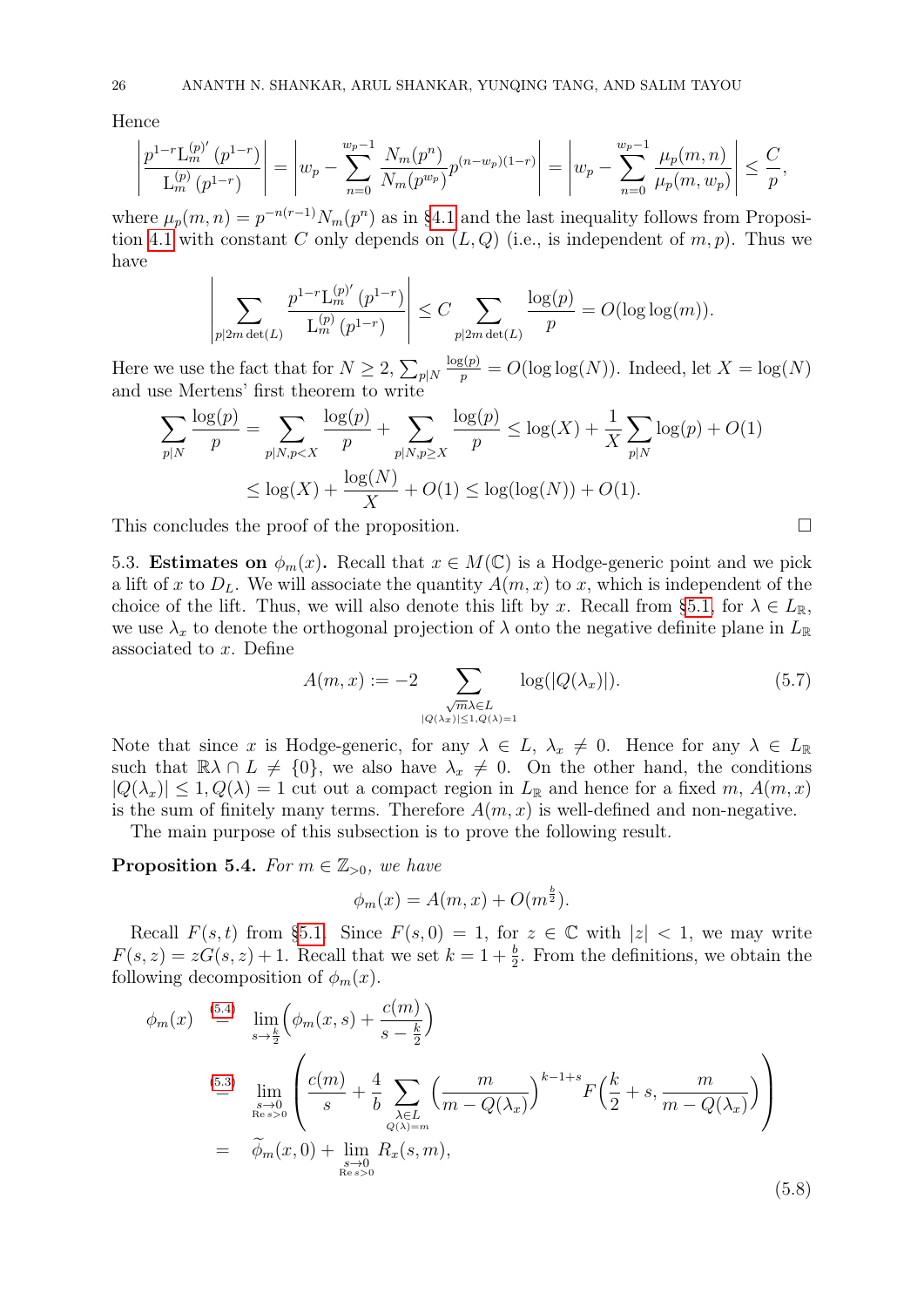where for  $s \in \mathbb{C}$  with  $\text{Re } s > 0$ , we define

$$
\widetilde{\phi}_m(x,s) = \frac{4}{b} \sum_{\substack{\sqrt{m}\lambda \in L \\ Q(\lambda)=1}} \left(\frac{1}{1-Q(\lambda_x)}\right)^{k+s} G\left(\frac{k}{2}+s, \frac{1}{1-Q(\lambda_x)}\right),
$$
\n
$$
R_x(s,m) = \frac{c(m)}{s} + \frac{4}{b} \sum_{\substack{\sqrt{m}\lambda \in L \\ Q(\lambda)=1}} \left(\frac{1}{1-Q(\lambda_x)}\right)^{k-1+s};
$$

in [§5.3.2,](#page-27-0) we will prove that the above series defining  $\widetilde{\phi}_m(x, s)$  indeed converges uniformly absolutely in a small compact neighborhood of  $s = 0$  in  $\mathbb C$  and hence it defines a function holomorphic at 0 and we still denote this function by  $\phi_m(x, s)$ . In particular,  $\phi_m(x, 0)$  is well defined and equals to  $\lim_{\text{Re}s>0, s\to 0} \widetilde{\phi}_m(x, s)$ . Therefore, the last equality in [\(5.8\)](#page-25-3) is valid; moreover, since  $\phi_m(x, s + \frac{k}{2})$  $\frac{k}{2}$  +  $\frac{c(m)}{s}$  admits a holomorphic continuation to  $s = 0$ (see [§5.1\)](#page-22-1), then  $R_x(s, m)$  admits a holomorphic continuation to  $s = 0$ . We use  $R_x(0, m)$ to denote  $\lim_{\text{Re }s>0, s\to 0} R_x(s, m) = \lim_{s\in\mathbb{R}_{>0}, s\to 0} R_x(s, m)$  and rewrite [\(5.8\)](#page-25-3) as

<span id="page-26-0"></span>
$$
\phi_m(x) = \phi_m(x, 0) + R_x(0, m). \tag{5.9}
$$

Note that the second equality in [\(5.8\)](#page-25-3) also use the fact that the ratio of Γ-functions in  $(5.3)$  is holomorphic and has limit to be  $2/b$ .

In what follows next, we estimate  $R_x(0, m)$  and  $\phi_m(x, 0)$  using results from [§4.3,](#page-19-0) where we use the work of Heath-Brown and Niedermowwe to estimate the number of the lattice points  $\lambda$  in certain regions in L with  $Q(\lambda) = m$ .

5.3.1. *Bounding* 
$$
R_x(0, m)
$$
. We only consider  $s \in \mathbb{R}_{\geq 0}$ . Recall from §4.3, for  $\lambda \in L_{\mathbb{R},1} = \{\lambda \in L_{\mathbb{R}} : Q(\lambda) = 1\}$ , we set  $h_s(\lambda) = \left(\frac{1}{1 - Q(\lambda_x)}\right)^{k-1+s}$ ;  $a(m) = \frac{-c(m)\Gamma(k)\sqrt{|L^{\vee}/L|}}{2(2\pi)^k}$  > 0 and  $\mu_{\infty}$  denotes the measure on  $L_{\mathbb{R},1}$  defined in (4.5).

For  $s > 0$ , Lemma [4.14](#page-21-1) yields the equality

$$
R_x(s,m) = \frac{4}{b} \sum_{\substack{\sqrt{m}\lambda \in L \\ Q(\lambda)=1}} h_s(\lambda) - \frac{4a(m)}{b} \int_{L_{\mathbb{R},1}} h_s(\lambda) d\mu_{\infty}(\lambda).
$$

Our next result provides the required bound on  $R_x(0, m)$ .

<span id="page-26-1"></span>**Proposition 5.5.** For a given  $x \in D_L$  Hodge-generic, we have

$$
R_x(0,m) = \lim_{s \in \mathbb{R}_{>0}, s \to 0} R_x(s,m) = O(m^{\frac{b}{2}}).
$$

*Proof.* Fix  $\epsilon > 0$  and we only consider  $s \in [0, \epsilon]$ . As in [§4.3,](#page-19-0)  $\Omega_T = \{\lambda \in L_{\mathbb{R},1} : -Q(\lambda_x) \in$  $[0, T]$ . For an integer  $N \geq 0$ , define the set  $\Theta_N := \Omega_{N+1} \backslash \Omega_N$ , and note that for  $\lambda \in \Theta_N$ , we have

$$
h_s(\lambda) = \frac{1}{(N+1)^{s+k-1}} + O\Big(\frac{1}{(N+1)^{s+k}}\Big).
$$

To obtain a uniformly absolutely convergent expression for  $R_x(s, m)$  for  $s \in ]0, \epsilon]$ , we write

$$
\frac{b}{4}R_x(s,m) = \sum_{N=0}^{\infty} \Big(\sum_{\substack{\lambda \in \Theta_N \\ \sqrt{m}\lambda \in L}} h_s(\lambda) - a(m) \int_{\Theta(N)} h_s(\lambda) d\mu_{\infty}(\lambda)\Big).
$$

We use the above estimate of  $h_s(\lambda)$ , for  $\lambda \in \Theta_N$ , and bound the associated error term using Proposition [4.13](#page-20-0) and Lemma [4.11.](#page-19-2) More precisely, let  $C > 0$  be an absolute constant such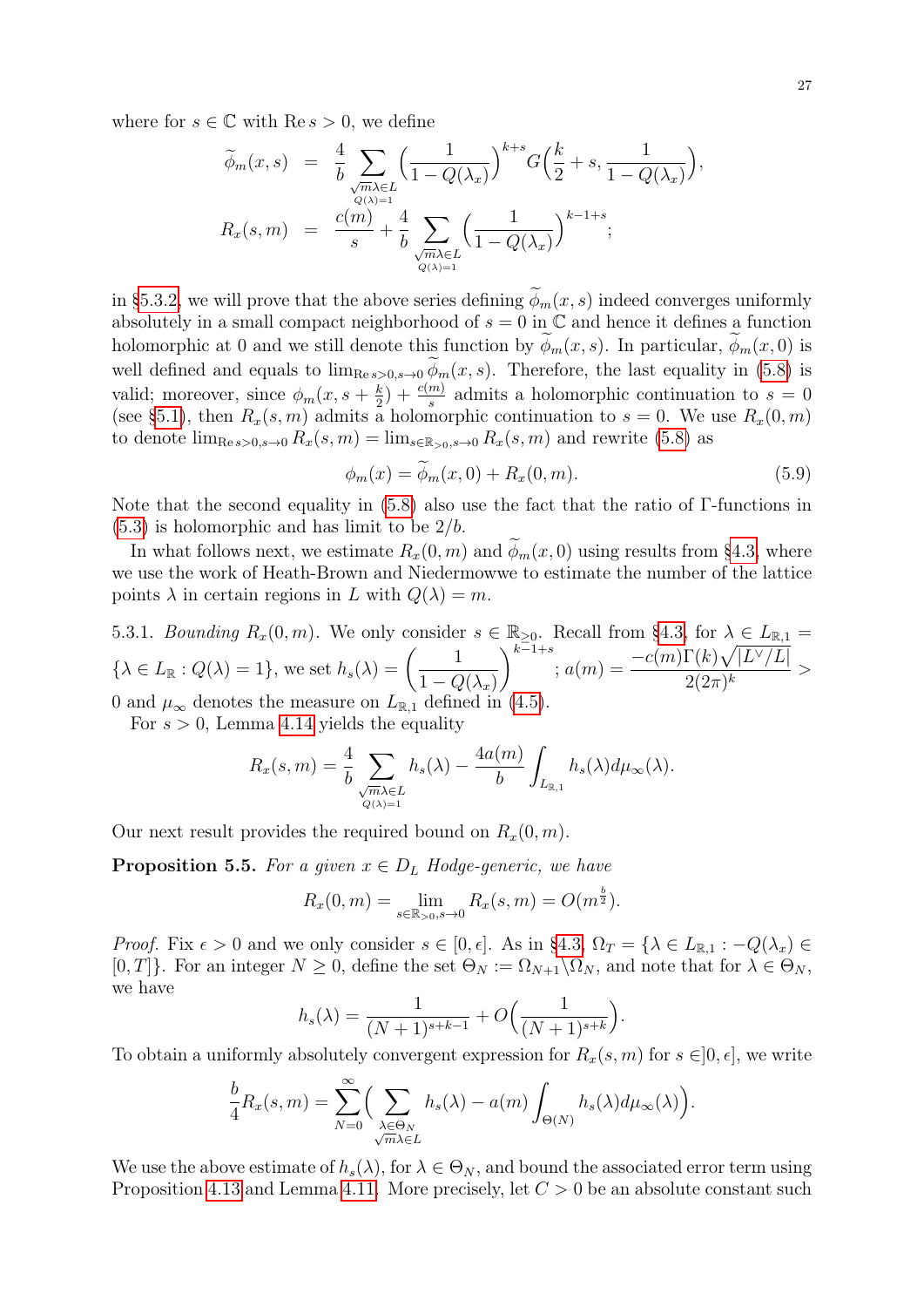that for all  $\lambda \in \Theta_N$ , for all  $s \in [0, \epsilon]$ , we have  $|h_s(\lambda) - (N+1)^{-(s+k-1)}| < C(N+1)^{-(s+k)}$ . Then the error term is bounded by

<span id="page-27-1"></span>
$$
C \sum_{N=0}^{\infty} (N+1)^{-(s+k)} \Big( \sum_{\substack{\lambda \in \Theta_N \\ \sqrt{m}\lambda \in L}} 1 + a(m) \mu_{\infty}(\Theta_N) \Big)
$$
  
= 
$$
C \sum_{N=1}^{\infty} (N^{-(s+k)} - (N+1)^{-(s+k)}) \Big( \sum_{\substack{\lambda \in \Omega_N \\ \sqrt{m}\lambda \in L}} 1 + a(m) \mu_{\infty}(\Omega_N) \Big)
$$
(5.10)  

$$
\ll a(m) \sum_{N=1}^{\infty} N^{-(s+k+1)} \cdot N^{\frac{b}{2}} = a(m) \sum_{N=1}^{\infty} N^{-s-2} \ll a(m) = O(m^{\frac{b}{2}}),
$$

where the first equality is partial summation and the implicit constants above are absolute.

To bound the main term, we pick some  $A > 1$  in Proposition [4.13.](#page-20-0) By partial summation, we write

$$
\sum_{N=0}^{\infty} \frac{1}{(N+1)^{s+k-1}} \Big( \sum_{\substack{\lambda \in \Theta_N \\ \sqrt{m}\lambda \in L}} 1 - a(m) \mu_{\infty}(\Theta_N) \Big)
$$
  
= 
$$
\sum_{N=1}^{\infty} \Big( \frac{1}{N^{s+k-1}} - \frac{1}{(N+1)^{s+k-1}} \Big) \Big( \sum_{\substack{\lambda \in \Omega_N \\ \sqrt{m}\lambda \in L}} 1 - a(m) \mu_{\infty}(\Omega_N) \Big)
$$
  

$$
\ll \sum_{N=1}^{\infty} N^{-(s+k)} \cdot N^{\frac{b}{2}} m^{\frac{b}{2}} (\log m N)^{-A} \leq m^{\frac{b}{2}} \sum_{N=1}^{\infty} N^{-1} (\log N)^{-A} \ll m^{\frac{b}{2}},
$$

which is again sufficient. The proposition follows.

b 4

<span id="page-27-0"></span>5.3.2. Estimating  $\widetilde{\phi}_m(x, 0)$ . We fix an  $\epsilon \in ]0, 1/2]$  and consider  $s \in \mathbb{C}$  such that  $|s| \leq \epsilon$ . Since

$$
G\left(s+\frac{k}{2},z\right) = \sum_{n=1}^{\infty} \frac{\Gamma(s+k-1+n)\Gamma(s+1+n)\Gamma(2s+k)}{\Gamma(s+k-1)\Gamma(s+1)\Gamma(2s+k+n)} \frac{z^{n-1}}{n!}
$$

converges uniformly absolutely for  $|s| \leq \epsilon, |z| \leq 1/2$ , then  $G(s + \frac{k}{2})$  $(\frac{k}{2}, z)$  is absolutely bounded for such  $s$  and  $z$ .

To show that  $\widetilde{\phi}_m(x, s)$  is holomorphic in  $|s| < \epsilon$ , we write

$$
\widetilde{\phi}_m(x,s) = \sum_{\substack{\sqrt{m}\lambda \in L \\ Q(\lambda) = 1}} \left( \frac{1}{1 - Q(\lambda_x)} \right)^{k+s} G\left(\frac{k}{2} + s, \frac{1}{1 - Q(\lambda_x)}\right)
$$

$$
+ \sum_{\substack{\sqrt{m}\lambda \in L \\ Q(\lambda) = 1 \\ Q(\lambda_x) = 1}} \left( \frac{1}{1 - Q(\lambda_x)} \right)^{k+s} G\left(\frac{k}{2} + s, \frac{1}{1 - Q(\lambda_x)}\right),
$$

where, similar to the definition of  $A(m, x)$  in [\(5.7\)](#page-25-1), the second term is a finite sum of holomorphic functions. Thus we only need to show the first term converges absolutely uniformly on  $|s| \leq \epsilon$ . The uniform absolute convergence follows from the boundedness of  $G(s + k/2, z)$  in conjunction with an argument identical to [\(5.10\)](#page-27-1), which indeed implies that

$$
\qquad \qquad \Box
$$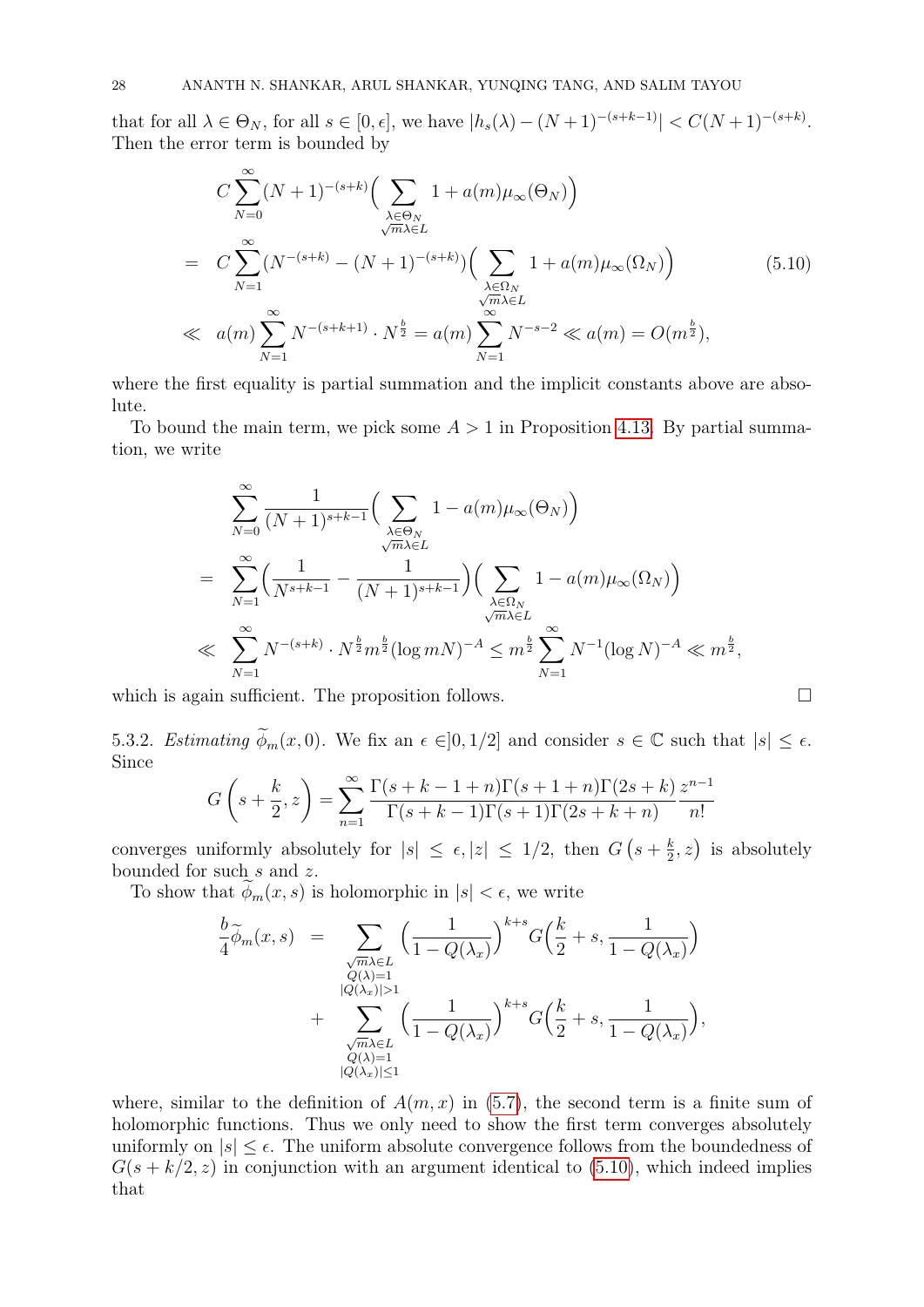$$
\sum_{\substack{\sqrt{m}\lambda \in L\\ Q(\lambda)=1\\ |Q(\lambda_x)|>1}} \Big(\frac{1}{1-Q(\lambda_x)}\Big)^{k+s} G\Big(\frac{k}{2}+s,\frac{1}{1-Q(\lambda_x)}\Big)=O\big(m^{\frac{b}{2}}\big).
$$

Therefore,

$$
\widetilde{\phi}_m(x,0) = \frac{4}{b} \sum_{\substack{\sqrt{m}\lambda \in L \\ Q(\lambda)=1 \\ |Q(\lambda_x)| \le 1}} \left(\frac{1}{1-Q(\lambda_x)}\right)^k G\left(\frac{k}{2}, \frac{1}{1-Q(\lambda_x)}\right) + O(m^{\frac{b}{2}}).
$$

Obtaining an estimate on the terms with  $|Q(\lambda_x)| \leq 1$  is significantly more difficult since the function

$$
\lambda \mapsto \left(\frac{1}{1 - Q(\lambda_x)}\right)^k G\left(\frac{k}{2}, \frac{1}{1 - Q(\lambda_x)}\right)
$$

has a logarithmic singularity along  $\{\lambda \in L_{\mathbb{R},1}, x \in \lambda^{\perp}\}$ . Since  $G(k/2, z) = \sum_{\lambda=0}^{\infty}$  $n=1$  $k-1$  $n+k-1$  $z^{n-1},$ it follows that there exists an absolute constant  $C > 0$  such that for  $z \in [1/2, 1]$ ,

$$
\left| z^k G\left(\frac{k}{2}, z\right) + \frac{b}{2} \log(1 - z) \right| \le C.
$$

Hence, noting that  $\sum$  $|Q(\lambda_x)| \leq 1$ <br> $\sqrt{m} \lambda \in L$  $1 = O(m^{\frac{b}{2}})$ , which follows from either Corollary [4.12](#page-20-1) or Propo-

sition [4.13,](#page-20-0) we have

$$
\frac{4}{b} \sum_{\substack{\sqrt{m}\lambda \in L \\ Q(\lambda) = 1 \\ |Q(\lambda_x)| \le 1}} \left(\frac{1}{1 - Q(\lambda_x)}\right)^k G\left(\frac{k}{2}, \frac{1}{1 - Q(\lambda_x)}\right) = -2 \sum_{\substack{\sqrt{m}\lambda \in L \\ Q(\lambda) = 1 \\ |Q(\lambda_x)| \le 1}} \log\left(\frac{-Q(\lambda_x)}{1 - Q(\lambda_x)}\right) + O(m^{\frac{b}{2}})
$$
\n
$$
= -2 \sum_{\substack{\sqrt{m}\lambda \in L \\ Q(\lambda) = 1 \\ Q(\lambda_x)| \le 1}} \log(|Q(\lambda_x)|) + O(m^{\frac{b}{2}}).
$$

Therefore, we have proved the following proposition.

<span id="page-28-3"></span>Proposition 5.6. We have

$$
\widetilde{\phi}_m(x,0) = A(m,x) + O(m^{\frac{b}{2}}).
$$

Proposition [5.4](#page-25-0) follows immediately from [\(5.9\)](#page-26-0), and Propositions [5.5](#page-26-1) and [5.6.](#page-28-3)

<span id="page-28-2"></span>5.4. Conclusions. The following theorems summarize the results proved in the previous subsections.

<span id="page-28-1"></span>**Theorem 5.7.** For every m representable by  $(L, Q)$ , we have

$$
\Phi_m(\mathcal{Y}^{\sigma}) = c(m) \log m + A(m, \mathcal{Y}^{\sigma}) + o(|c(m)| \log m).
$$

*Proof.* Combine Propositions [5.1,](#page-23-7) [5.2](#page-23-0) and [5.4.](#page-25-0)

<span id="page-28-0"></span>**Theorem 5.8.** For every positive integer  $m$ , we have the following bounds:

- (i)  $0 \leq A(m, \mathcal{Y}^{\sigma}) \ll m^{\frac{b}{2}} \log m$ .
- (ii)  $(\mathcal{Y}.\mathcal{Z}(m))_{\mathfrak{P}} \log |\mathcal{O}_K/\mathfrak{P}| \ll m^{\frac{b}{2}} \log m$ .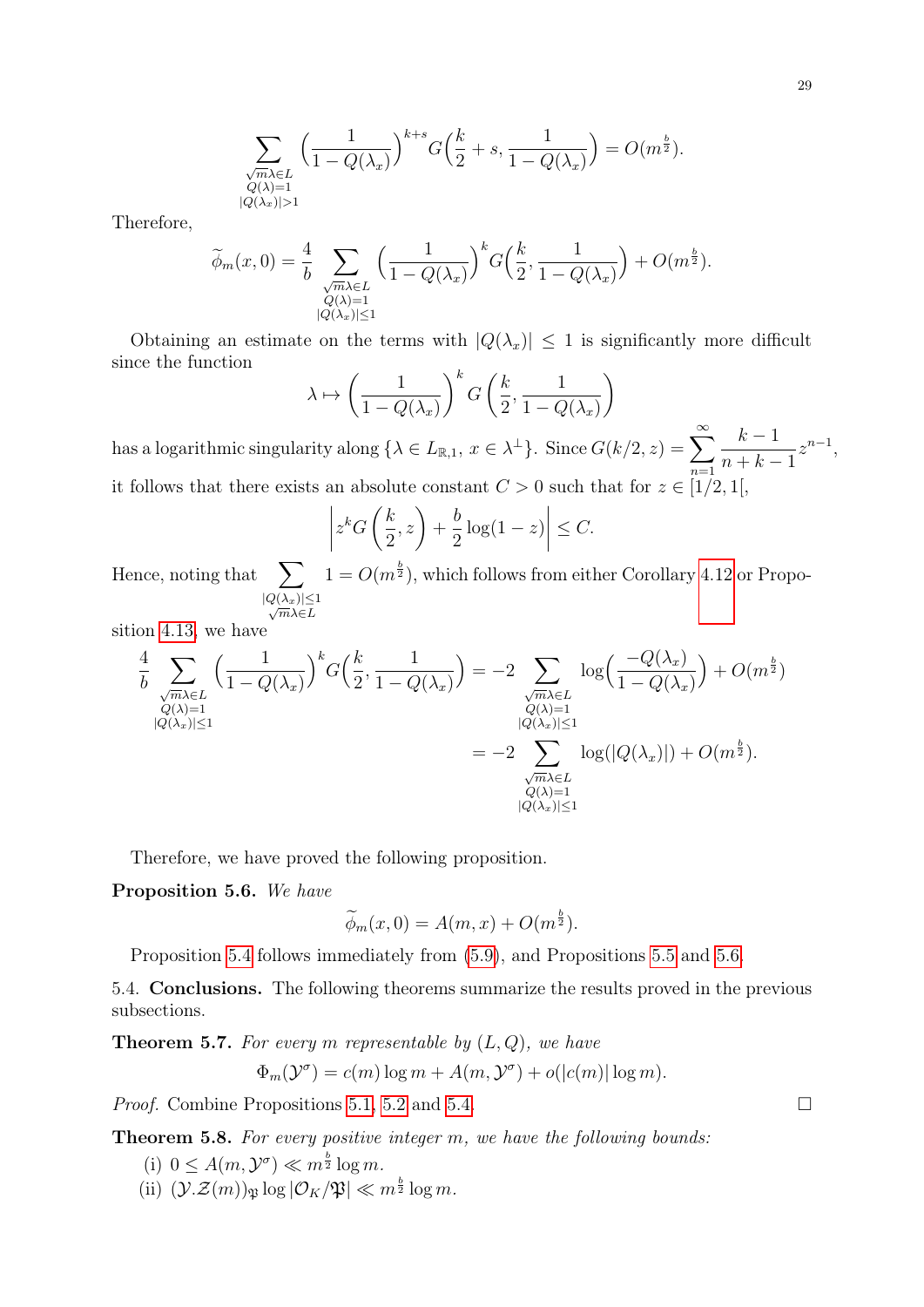(iii) 
$$
\sum_{\sigma: K \hookrightarrow \mathbb{C}} \frac{\Phi_m(\mathcal{Y}^{\sigma})}{|\mathrm{Aut}(\mathcal{Y}^{\sigma})|} = O(m^{\frac{b}{2}} \log m).
$$

*Proof.* Recall that  $\Phi_m(\mathcal{Y}^{\sigma}) = \phi_m(\mathcal{Y}^{\sigma}) - b'_m(k/2)$ . For every integer  $m > 0$ , Equation [\(3.1\)](#page-11-1), Proposition [3.2](#page-12-2) and Proposition [5.2](#page-23-0) yields

$$
\sum_{\mathfrak{P}} (\mathcal{Y}.\mathcal{Z}(m))_{\mathfrak{P}} \log |\mathcal{O}_K/\mathfrak{P}| + \sum_{\sigma: K \hookrightarrow \mathbb{C}} \frac{\phi_m(\mathcal{Y}^\sigma)}{\mathrm{Aut}(\mathcal{Y}^\sigma)} \asymp m^{\frac{b}{2}} \log m.
$$

By Proposition [5.4,](#page-25-0) we have  $\phi_m(\mathcal{Y}^{\sigma}) = A(m, \mathcal{Y}^{\sigma}) + O(m^{\frac{b}{2}})$ , where  $A(m, \mathcal{Y}^{\sigma})$  is a sum of positive quantities, and is therefore non-negative. Further, note that  $(\mathcal{Y}, \mathcal{Z}(m))_{\mathfrak{P}} \log |\mathcal{O}_K/\mathfrak{P}|$ is also non-negative, for every prime  $\mathfrak{P}$ . Therefore, it follows that  $A(m, \mathcal{Y}^{\sigma}) \ll m^{\frac{b}{2}} \log m$ ,  $(\mathcal{Y}, \mathcal{Z}(m))_{\mathfrak{P}} \log |\mathcal{O}_K/\mathfrak{P}| \ll m^{\frac{b}{2}} \log m$  and a fortiriori that  $\Phi_m(\mathcal{Y}^{\sigma}) = O(m^{\frac{b}{2}} \log m)$ .

# 6. Second step in bounding the archimedean contribution

<span id="page-29-0"></span>We keep the notations from [§5.3.](#page-25-2) Namely  $(L, Q)$  is a quadratic lattice of signature  $(b, 2)$ . We are given a Hodge-generic point  $x = Y^{\sigma}$  in the Shimura variety  $M(\mathbb{C})$  and choose a lift of x to the period domain  $D<sub>L</sub>$ , which corresponds to a 2-dimensional negative definite (with respect to Q) plane  $P \subset L_{\mathbb{R}}$ . Let  $P^{\perp}$  denote the orthogonal complement of P in  $L_{\mathbb{R}}$ . Then  $P^{\perp}$  is a b-dimensional positive definite space. Given a vector  $\lambda \in L_{\mathbb{R}}$ , we let  $\lambda_x$  and  $\lambda_{x^{\perp}}$  denote the projections of  $\lambda$  to P and  $P^{\perp}$ , respectively. For  $m \in \mathbb{Z}_{>0}$ , recall that we defined the quantity  $A(m, x)$  in [\(5.7\)](#page-25-1) by

$$
A(m,x) = -2 \sum_{\substack{\sqrt{m}\lambda \in L \\ Q(\lambda)=1 \\ |Q(\lambda_x)|\leq 1}} \log(|Q(\lambda_x)|) = 2 \sum_{\substack{\lambda \in L \\ Q(\lambda)=m \\ |Q(\lambda_x)|\leq m}} \log\left(\frac{m}{|Q(\lambda_x)|}\right).
$$

As x is fixed, we denote  $A(m, x)$  simply by  $A(m)$ . Also, for a subset  $S \subset \mathbb{Z}_{>0}$ , the logarithmic asymptotic density of  $S$  is defined to be lim sup  $X\rightarrow\infty$  $\log |S_X|$  $\frac{S_{\mathcal{S}} |S_X|}{\log X}$ , where  $S_X := \{a \in$  $S \mid X \le a < 2X$ . The main result of this section is the following bound on  $A(m)$ , for positive integers m outside a set of zero logarithmic asymptotic density. Combined with Theorem [5.7,](#page-28-1) we obtain the estimate for the archimedean term  $\Phi_m(\mathcal{Y}^{\sigma}) \simeq -m^{\frac{b}{2}} \log m$  for such m's.

<span id="page-29-1"></span>**Theorem 6.1.** There exists a subset  $S_{bad} \subset \mathbb{Z}_{>0}$  of logarithmic asymptotic density zero such that for every  $m \notin S_{bad}$ , we have

$$
A(m) = o(m^{\frac{b}{2}} \log(m)).
$$

To prove Theorem [6.1,](#page-29-1) we write  $A(m) = A_{mt}(m) + A_{er}(m)$ , where we define the main term  $A_{\rm mt}(m)$  and the error term  $A_{\rm er}(m)$  to be

$$
A_{\rm mt}(m) = 2 \sum_{\substack{\lambda \in L \\ Q(\lambda) = m \\ 1 \le |Q(\lambda_x)| \le m \\ Q(\lambda) = m \\ Q(\lambda) = m \\ 0 < |Q(\lambda_x)| < 1}} \log\left(\frac{m}{|Q(\lambda_x)|}\right),
$$

In [§6.1](#page-30-0) and [§6.2,](#page-30-1) we obtain bounds for the two terms  $A_{\text{mt}}(m)$  and  $A_{\text{er}}(m)$ , respectively. Theorem [6.1](#page-29-1) follows directly from Propositions [6.2](#page-30-2) and [6.4.](#page-31-0) Since we only consider the fixed quadratic form Q in this section, we will not specify the dependence of the implicit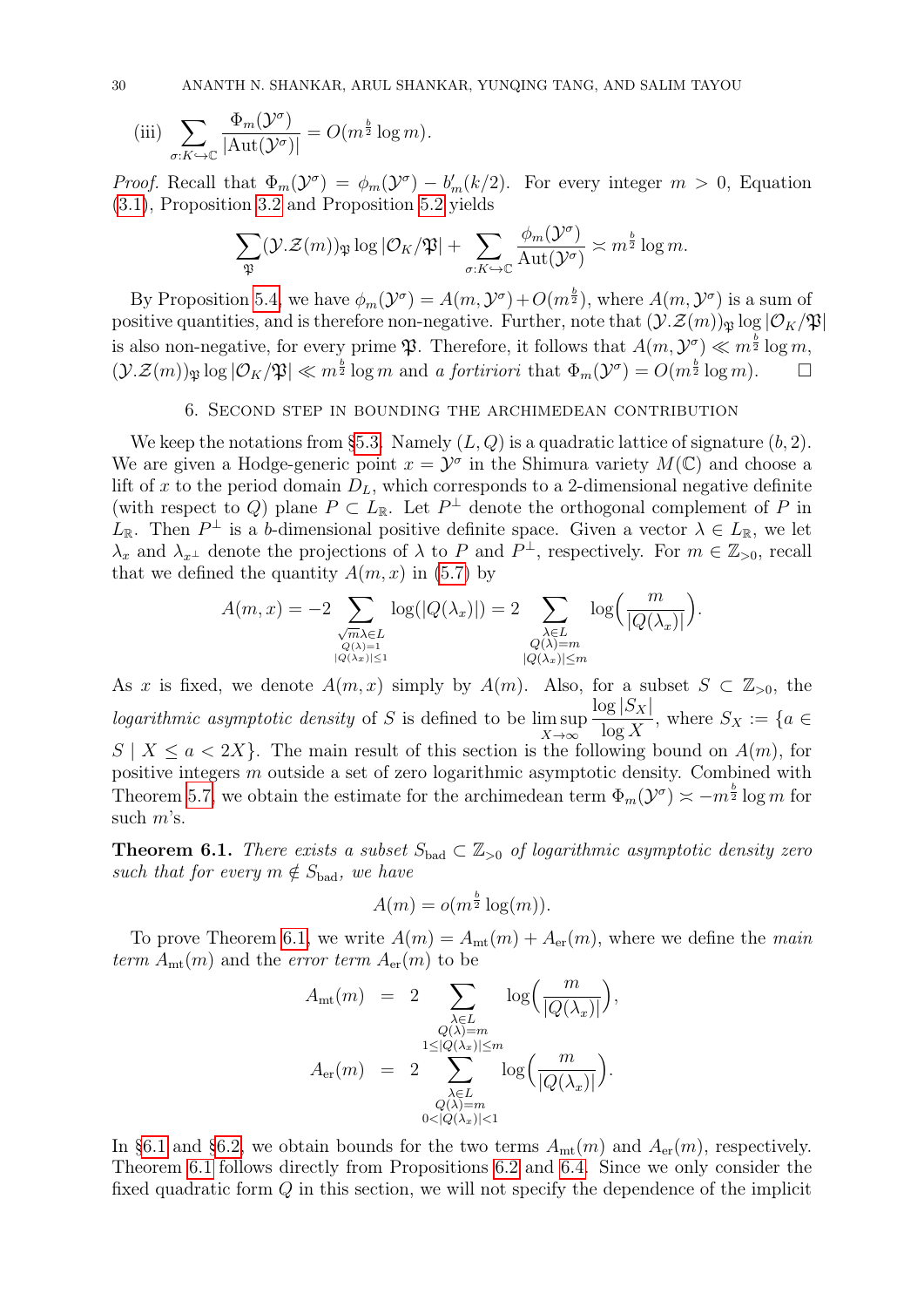constants on Q when we apply the circle method results by Heath-Brown recalled in §[§4.2](#page-18-0)[-4.3.](#page-19-0)

<span id="page-30-0"></span>6.1. Bounding the main term using the circle method. In this section, we prove the following proposition.

<span id="page-30-2"></span>Proposition 6.2. We have

$$
\lim_{m \to \infty} \frac{A_{\rm mt}(m)}{m^{\frac{b}{2}} \log m} = 0.
$$

*Proof.* Fix a real number  $T > 1$  and let  $m > T$  be a positive integer. We break up  $A_{mt}(m)$ into two terms  $A_1(m)$  and  $A_2(m)$ , where  $A_1(m)$  is the sum over those  $\lambda \in L$  such that  $|Q(\lambda_r)| \ge m/T$ , and  $A_2(m)$  is the sum over those  $\lambda \in L$  such that  $|Q(\lambda_r)| \le m/T$ . We start by bounding  $A_1(m)$ . First note that if  $\lambda \in L$  with  $Q(\lambda) = m$  and  $m/T \leq |Q(\lambda_x)| \leq$  $m$ , then we have

$$
\log\left(\frac{m}{|Q(\lambda_x)|}\right) \le \log T.
$$

Furthermore, by Corollary [4.12,](#page-20-1)

$$
|\{\lambda \in L : Q(\lambda) = m, Q(\lambda_x) \le m\}| \ll m^{\frac{b}{2}}.
$$

Therefore, we obtain the bound

<span id="page-30-3"></span>
$$
A_1(m) \ll m^{\frac{b}{2}} \log T. \tag{6.1}
$$

Next, we consider  $A_2(m)$ . Once again, we apply Corollary [4.12](#page-20-1) to obtain the bound  $(\text{take } \epsilon = 1/4)$ 

<span id="page-30-4"></span>
$$
\left| \left\{ \lambda \in L, Q(\lambda) = m, |Q(\lambda_x)| < \frac{m}{T} \right\} \right| \ll \frac{m^{\frac{b}{2}}}{T} + O_T(m^{\frac{b+2}{4}}). \tag{6.2}
$$

Equations [\(6.1\)](#page-30-3), [\(6.2\)](#page-30-4), and the trivial bound  $\log(m/|Q(\lambda_x)|) \leq \log m$  for  $\lambda \in L$  with  $1 \leq |Q(\lambda_x)| \leq m$ , yield the following estimate on  $A_{mt}(m) = A_1(m) + A_2(m)$ :

$$
A_{\rm mt}(m) \ll m^{\frac{b}{2}} \log T + m^{\frac{b}{2}} (\log m) T^{-1} + O_T(m^{(b+2)/4} \log m).
$$

Dividing by  $m^{\frac{b}{2}} \log(m)$  and letting m tend to infinity, we see that

$$
\limsup_{m \to \infty} \frac{A_{\rm mt}(m)}{m^{\frac{b}{2}} \log m} \ll \frac{1}{T}.
$$

Since this is true for every T, then  $\lim_{m\to\infty}$  $A_{\rm mt}(m)$  $m^{\frac{b}{2}}\log m$ exists and equals to 0.  $\Box$ 

<span id="page-30-1"></span>6.2. Bounding the error term using the diophantine bound. We start with the following (entirely lattice theoretic) lemma.

<span id="page-30-5"></span>**Lemma 6.3.** Let  $C > 2$  be a fixed constant,  $X > 1$  be a real number, and let  $N \geq 2$  be a positive integer. Suppose S is a set of N vectors in  $L_{\mathbb{R}}$  such that  $C \leq Q(v) \ll X$  and  $|Q(v_x)| < e^{-C}$  for all  $v \in S$ . Then there exist two distinct vectors v and v' in S such that their difference  $w := v - v'$  satisfies the following two properties:

 $(1) - \log(|Q(w_x)|) \gg \min(-\log(|Q(v_x)|), -\log(|Q(v'_x)|))$ (2)  $Q(w_{x^{\perp}}) \ll \frac{X}{N^{\frac{2}{b}}}$ .

All implicit constants here are absolute; in particular, they are independent of  $C, X, N$ .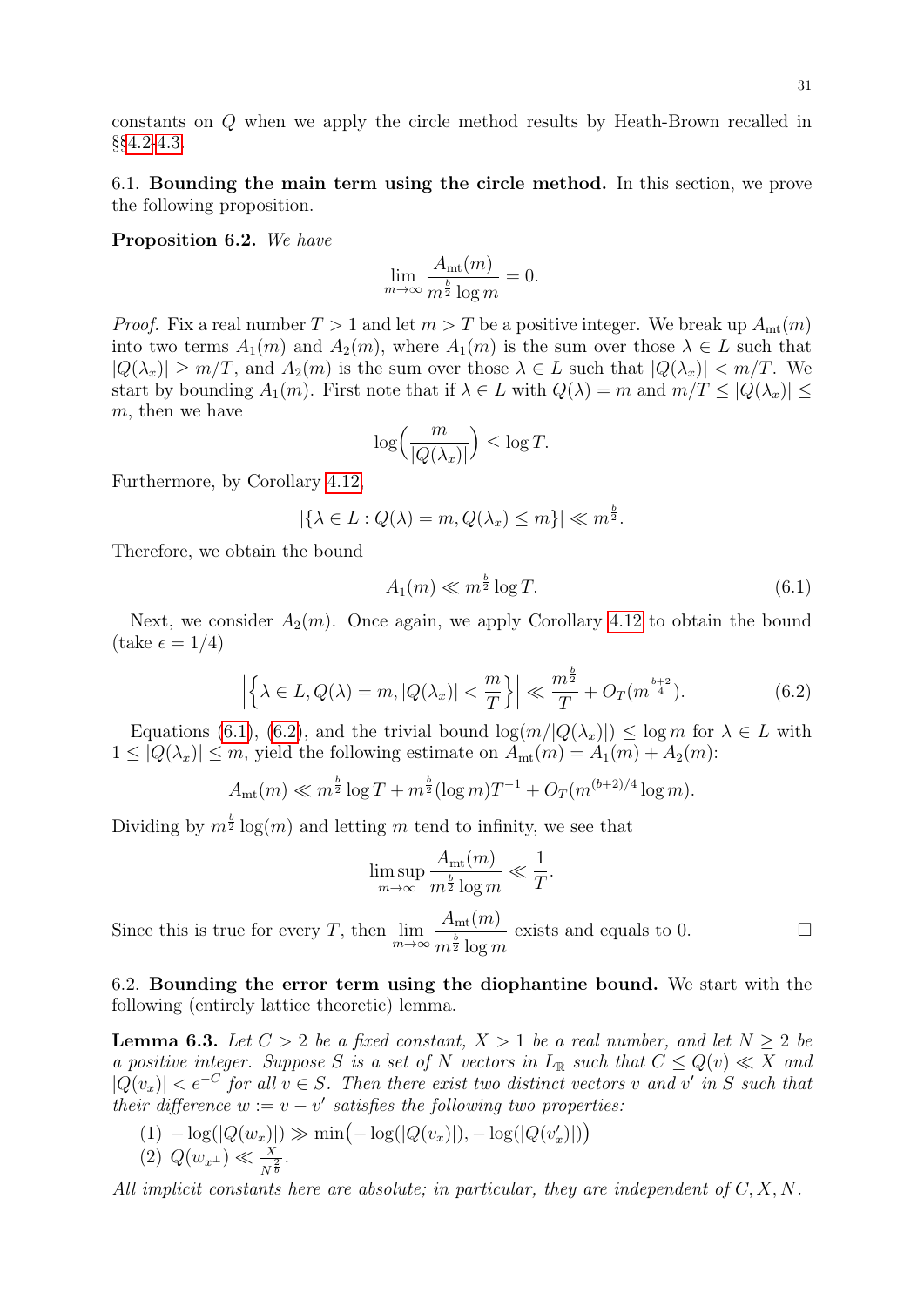*Proof.* The first property is immediate and is satisfied for every pair  $v$  and  $v'$ . Indeed, we have  $w_x = v_x - v'_x$  and using the triangle inequality, it follows that

$$
|Q(w_x)|^{1/2} \le 2 \max(|Q(v_x)|^{1/2}, |Q(v'_x)|^{1/2}) < 1,
$$

since  $C > 2$ . Hence we obtain the first claim.

To obtain the second claim, remark that if  $v \neq v'$ , then  $v_{x^{\perp}} \neq v'_{x^{\perp}}$  since otherwise  $|Q(v-v')| = |Q(v_x-v'_x)| \in ]0,1[$  and  $v-v' \in L$ . Thus, by considering the projections  $v_{x^{\perp}}$ for  $v \in S$ , we obtain N vectors in the b-dimensional real vector space  $P^{\perp}$ . Let 2T be the smallest distance between the vectors  $v_{x^{\perp}}$  for  $v \in S$ , where distance is taken with respect to the positive definite form Q on  $P^{\perp}$ . By the triangle inequality, we have the trivial bound  $T = O(X^{1/2})$ . Then the N balls of radii T around the points  $v_{x^{\perp}}$  are disjoint, and all lie within the ball of radius  $C_0\sqrt{X}$  around the origin, where  $C_0$  is an absolute constant depending only on the absolute implicit constant in  $Q(v) \ll X$ . By comparing volumes, we obtain

$$
NT^b \ll X^{\frac{b}{2}},
$$

from which it follows that  $T \ll X^{\frac{1}{2}}/N^{\frac{1}{b}}$ . Therefore, there exist two points v and v' in S such that

$$
Q(v_{x^{\perp}} - v'_{x^{\perp}}) \leq T^2 \ll \frac{X}{N^{\frac{2}{b}}},
$$

concluding the proof of the lemma.

The following result controls the error term in  $A(m)$  for most m.

<span id="page-31-0"></span>**Proposition 6.4.** Let  $S_{bad} \subset \mathbb{N}^{\times}$  be the set of integers m such that

$$
A_{\text{er}}(m) > m^{\frac{b}{2}}.\tag{6.3}
$$

Then  $S_{bad}$  has logarithmic asymptotic density zero.

Proof. A crucial ingredient in the proof is the "uniform diophantine bound" in Theo-rem [5.8](#page-28-0) (i). Since  $A(m)$  is a sum of the positive terms  $\log \left( \frac{m}{\log N} \right)$  $|Q(\lambda_x)|$  , each such term must also satisfy the same bound, i.e., for all  $\lambda \in L$  such that  $Q(\lambda) = m$ ,  $|Q(\lambda_x)| \le m$ , we have

$$
\log\left(\frac{m}{|Q(\lambda_x)|}\right)\ll m^{\frac{b}{2}}\log m.
$$

Let  $\epsilon \in ]0,1[$  and  $X > 1$  and let  $S_{bad,X} = ]X,2X] \cap S_{bad}$ . We pick a fixed constant  $C \in [2, 4]$  and break up the interval  $|C, X^{\frac{b}{2}}|$  into the disjoint union of dyadic intervals  $\bigcup_{i\in I}Z_i, 2Z_i\big]$  such that  $|I| = O(\log(X))$ . Define the three following subsets of  $[X, 2X]$ .

(1) The set  $B_{1,X}$  of m such that

$$
|\{\lambda \in L, Q(\lambda) = m, |Q(\lambda_x)| < 1\}| \ge X^{\frac{b}{2} - \epsilon}.
$$

- (2) The set  $B_{2,X}$  of m such that there exists at least one element  $\lambda \in L$  with  $Q(\lambda) = m$ and  $-\log(|Q(\lambda_x)|) \ge X^{\frac{b}{2}}$ .
- (3) The set  $B_{3,X}$  of m for which there exists an index  $i_m \in I$  such that

$$
|\{\lambda \in L, Q(\lambda) = m, -\log(|Q(\lambda_x)|) \in ]Z_{i_m}, 2Z_{i_m}]\}| \ge \frac{X^{\frac{b}{2}-\epsilon}}{Z_{i_m}}.
$$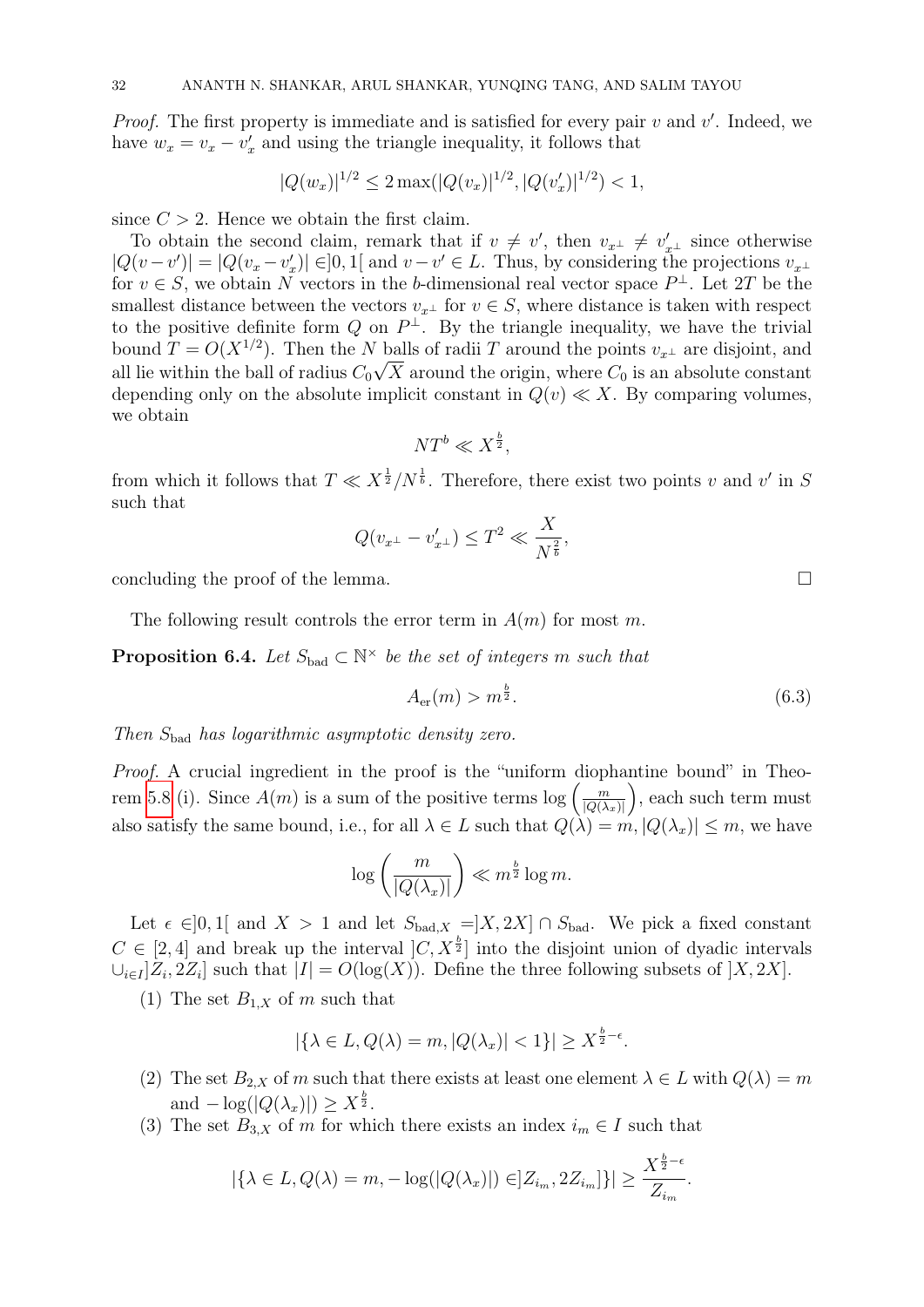Notice that if  $m \in ]X, 2X] \setminus (B_{1,X} \cup B_{2,X} \cup B_{3,X}),$  then we can write

$$
A_{\text{er}}(m) = 2 \sum_{\substack{\lambda \in L \\ Q(\lambda) = m \\ |Q(\lambda_x)| < 1}} \log m + 2 \sum_{\substack{\lambda \in L \\ Q(\lambda) = m \\ -\log(|Q(\lambda_x)|) \in [0, C]}} |\log(|Q(\lambda_x)|)| + 2 \sum_{\substack{\lambda \in L \\ Q(\lambda) = m \\ -\log(|Q(\lambda_x)|) \in [C, X^{\frac{b}{2}}]}} |\log(|Q(\lambda_x)|)|
$$
\n
$$
\leq 2X^{\frac{b}{2} - \epsilon} \cdot (\log(m) + C) + 2 \sum_{i} \sum_{\substack{\lambda \in L, Q(\lambda) = m \\ -\log|Q(\lambda_x)| \in [Z_i, 2Z_i]}} (|\log(|Q(\lambda_x)|)|)
$$
\n
$$
\leq 2X^{\frac{b}{2} - \epsilon} \log(2X) + 8X^{\frac{b}{2} - \epsilon} + 4 \sum_{i} \frac{X^{\frac{b}{2} - \epsilon}}{Z_i} \cdot Z_i
$$
\n
$$
\leq 14X^{\frac{b}{2} - \epsilon} \log(2X)
$$

One can thus find  $X_{\epsilon} > 1$  such that for  $X > X_{\epsilon}$ , we have  $14X^{\frac{b}{2}-\epsilon}\log(2X) < X^{\frac{b}{2}}$ . Hence for all  $X > X_{\epsilon}$ , for all  $m \in ]X, 2X] \setminus (B_{1,X} \cup B_{2,X} \cup B_{3,X})$ , we get  $A_{er}(m) \le m^{\frac{b}{2}}$ . In other words, for  $X > X_{\epsilon}$ ,  $S_{bad,X} \subset B_{1,X} \cup B_{2,X} \cup B_{3,X}$ . We will obtain upper bounds on the cardinality of  $B_{1,X}$ ,  $B_{2,X}$  and  $B_{3,X}$ .

(1) The volume of the region of elements  $\lambda \in L_{\mathbb{R}}$  such that  $X < Q(\lambda) \leq 2X$  and  $|Q(\lambda_x)| < 1$  is bounded by  $O(X^{\frac{b}{2}})$ , hence a geometry-of-numbers argument implies that the number of elements in L in this region is bounded by  $O(X^{\frac{b}{2}})$ . More precisely, we break the set of such  $\lambda$  into a finite union of subsets such that for any two elements  $\lambda, \lambda'$  in each subset, we have  $|Q(\lambda_x - \lambda'_x)| < 1$ ; as Q is negative definite on P and  $|Q(\lambda_x)| < 1$ , we may choose the subsets using  $\lambda_x$  such that the total number of subsets is a constant only depending on Q. Therefore, as in the proof of Lemma [6.3,](#page-30-5) for each subset, we count the  $\lambda$  by counting  $\lambda_{x^{\perp}} \in P^{\perp}$  and then apply a geometry-of-numbers argument on  $P^{\perp}$ .

It thus follows that

$$
|B_{1,X}| = O(X^{\epsilon}).
$$

(2) Let  $Y := |B_{2,X}| \ge 1$  and for each  $m \in B_{2,X}$ , let  $\lambda(m)$  be an element of L such that  $Q(\lambda(m)) = m$  and  $-\log(|Q(\lambda(m)_x)|) \ge X^{\frac{b}{2}}$ . By Lemma [6.3,](#page-30-5) we obtain a nonzero integer vector  $\lambda$  in L such that  $-\log(|Q(\lambda_x)|) \gg X^{\frac{b}{2}}$  and  $Q(\lambda_{x^{\perp}}) \ll \frac{X}{Y^{\frac{2}{b}}}$ . Let  $M = Q(\lambda)$ , and note that  $M = Q(\lambda_x) + Q(\lambda_{x^{\perp}}) \ll \frac{X}{Y^{\frac{2}{b}}}$ . Theorem [5.8\(](#page-28-0)i) implies

$$
X^{\frac{b}{2}} \ll -\log(|Q(\lambda_x)|) \ll A(M) \ll M^{\frac{b}{2}} \log M \ll \frac{X^{\frac{b}{2}} \log(X)}{Y}.
$$

Therefore, we obtain

$$
|B_{2,X}| \ll \log(X).
$$

(3) The set  $B_{3,X}$  is included in the union of the subsets  $B_{3,Z_i}$ ,  $i \in I$  formed by the elements  $m \in ]X, 2X]$  such that

$$
|\{\lambda \in L, Q(\lambda) = m, -\log(|Q(\lambda_x)|) \in ]Z_i, 2Z_i]\}| \ge \frac{X^{\frac{b}{2}-\epsilon}}{Z_i}.
$$

Suppose that  $Y := |B_{3,Z_i}| \geq 1$  for some  $i \in I$ . Then there at least  $\lceil \frac{Y \chi^{\frac{b}{2}-\epsilon}}{Z_i} \rceil$  $\frac{X \, 2^{-\epsilon}}{Z_i}$ vectors  $\lambda \in L$  such that  $Q(\lambda) \in ]X, 2X]$  and  $-\log(|Q(\lambda_x)|) \in ]Z_i, 2Z_i]$ . We use

<span id="page-32-0"></span><sup>&</sup>lt;sup>29</sup>Although Lemma [6.3](#page-30-5) assumes  $Y \geq 2$ , the above statement is trivial when  $Y = 1$ .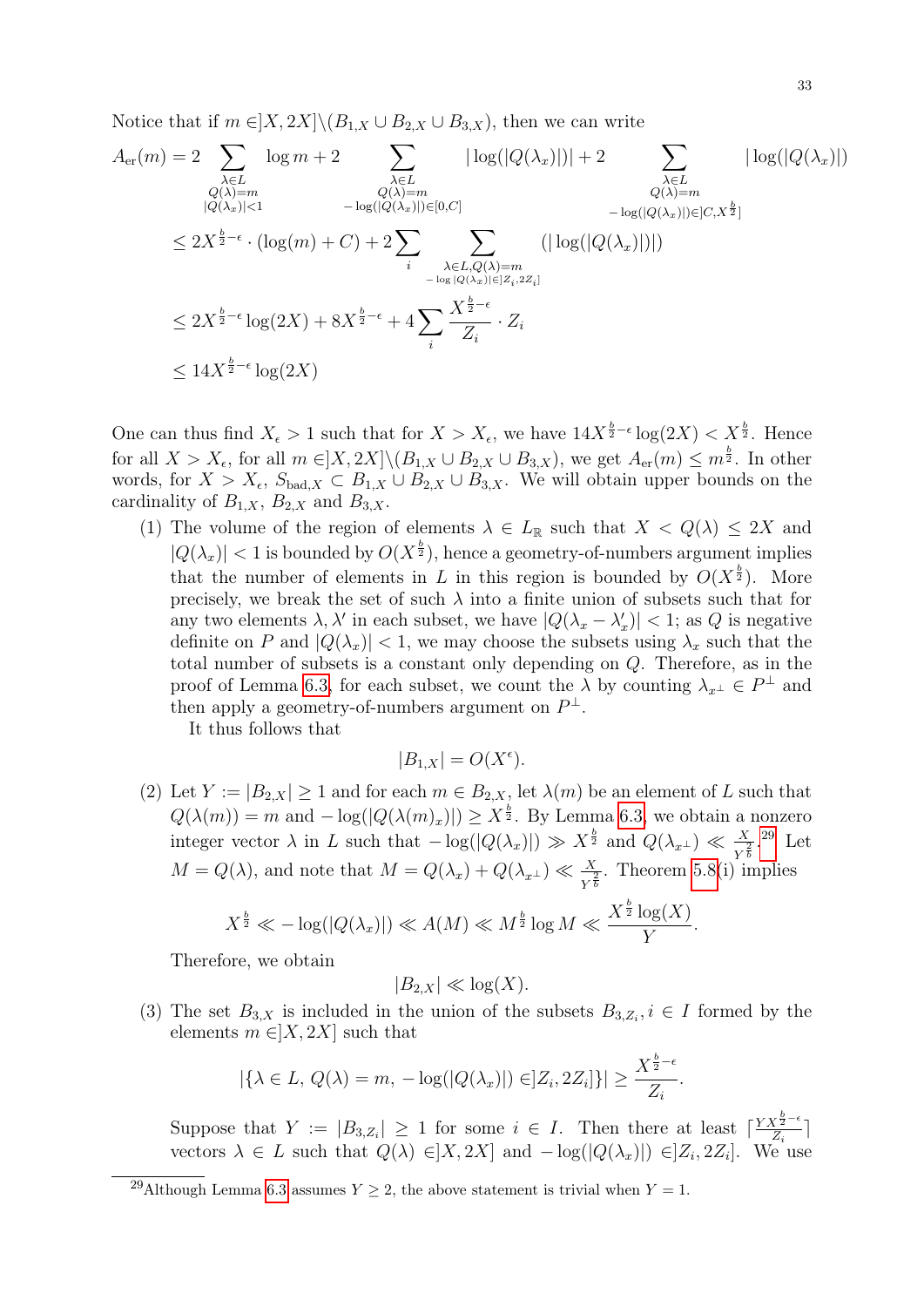again Lemma [6.3](#page-30-5) to construct an integral nonzero vector  $\lambda \in L$  such that

$$
-\log(|Q(\lambda_x)|) \gg Z_i
$$
 and  $Q(\lambda_{x^{\perp}}) \ll \frac{X^{\frac{2\epsilon}{b}} Z_i^{\frac{2}{b}}}{Y^{\frac{2}{b}}}$ 

Let M denote again  $Q(\lambda)$  and notice that  $M \ll \frac{X^{2\epsilon/b}Z_i^{2/b}}{Y^{2/b}}$ . Theorem [5.8\(](#page-28-0)i) implies that

.

$$
Z_i \ll -\log(|Q(\lambda_x)|) \ll A(M) \ll M^{\frac{b}{2}} \log M \ll \frac{X^{\epsilon} Z_i}{Y}.
$$

Thus for every  $i \in I$ , we have  $|B_{3,Z_i}| \ll X^{\epsilon}$ . Summing over all  $i \in I$  yields

$$
|B_{3,X}| \ll X^{\epsilon} \log X.
$$

Hence we conclude that  $\log |S_{\text{bad},X}| \ll \epsilon \log X + \log \log X$ . Thus  $\limsup_{X \to \infty}$  $\log |S_{\text{bad},X}|$  $\log X$  $\leq \epsilon$ . As the equality holds for every  $\epsilon > 0$ , we get the desired result.

### <span id="page-33-0"></span>7. Bounding the contribution from a finite place with good reduction

We keep the notations from the beginning of [§5,](#page-22-0) namely  $\mathcal M$  is the integral model over  $\mathbb Z$  of the GSpin Shimura variety associated to an even maximal quadratic lattice  $(L, Q)$ with signature  $(b, 2), b \geq 3$ ;  $\mathcal{Y}$  is an  $\mathcal{O}_K$ -point in M such that  $\mathcal{Y}_K$  is Hodge-generic;  $\mathcal{Z}(m)$ denotes the special divisor over Z associated to an integer  $m \in \mathbb{Z}_{>0}$  and is defined in [§2.5.](#page-9-0) We denote the Kuga–Satake abelian scheme over  $\mathcal{O}_K$  associated to  $\mathcal{Y}$  by  $\mathcal{A}$ , and let A denote  $\mathcal{A}_K$ . The assumption on  $\mathcal{Y}_K$  being Hodge-generic implies that the lattice of special endomorphisms  $V(A_{\overline{K}})$  (see [§2.5](#page-9-0) for the definition) is just {0}. Fix a prime  $\mathfrak{P}$ of  $\mathcal{O}_K$  and let p denote the characteristic of the residue field  $\mathbb{F}_{\mathfrak{B}}$ , and let e denote the ramification index of  $\mathfrak P$  in K. We use  $\mathcal Y_{\overline{n}}, \mathcal A_{\overline{n}}$  denote the geometric special fibers of  $\mathcal Y, \mathcal A$ at P.

Recall the intersection multiplicity  $(\mathcal{Y}, \mathcal{Z}(m))_{\mathfrak{P}}$  from  $(3.2)$ : let  $v \in V(\mathcal{A}_{\overline{\mathfrak{P}}})$  be a special endomorphism of  $\mathcal{A}_{\overline{\mathfrak{P}}}$  satisfying  $v \circ v = [m]$ . We denote by  $\mathcal{O}_{\mathcal{Y} \times_{\mathcal{M}} \mathcal{Z}(m), v}$  the étale local ring of  $\mathcal{Y} \times_{\mathcal{M}} \mathcal{Z}(m)$  at v. Then we have

<span id="page-33-2"></span>
$$
(\mathcal{Y}.\mathcal{Z}(m))_{\mathfrak{P}} = \sum_{\substack{v \in V(\mathcal{A}_{\overline{\mathfrak{P}}})/\cong \\ v \circ v = [m]}} \frac{\text{length}(\mathcal{O}_{\mathcal{Y} \times_{\mathcal{M}} \mathcal{Z}(m), v})}{|\text{Aut}(v)|}.
$$
(7.1)

In this section, we prove the following result, which controls the above local intersection number on average over m.

<span id="page-33-1"></span>**Theorem 7.1.** Let  $D \in \mathbb{Z}_{\geq 1}$ . For  $X \in \mathbb{Z}_{\geq 0}$ , let  $S_{D,X}$  denote the set

$$
\{m \in \mathbb{Z}_{>0} \mid X \le m < 2X, \, \frac{m}{D} \in \mathbb{Z} \cap (\mathbb{Q}^{\times})^2\}.
$$

Then we have

$$
\sum_{m \in S_{D,X}} (\mathcal{Y}.\mathcal{Z}(m))_{\mathfrak{P}} = o(X^{\frac{b+1}{2}} \log X).
$$

This section is organized as follows. First in §7.1, we express  $(\mathcal{Y}, \mathcal{Z}(m))_{\mathfrak{P}}$  as a sum of lattice point counts over a family of p-adically shrinking lattices. We then prove some preliminary properties of these lattices. Finally in §7.2, we evaluate these lattice counts to prove Theorem [7.1.](#page-33-1)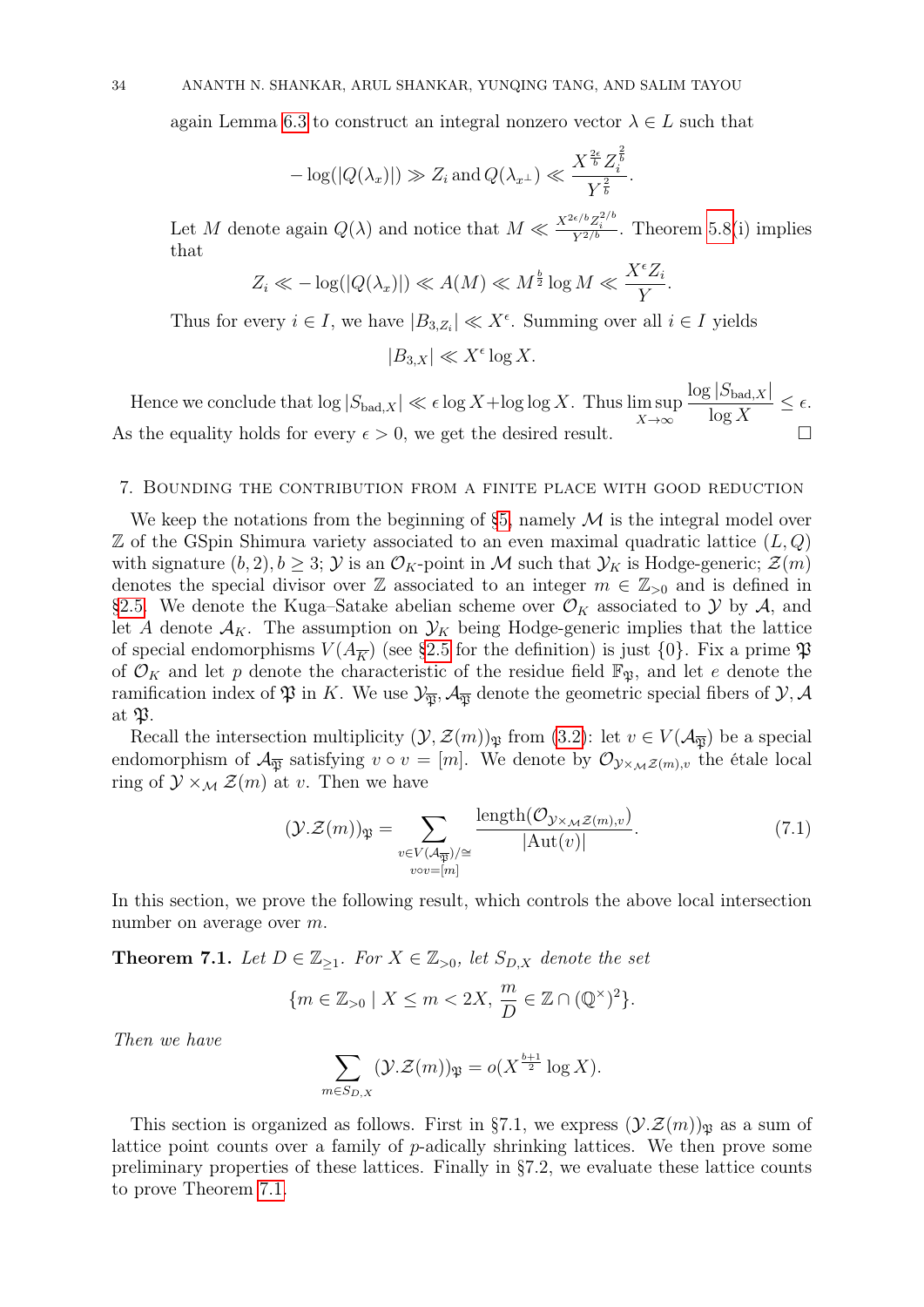7.1. The lattices of special endomorphisms. Let  $K_{\mathfrak{P}}$  denote the completion of K at  $\mathfrak{P};$  let  $K^{\text{nr}}_{\mathfrak{P}}$  denote a maximal unramified extension of  $K_{\mathfrak{P}}$  and let  $\mathcal{O}_{\mathfrak{P}}^{\text{nr}}$  denote its ring of integers. For every  $n \in \mathbb{Z}_{\geq 1}$ , let  $L_n$  denote the lattice of special endomorphisms  $V(\mathcal{A}_{\mathcal{O}_\mathfrak{P}^{nr}/\mathfrak{P}^n})$ . By definition,  $L_{n+1} \subset L_n$  for all n. Since  $\mathcal{Y}_K$  is Hodge-generic, then  $\bigcap_{n=1}^{\infty} L_n = \{0\}$ . Recall from [§2.5](#page-9-0) that all  $L_n$ 's are equipped with compatible positive definite quadratic forms  $Q$ given by

$$
v\circ v=Q(v)\cdot \operatorname{Id}_{\mathcal{A} \bmod \mathfrak{P}^n}
$$

for every  $v \in L_n$ .

The next lemma is a direct consequence of the moduli interpretation of  $\mathcal{Z}(m)$  in [§2.5.](#page-9-0)<sup>[30](#page-34-1)</sup>

<span id="page-34-0"></span>Lemma 7.2. The local intersection number is given by

$$
(\mathcal{Y}.\mathcal{Z}(m))_{\mathfrak{P}} = \frac{1}{|\operatorname{Aut}(\mathcal{Y}_{\overline{K}})|} \sum_{n=1}^{\infty} |\{v \in L_n \mid Q(v) = m\}|.
$$

Note that the right hand side above is indeed a finite sum since there are only finitely many vectors v in  $L_1$  with  $Q(v) = m$  and for each vector v, there exists  $n_v \in \mathbb{Z}_{>0}$  such that  $v \notin L_{n_v}$ .

The following proof uses [\(7.1\)](#page-33-2) and gives a direct description of the length of the étale local rings. Alternatively, one may pick a finite covering of  $\mathcal M$  over  $\mathbb Z_p$  and pick a section of  $Y$  to the covering space and then deduce the intersection number via the projection formula.

*Proof.* Given  $v \in V(\mathcal{A}_{\overline{\mathfrak{P}}}) = L_1$ , the étale local ring  $\mathcal{O}_{\mathcal{Y}\times_{\mathcal{M}}\mathcal{Z}(m),v}$  is isomorphic to the universal deformation ring of v. More precisely, for any local Artin  $\mathcal{O}_{\mathfrak{P}}^{\text{nr}}$ -algebra S with residue field  $\overline{\mathbb{F}}_{\mathfrak{P}}$ , a deformation of v over S means a triple  $(\mathcal{B}, \iota, w)$ , where  $(\mathcal{B}, \iota)$  is a deformation of  $\mathcal{A}_{\overline{n}}$  in M such that B is isomorphic to  $\mathcal{A}_S$  as Kuga–Satake abelian schemes parametrized by  $\mathcal M$  and  $w$  is a special endomorphism of  $\mathcal B$  such that the reduction of  $w$ (via  $S \to \mathbb{F}_{\mathfrak{P}}$ ) in  $V(\mathcal{B}_{\overline{\mathfrak{P}}})$  equals to v via the isomorphism  $V(\mathcal{B}_{\overline{\mathfrak{P}}}) \cong V(\mathcal{A}_{\overline{\mathfrak{P}}})$  induced by  $\iota : \mathcal{B}_{\overline{\mathfrak{P}}} \cong \mathcal{A}_{\overline{\mathfrak{P}}}^{\quad 31}$  $\iota : \mathcal{B}_{\overline{\mathfrak{P}}} \cong \mathcal{A}_{\overline{\mathfrak{P}}}^{\quad 31}$  $\iota : \mathcal{B}_{\overline{\mathfrak{P}}} \cong \mathcal{A}_{\overline{\mathfrak{P}}}^{\quad 31}$  Then  $\mathcal{O}_{\mathcal{Y} \times_{\mathcal{M}} \mathcal{Z}(m), v}$  pro-represents this deformation functor.

To compute the length of  $\mathcal{O}_{\mathcal{Y}\times_{\mathcal{M}}\mathcal{Z}(m),v}$ , we note that the deformation space of  $(\mathcal{B},\iota)$  as above is a finite union of deformation spaces which are pro-represented by  $\mathcal{O}_{\mathfrak{P}}^{\rm nr}$ . More precisely, over each  $\mathcal{O}_{\mathfrak{P}}^{\rm nr}$ , the universal object is given by taking  $\mathcal{B} = \mathcal{A}_{\mathcal{O}_{\mathfrak{P}}^{\rm nr}}$  and pick an  $\iota \in \text{Aut}(\mathcal{Y}_{\overline{\mathfrak{P}}})$ .<sup>[32](#page-34-3)</sup> Note that  $\iota, \iota'$  give the same deformation space if and only if they differ by an element in Aut $(\mathcal{Y}_{\overline{K}})$ . The length of this piece is the largest integer n such that  $u(v) := \iota \circ v \circ \iota^{-1} \in L_n$  and the length of  $\mathcal{O}_{\mathcal{Y} \times_{\mathcal{M}} \mathcal{Z}(m), v}$  is the sum of the lengths of all pieces.

<span id="page-34-2"></span><span id="page-34-1"></span><sup>30</sup>See for instance [\[Con04,](#page-45-23) Theorems 4.1, 5.1] for similar formulas.

<sup>&</sup>lt;sup>31</sup>In other words, let  $\widetilde{M}$  be a finite étale covering of M over  $\mathbb{Z}_p$  with enough level structure so that  $\widetilde{M}$ is a scheme. Pick a lift of  $\mathcal{Y}_{\mathfrak{P}}$  to M, i.e., we endow  $\mathcal{A}_{\mathfrak{P}}$  with a level structure. Then the set  $(\mathcal{B}, \iota)$  maps bijectively to level structures on  $\mathcal{A}_S$  whose reductions via  $S \to \overline{\mathbb{F}}_{\mathfrak{P}}$  can be identified with the chosen level structure on  $\mathcal{A}_{\mathfrak{P}}$  by some automorphisms of  $\mathcal{A}_{\overline{\mathfrak{P}}}$  given by elements in Aut $(\mathcal{Y}_{\overline{\mathfrak{P}}})$ .

<span id="page-34-3"></span><sup>&</sup>lt;sup>32</sup>Since M admits a map to the moduli stack of polarized abelian schemes, we may identify Aut $(\mathcal{Y}_{\overline{N}})$  as a subset of Aut $(\mathcal{A}_{\overline{\mathfrak{A}}})$ . However, these sets may not be the same and here we only consider automorphisms of  $\mathcal{A}_{\overline{\mathfrak{N}}}$  which comes from  $\text{Aut}(\mathcal{Y}_{\overline{\mathfrak{N}}})$ .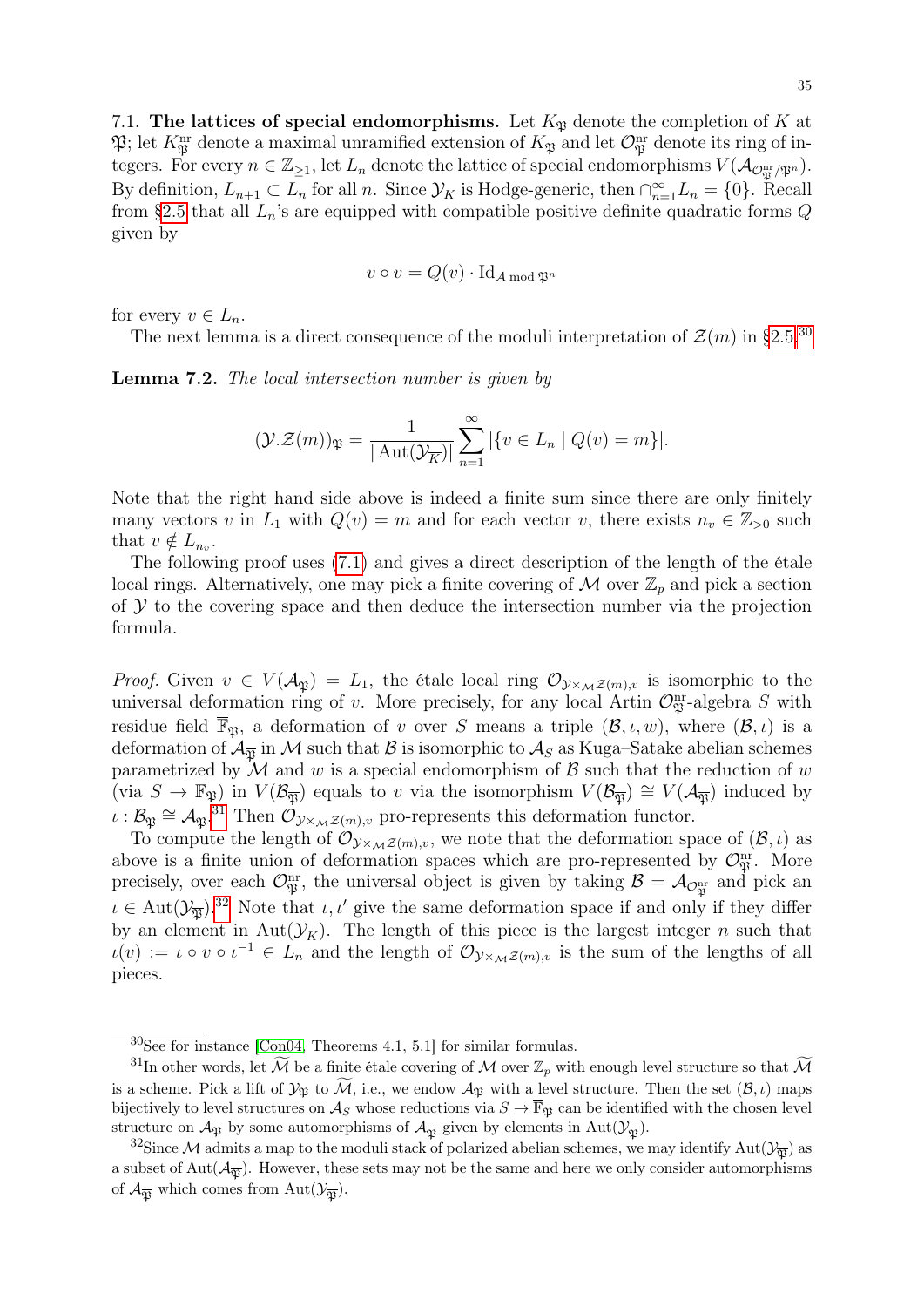Let  $\mathbf{1}_{L_n}: L_1 \to \{0,1\}$  denote the characteristic function of  $L_n$ . Then by [\(7.1\)](#page-33-2), we have

$$
(\mathcal{Y}.\mathcal{Z}(m))_{\mathfrak{P}} = \sum_{\substack{v \in V(\mathcal{A}_{\overline{\mathfrak{P}}})/\cong \\ v \text{ over} = [m]}} \frac{1}{|\operatorname{Aut}(\mathcal{Y}_{\overline{\mathfrak{P}}})|} \sum_{\iota \in \operatorname{Aut}(\mathcal{Y}_{\overline{\mathfrak{P}}})/\operatorname{Aut}(\mathcal{Y}_{\overline{K}}) \atop \iota \circ \iota \in \operatorname{Aut}(\mathcal{Y}_{\overline{\mathfrak{P}}})} \sum_{\iota \in \operatorname{Aut}(\mathcal{Y}_{\overline{\mathfrak{P}}})/\operatorname{Aut}(\mathcal{Y}_{\overline{K}}) \atop \iota \circ \iota \circ \iota = [m]} \sum_{\substack{v \text{ over} = [m] \\ v \text{ over} = [m]}} \sum_{\substack{v \in V(\mathcal{A}_{\overline{\mathfrak{P}}}) \cup \operatorname{Aut}(\mathcal{Y}_{\overline{\mathfrak{P}}}) \atop \iota \circ \iota \circ \iota = [m]}} \sum_{\substack{v \in V(\mathcal{A}_{\overline{\mathfrak{P}}}) \cup \operatorname{Aut}(\mathcal{Y}_{\overline{K}}) \atop \iota \circ \iota \circ \iota = [m]}} \sum_{\substack{v \in V(\mathcal{A}_{\overline{\mathfrak{P}}}) \atop \iota \circ \iota \circ \iota = [m]}} \sum_{\substack{v \in V(\mathcal{A}_{\overline{\mathfrak{P}}) \atop \iota \circ \iota \circ \iota = [m]}} \sum_{\substack{v \in V(\mathcal{A}_{\overline{\mathfrak{P}}) \atop \iota \circ \iota \circ \iota = [m]}} \mathbf{1}_{L_n}(v) = \frac{1}{|\operatorname{Aut}(\mathcal{Y}_{\overline{K}})|} \sum_{\substack{n=1} \in \mathcal{X} \atop \iota \circ \iota \circ \iota = [m]} 1,
$$

where for the second equality, we note that the isomorphism class of  $v \in L_1$  has exactly  $|\text{Aut}(\mathcal{Y}_{\overline{\mathfrak{P}}})|/|\text{Aut}(v)|$  elements and the fourth equality follows from the fact that  $\sum_{v \in V(\mathcal{A}_{\overline{\mathfrak{P}}})$ ,  $v \circ v = [m]} \sum_{n=1}^{\infty} \mathbf{1}_{L_n}(\iota(v))$  does not depend on  $\iota$ .

The following proposition generalizes [\[ST19,](#page-46-7) Thm. 4.1.1, Lem. 4.1.3, Lem. 4.3.2].

<span id="page-35-0"></span>**Proposition 7.3.** Let  $\Lambda$  denote the  $\mathbb{Z}_p$ -lattice of special endomorphisms of the p-divisible group  $\mathcal{A}[p^{\infty}]$  over  $\mathcal{O}_{\mathfrak{P}}^{\text{nr}}$  (see Definition [2.3](#page-9-6)). Then the Z-rank of  $L_n$  is at most  $b+2$  and the  $\mathbb{Z}_p$ -rank of  $\Lambda$  is at most b. Moreover, there exists a constant  $n_0$  such that for  $n'_0 \ge n_0$ 

$$
L_{n'_0+ke} = (\Lambda + p^k L_{n'_0} \otimes \mathbb{Z}_p) \cap L_{n_0},
$$

for  $k \geq 1$ . In particular, the rank of  $L_n$  is independent of n and we denote it by r.

Proof. For the claim on ranks, by [\[AGHMP18,](#page-44-1) Lemma 4.5.2], we reduce to the case when L is self-dual at p. In this case, by the Dieudonné theory,  $L_n \otimes_{\mathbb{Z}} \mathbb{Z}_p \subseteq L_1 \otimes_{\mathbb{Z}} \mathbb{Z}_p \subseteq \mathbf{V}_{cris}^{\varphi=1}$  $\frac{\varphi=1}{cris,\mathcal{Y}_{\overline{\mathfrak{P}}}},$ which is a  $\mathbb{Z}_p$ -lattice of rank at most  $b+2$ . Hence rank $\mathbb{Z} L_n \leq b+2$ . For rank $\mathbb{Z}_p \Lambda$ , as in [\[ST19,](#page-46-7) Lemma 4.3.2], we make use of the filtration on  $V_{dR,Y}$ . By Grothendieck–Messing theory,  $\Lambda \subseteq \mathcal{F}^0 \mathbf{V}_{dR,\mathcal{Y}_{K^{\text{nr}}}} \cap \mathbf{V}_{cris}^{\varphi=1}$  $\sum_{\text{cris},\mathcal{Y}_{\overline{\mathfrak{P}}}}$  so rank $_{\mathbb{Z}_p} \Lambda \leq b+1$  and the equality holds if and only if  $\mathcal{F}^0 \mathbf{V}_{dR, \mathcal{Y}_{K^{\text{nr}}}} = \text{span}_{K^{\text{nr}}} \Lambda$ . If so, since  $\Lambda \subseteq \mathbf{V}_{cris, \mathcal{Y}}^{\varphi=1}$  $\varphi=1$ <sub>cris,</sub> $y_{\overline{x}}$ , then span<sub>Knr</sub>  $\Lambda$  admits trivial filtration by Mazur's weak admissibility theorem. This contradicts  $\mathcal{F}^1 \mathbf{V}_{dR, y_{K^{\text{nr}}}} \neq 0$ . We conclude that rank $_{\mathbb{Z}_p} \Lambda \leq b$ .

As in [\[ST19,](#page-46-7) Lemma 4.1.3], by Serre–Tate theory,

$$
\cap_{n=1}^{\infty} (L_n \otimes \mathbb{Z}_p) = \mathrm{End}_{C(L)}(\mathcal{A}[p^{\infty}]_{\mathcal{O}_{\mathfrak{P}}^{\mathrm{nr}}}) \cap (L_1 \otimes \mathbb{Z}_p) = \Lambda.
$$

To prove the last equality above, by [\[AGHMP18,](#page-44-1) Lemma 4.5.2], we reduce to the self-dual case. Then by Definition [2.3,](#page-9-6) a  $C(L)$ -endomorphism of a *p*-divisible group is special if its crystalline realization lies in  $V_{cris, y_{\overline{x}}}$ , which by Dieudonné theory, is equivalent to that it lies in  $L_1 \otimes \mathbb{Z}_p$ .

By [\[MP16,](#page-46-12) Lemma 5.9], [\[AGHMP18,](#page-44-1) Lemma 4.5.2] and the Néron mapping property, an endomorphism of  $\mathcal{A}_{\mathcal{O}_W^{\mathrm{nr}}/\mathfrak{P}^n}$  is special if and only if its induced endomorphism in End $(\mathcal{A}_{\overline{\mathbb{F}}_{\mathfrak{P}}})$  is special. Therefore, a vector  $v \in L_1$  lies in  $L_n$  if and only if v deforms to an endomorphism of  $\mathcal{A}_{\mathcal{O}_\mathfrak{P}^n/\mathfrak{P}^n}$ . Then the rest of the argument is the same as in the proof of  $[\text{ST19}, \text{Theorem 4.1.1}].$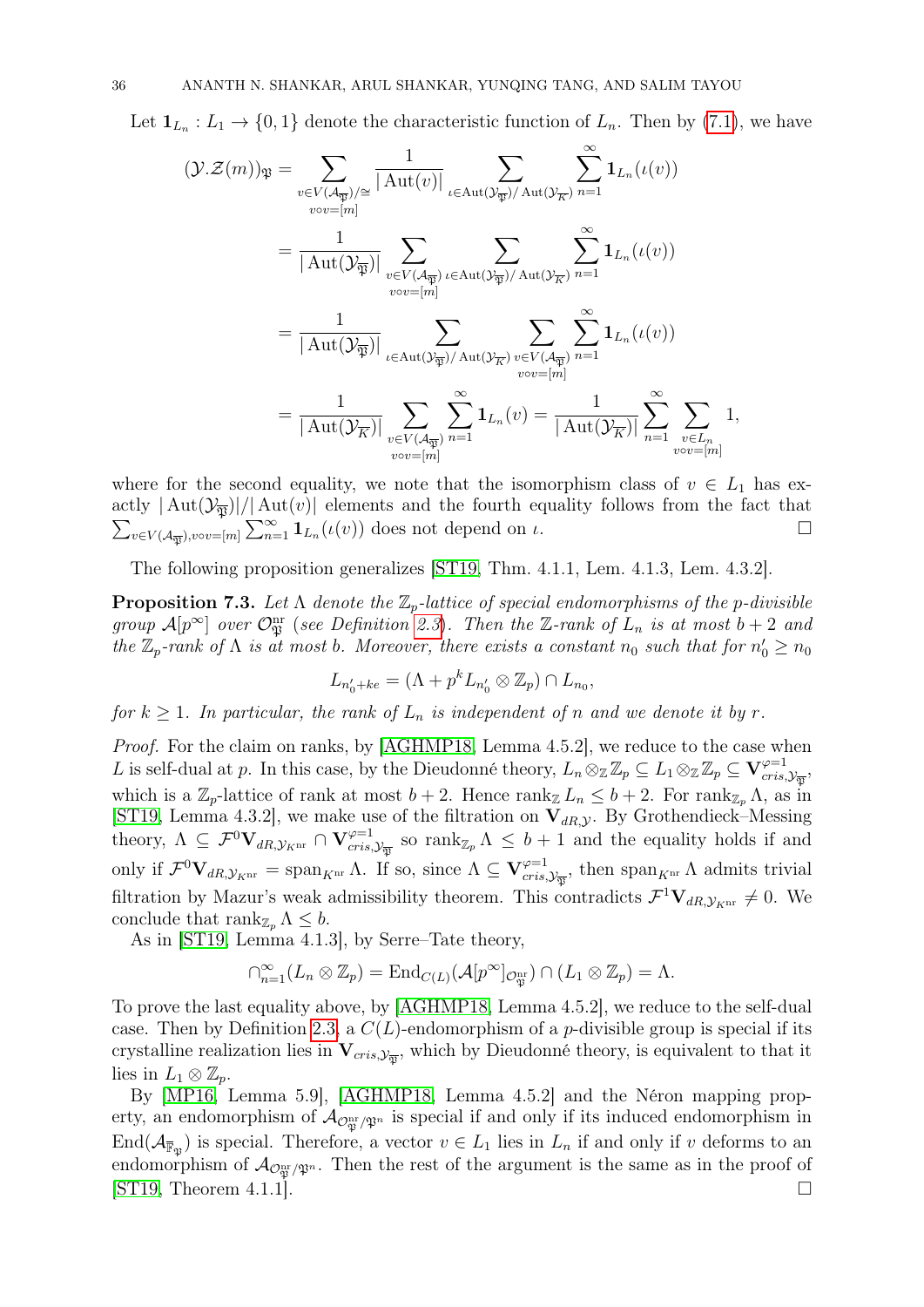We now define the successive minima of a lattice following [\[EK95\]](#page-45-24), and discuss the asymptotics of the successive minima of  $L_n$ .

**Definition 7.4.** (1) For  $1 \leq i \leq r$ , the successive minima  $\mu_i(n)$  of  $L_n$  is defined as:

- $\inf\{y \in \mathbb{R}_{>0} : \exists v_1, \dots, v_i \in L_n \text{ linearly independent, and } Q(v_j) \leq y^2, 1 \leq j \leq i\}.$
- (2) For  $n \in \mathbb{Z}_{\geq 1}, 1 \leq i \leq r$ , define  $a_i(n) = \prod_{j=1}^i \mu_j(n)$ ; define  $a_0(n) = 1$ .

We have the following consequence of Proposition [7.3.](#page-35-0)

<span id="page-36-3"></span>**Corollary 7.5.** Every successive minima  $\mu_j(n)$  satisfies  $\mu_j(n) \ll p^{n/e}$ . If we further assume that  $r = b + 2$ , then  $a_{b+1}(n) \gg p^{n/e}$  and  $a_{b+2}(n) \gg p^{2n/e}$ .

*Proof.* By Proposition [7.3,](#page-35-0) there exists an absolute bounded  $n_0 \equiv n \pmod{e}$  such that

$$
L_n = \left(\Lambda + p^{(n-n_0)/e} L_{n_0} \otimes \mathbb{Z}_p\right) \cap L_{n_0}.
$$

Denote  $(n - n_0)/e$  by k, and note that  $k \gg n/e$ . Since  $p^k L_{n_0} \subset L_n$ , it follows that  $\mu_j(n) \ll p^k$  for every j, proving the first claim.

Now if the rank r of  $L_n$  is  $b + 2$ , then (since the rank of  $\Lambda$  is at most b) we clearly have  $[L_1: L_n] \gg p^{2k}$ . Thus  $Disc(L_n)^{\frac{1}{2}} \gg p^{2k}$ . By [\[EK95,](#page-45-24) Equations (5),(6)] this implies that  $a_{b+2}(n) \gg p^{2k}$  as required. In conjunction with  $\mu_{b+2}(n) \ll p^k$ , we also immediately obtain that  $a_{b+1}(n) \gg p^k$ .

<span id="page-36-2"></span>**Lemma 7.6.** For every  $\epsilon > 0$ , we have  $a_1(n) \gg_{\epsilon} n^{\frac{1}{b+\epsilon}}$ . Moreover,  $a_i(n) \gg_{\epsilon} n^{\frac{i}{b+\epsilon}}$ .

*Proof.* Let  $\epsilon > 0$ . By Theorem [5.8\(](#page-28-0)ii), we have

<span id="page-36-0"></span>
$$
(\mathcal{Y}.\mathcal{Z}(m))_{\mathfrak{P}} \ll m^{\frac{b}{2}} \log m \ll_{\epsilon} m^{\frac{b+\epsilon}{2}}.
$$
\n
$$
(7.2)
$$

Let  $w_0 \in L_n$  denote a vector such that  $Q(w_0) = a_1(n)^2$ . By taking  $m = a_1(n)^2$  in [\(7.2\)](#page-36-0), we get

$$
n \ll (\mathcal{Y}.\mathcal{Z}(a_1(n)^2))_{\mathfrak{P}} \ll_{\epsilon} a_1(n)^{b+\epsilon}
$$

where the first bound follows from Lemma [7.2](#page-34-0) and the observation that  $w_0 \in L_k$  for all  $k \leq n$ . The second assertion follows directly from the first, in conjunction with the bound  $a_i(n) \geq a_1(n)^i$ .

7.2. Proof of Theorem [7.1.](#page-33-1) We first introduce some notations. For any positive integers  $a < b$  and  $D, X$  as in Theorem [7.1,](#page-33-1) define

$$
\mathbf{N}_D(a,b;X) = \sum_{n=a}^{b} |\{v \in L_n : Q(v) \in S_{D,X}\}|.
$$

It is known that rank  $L_n = b + 2$  if and only if Y has supersingular reduction at  $\mathfrak{P}.$ <sup>[33](#page-36-1)</sup> When  $\mathfrak{P}$  is a prime of supersingular reduction, we write  $N_D(1,\infty;X)$  as a sum  $\mathbf{N}_D(1, \lfloor \frac{e}{4} \rfloor$  $\frac{e}{4} \log_p X \rfloor$ ; X) +  $\mathbf{N}_D$ ( $\lceil \frac{e}{4} \rceil$  $\frac{e}{4} \log_p X$ ,  $\infty$ ; X). In the following proposition, we follow [\[ST19,](#page-46-7) §4.2, §4.3] to bound the finite contributions for primes  $\mathfrak P$  modulo which  $\mathcal Y$  does not have supersingular reduction, and also bound  $N_D(f_4^e)$  $\frac{e}{4} \log_p X$ ,  $\infty$ ; X) for primes  $\mathfrak{P}$ modulo which  $\mathcal Y$  does have supersingular reduction.

<span id="page-36-4"></span>Proposition 7.7. Let notation be as above. Then we have:

<span id="page-36-1"></span><sup>&</sup>lt;sup>33</sup>Indeed, rank  $L_n = b + 2$  if and only if the Frobenius  $\varphi$  is isoclinic on  $\mathbf{V}_{cris, y_{\overline{\mathfrak{P}}}}$ . The later claim is equivalent to that  $\mathcal{Y}_{\mathfrak{P}}$  lies in the basic (i.e., supersingular) locus in  $\mathcal{M}_{\overline{\mathfrak{P}}}$ . Note that we do not need this fact in the proof of Theorem [7.1.](#page-33-1)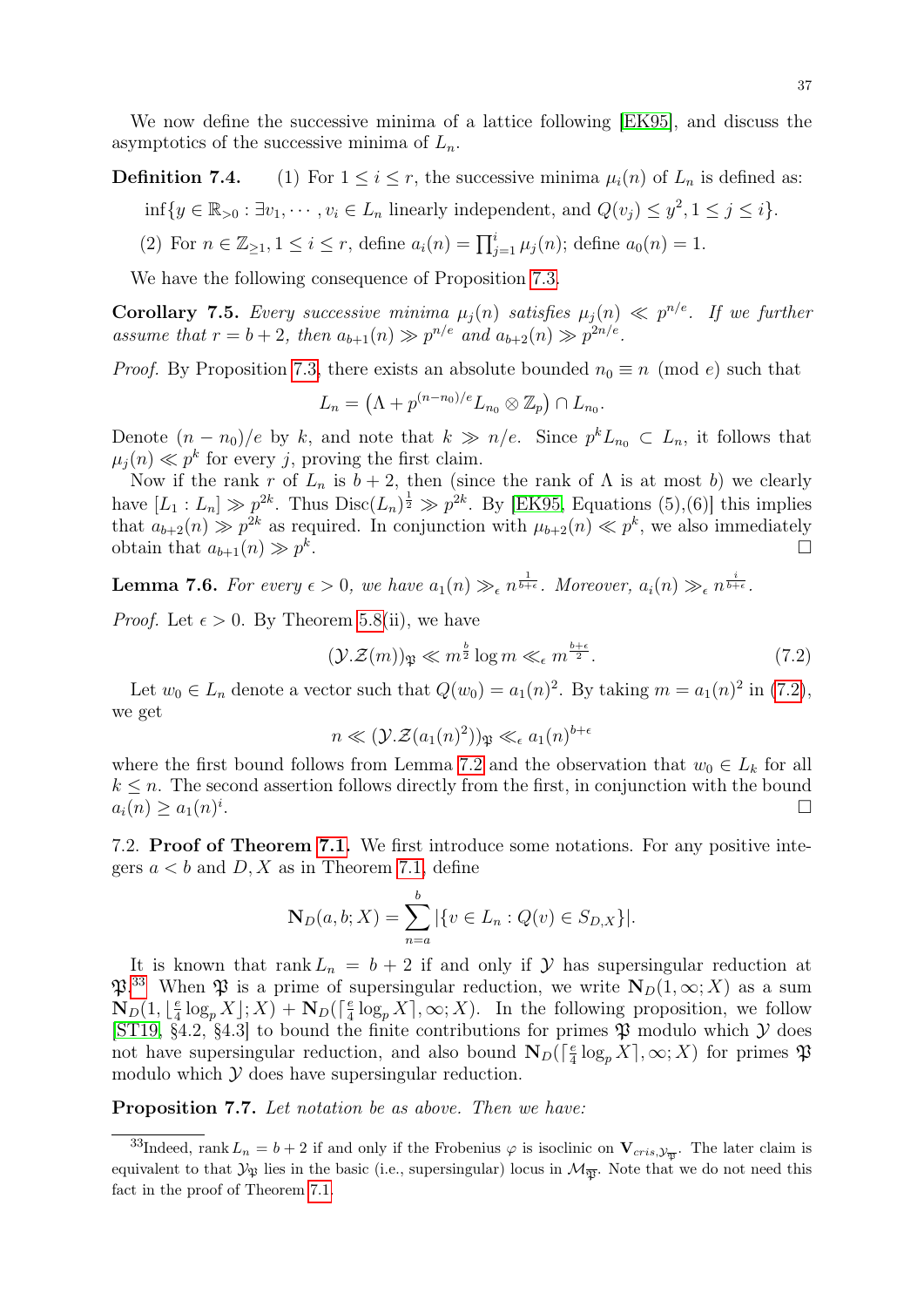(1) If 
$$
r = \text{rank } L_n \leq b + 1
$$
, then  
\n
$$
\sum_{n=1}^{\infty} |\{v \in L_n \setminus \{0\} : Q(v) < X\}| = O(X^{\frac{b+1}{2}}).
$$
\n(2) If  $r = b + 2$ , then  
\n
$$
\sum_{n=\lceil \frac{e}{4} \log_p X \rceil}^{\infty} |\{v \in L_n \setminus \{0\} : Q(v) < X\} = O(X^{\frac{b+1}{2}}).
$$

*Proof.* Let  $\epsilon \in ]0,1[$ . By Lemma [7.6,](#page-36-2) there exists a constant  $C_{0,\epsilon}$  such that  $a_1(n) \geq$  $C_{0,\epsilon} n^{1/(b+\epsilon)}$ . Let  $C_{1,\epsilon} = C_{0,\epsilon}^{-(b+\epsilon)}$ . If  $n > (X^{1/2} C_{0,\epsilon}^{-1})^{b+\epsilon} = C_{1,\epsilon} X^{\frac{b+\epsilon}{2}}$ , then  $a_1(n) > X^{1/2}$  and hence

$$
\{v \in L_n \backslash \{0\} : Q(v) < X\} = \emptyset.
$$

Therefore, for (1), we have

$$
\sum_{n=1}^{\infty} |\{v \in L_n \setminus \{0\} : Q(v) < X\}| = \sum_{n=1}^{C_{1,\epsilon} X^{\frac{b+\epsilon}{2}}} |\{v \in L_n \setminus \{0\} : Q(v) < X\}|
$$
\n
$$
\overset{(i)}{\leq} \sum_{n=1}^{C_{1,\epsilon} X^{\frac{b+\epsilon}{2}}} \sum_{i=0}^r \frac{X^{\frac{i}{2}}}{a_i(n)}
$$
\n
$$
\overset{(ii)}{\leq} \sum_{n=1}^{C_{1,\epsilon} X^{\frac{b+\epsilon}{2}}} \sum_{i=0}^r \frac{X^{\frac{i}{2}}}{n^{i/(b+\epsilon)}}
$$
\n
$$
= \sum_{i=0}^r \sum_{n=1}^{C_{1,\epsilon} X^{\frac{b+\epsilon}{2}}} \frac{X^{i/2}}{n^{i/(b+\epsilon)}},
$$

where (i) follows from [\[EK95,](#page-45-24) Lemma 2.4, Equations  $(5),(6)$ ],<sup>[34](#page-37-0)</sup> and (ii) follows from Lemma [7.6.](#page-36-2) For  $0 \leq i \leq b$ , note that

$$
\sum_{n=1}^{C_{1,\epsilon}X^{\frac{b+\epsilon}{2}}}\frac{X^{\frac{i}{2}}}{n^{i/(b+\epsilon)}}\ll_{\epsilon} X^{\frac{i}{2}}\cdot (X^{\frac{b+\epsilon}{2}})^{1-\frac{i}{b+\epsilon}}=O(X^{\frac{b+\epsilon}{2}}).
$$

For  $i = b + 1$ , since  $\sum_{n=1}^{\infty} n^{-(b+1)/(b+\epsilon)}$  converges, we have

$$
\sum_{n=1}^{C_{1,\epsilon}X^{\frac{b+\epsilon}{2}}}\frac{X^{\frac{i}{2}}}{n^{i/(b+\epsilon)}}=O_{\epsilon}(X^{\frac{b+1}{2}}).
$$

For (2), similarly, we have that the left hand side is bounded by

$$
\sum_{n=\lceil\frac{e}{4}\log_pX\rceil}^{C_{1,\epsilon}X^{\frac{b+\epsilon}{2}}}\frac{X^{(b+2)/2}}{a_{b+2}(n)}+\sum_{i=0}^{b+1}\sum_{n=\lceil\frac{e}{4}\log_pX\rceil}^{C_{1,\epsilon}X^{\frac{b+\epsilon}{2}}}\frac{X^{\frac{i}{2}}}{n^{i/(b+\epsilon)}}.
$$

 $\mathbf{b}$ 

As in (1), the second term is  $O_e(X^{\frac{b+1}{2}})$ . For the first term, by Corollary [7.5,](#page-36-3) we have  $a_{b+2}(n) \gg p^{\frac{2n}{e}}$ . Since the series  $\sum_{n=1}^{\infty}$ 1  $\frac{1}{p^{2n/e}}$  converges and  $p^{n/e} \geq X^{1/4}$  when  $n \geq$  $\lceil \frac{e}{4} \rceil$  $\frac{e}{4} \log_p X$ , then the first term is bounded by  $O(\frac{X^{\frac{b+2}{2}}}{\sqrt{X}}) = O(X^{\frac{b+1}{2}})$ , hence the result.  $\Box$ 

<span id="page-37-0"></span><sup>34</sup>The authors refer to [\[Sch68\]](#page-46-23) for a proof of their Lemma 2.4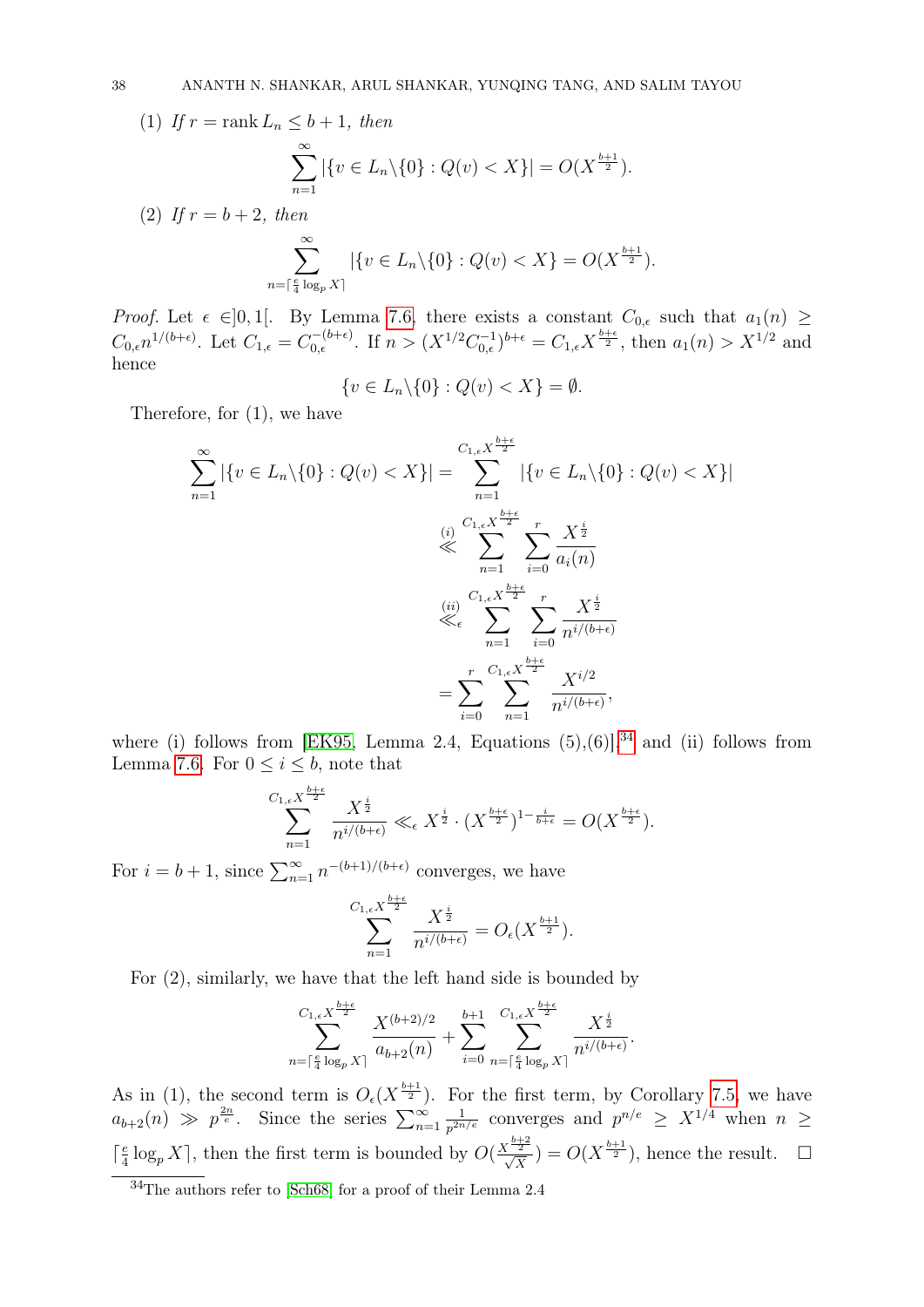Remark 7.8. In order to prove Theorem [1.8,](#page-2-3) we do not have to restrict ourselves to sets like  $S_{D,X}$  and can sum over all m. The bounds that the proof of Proposition [7.7](#page-36-4) yields are therefore sufficient, even in the case when  $\mathfrak P$  is a prime of supersingular reduction.

We are now ready to finish the proof of Theorem [7.1.](#page-33-1)

*Proof of Theorem [7.1.](#page-33-1)* By Proposition [7.7\(](#page-36-4)1), we may restrict ourselves to the case where the rank of  $L_n$  is equal to  $b + 2$ . By Proposition [7.7\(](#page-36-4)2), it suffices to prove that  $\mathbf{N}_D(1, \lfloor \frac{e}{4} \rfloor$  $\frac{e}{4} \log_p X \rfloor, X) = o(X^{\frac{b+1}{2}} \log X).$ 

To that end, let  $1 \leq T \leq \lfloor \frac{e}{4} \log_p X \rfloor/e$  be an integer and let m be an integer satisfying  $X \leq m < 2X$ . For brevity, let

$$
\mathbf{N}_1(m) = |\{v \in L_1 : Q(v) = m\}|, \quad \mathbf{N}_T(m) = |\{v \in L_{eT} : Q(v) = m\}|.
$$

Then we have the trivial bound

$$
\sum_{n=1}^{\lfloor \frac{e}{4} \log_p X \rfloor} |\{v \in L_n : Q(v) = m\}| = \sum_{n=1}^{eT} |\{v \in L_n : Q(v) = m\}| + \sum_{n=eT+1}^{\lfloor \frac{e}{4} \log_p X \rfloor} |\{v \in L_n : Q(v) = m\}|
$$
\n(7.3)

<span id="page-38-1"></span>
$$
\leq eT\mathbf{N}_1(m) + \frac{e\log_p X}{4}\mathbf{N}_T(m). \tag{7.4}
$$

By Corollary [4.10,](#page-19-4)  $eT\mathbf{N}_1(m) \ll eTm^{\frac{b}{2}} \ll eTX^{\frac{b}{2}}$  and

$$
\mathbf{N}_{T}(m) = \mu_{\infty}(Q_{T}, 1)\mu(Q_{T}, m)m^{\frac{b}{2}} + O_{T,\epsilon}(m^{(b+1)/4+\epsilon}),
$$

where  $Q_T$  is the positive definite quadratic form on  $L_{eT}$ . By Lemma [7.9](#page-38-0) below,

$$
\mu_{\infty}(Q_T, 1)\mu(Q_T, m) \ll p^{-3/5T},
$$

and so we obtain

$$
\mathbf{N}_T(m) \ll p^{-3/5T} m^{\frac{b}{2}} + O_{T,\epsilon}(m^{(b+1)/4+\epsilon}).
$$

Therefore, by summing [\(7.3\)](#page-38-1) over  $m \in S_{D,X}$  and by the above bounds on  $N_1(m), N_T(m)$ , we have

$$
\frac{\mathbf{N}_D(1, \lfloor e \log_p X \rfloor, X)}{X^{\frac{b+1}{2}} \log X} \ll \frac{eT}{\log X} + p^{-3/5T} + \frac{O_{T,\epsilon}(X^{(b+3)/4+\epsilon})}{X^{\frac{b+1}{2}} \log X}.
$$

Therefore,

$$
\limsup_{X \to \infty} \frac{\mathbf{N}_D(1, \lfloor e \log_p X \rfloor, X)}{X^{\frac{b+1}{2}} \log X} \ll p^{-3/5T}.
$$

As the above inequality is true for every value of  $T$ , we have

$$
\mathbf{N}_D(1, \lfloor e \log_p X \rfloor, X) = o(X^{\frac{b+1}{2}} \log X),
$$

whence the theorem follows.  $\Box$ 

<span id="page-38-0"></span>**Lemma 7.9.** Let Q denote an integral positive definite quadratic form of rank  $r \geq 5$ , let  $m \geq 1$  be any integer and let p denote a prime. Then, we have

$$
\mu_{\infty}(Q, 1)\mu_p(Q, m) \ll \frac{p^r}{|\text{Disc}(Q)|^{3/20}},
$$

where the implicit constant above only depends on  $r$ . In particular, for  $T$  and  $p$  as above, we have

$$
\mu_{\infty}(Q_T, 1)\mu(Q_T, m) \ll p^{-3/5T}.
$$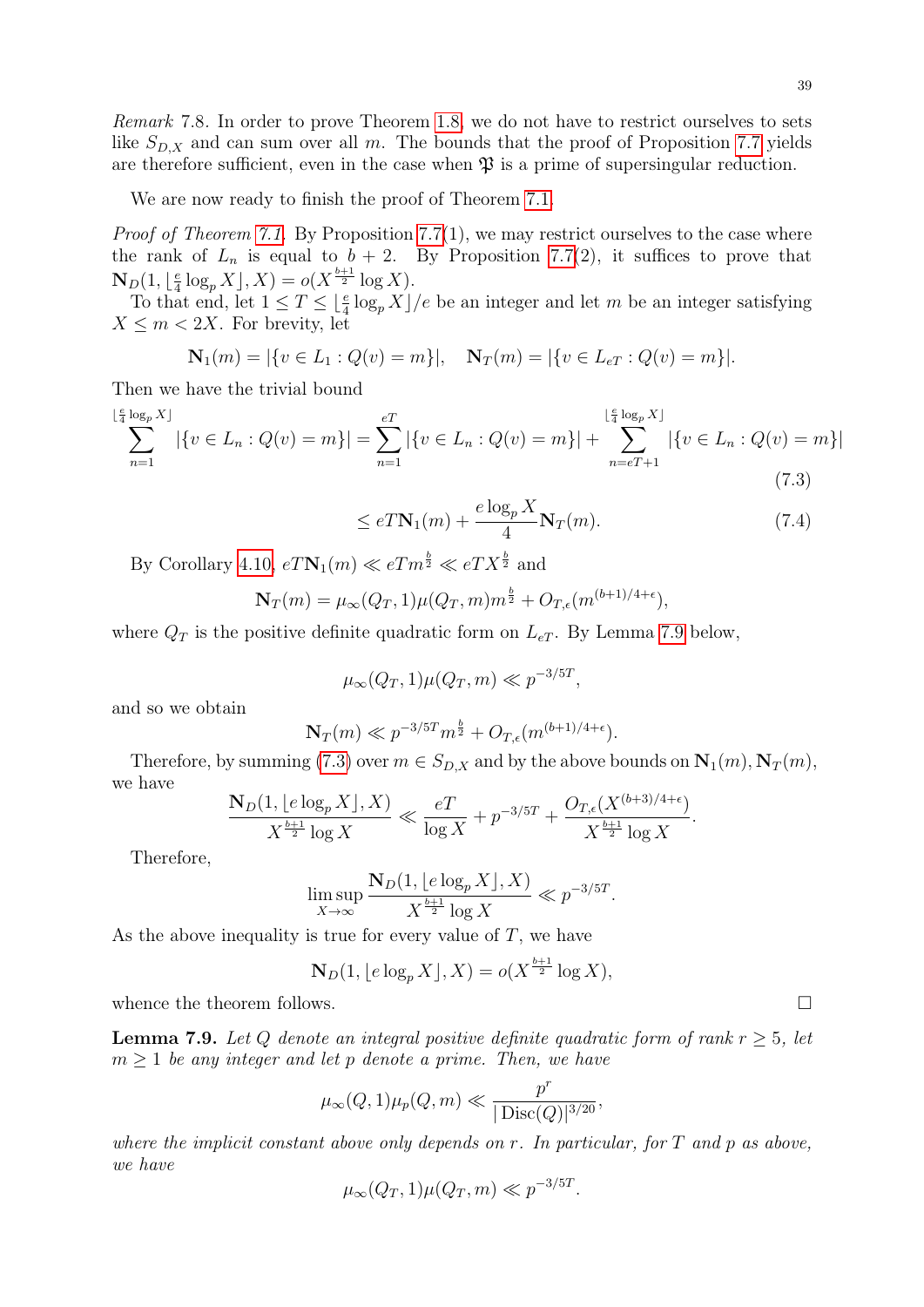*Proof.* The definition of  $\mu_{\infty}(Q, 1)$  in [§4.2](#page-18-0) yields that  $\mu_{\infty}(Q, 1) \approx \text{Disc}(Q)^{-1/2}$ , where the implicit constant only depends on the rank r. The assertion about  $Q_T$  follows from the first assertion, by the fact that  $Disc(Q_T)^{-1/2} \ll p^{-2T}$  (from Corollary [7.5\)](#page-36-3), and the fact that for a prime  $\ell \neq p$ ,  $\mu_{\ell}(Q_T, m)$  is independent of T for  $T \gg 1$  (from Proposition [7.3\)](#page-35-0). Therefore, it suffices to prove the first assertion.

Recall from §[§4.1-](#page-13-1)[4.2](#page-18-0) that we have  $\mu_p(Q, m) = \mu_p(m, n)$  for some sufficiently large integer n. Moreover, following [\[Han04,](#page-45-20) §3, pp. 359-360], we have

$$
\mu_p(m,n) = \mu_p^{\text{good}}(m,n) + \mu_p^{\text{bad1}}(m,n) + \mu_p^{\text{bad2}}(m,n) + \mu_p^{\text{zero}}(m,n),
$$

where the summands come from elements of reduction type good, bad1, bad2, and zero, respectively. To prove the first estimate of the lemma, we once again (as in [§4.1\)](#page-13-1) use the reduction maps from [\[Han04,](#page-45-20) §3]. These immediately yield the following inequalities:

$$
\mu_p^{\text{good}}(m, n) \leq p^3,
$$
  
\n
$$
\mu_p^{\text{bad1}}(m, n) \leq p^4,
$$
  
\n
$$
\frac{\mu_p^{\text{bad2}}(m, n)}{\text{Disc}(Q)^{1/2}} \leq p^{2-r} \frac{\mu_p''(m/p^2, n-2)}{\text{Disc}(Q'')^{1/2}},
$$
  
\n
$$
\mu_p^{\text{zero}}(m, n) \leq p^{2-r} \mu_p(m/p^2, n-2),
$$

where in the third line,  $Q''$  is a quadratic form of rank r constructed from  $Q$  (see [\[Han04,](#page-45-20) p.360] for the definition of  $Q''$  and  $\mu_p''$  is the density corresponding to  $Q''$ . Furthermore, it is easy to check that we have  $\text{Disc}(Q'') \geq \text{Disc}(Q)/p^{2r}$ . Then we obtain the bound  $\mu_p(m,n)$  $\frac{\mu_p(m,n)}{\text{Disc}(Q)^{1/2}} \leq \frac{p^r}{\text{Disc}(\overline{Q})}$  $\frac{P}{\text{Disc}(Q)^{3/20}}$  by induction on *n*, along with the observation that in each step of the induction,  $Disc(Q'')$  decreases by at most  $p^{2r}$ , and that  $r - 2 \geq 3$ .

## 8. Proof of the main theorem

<span id="page-39-0"></span>Let  $(L, Q)$  be a maximal integral quadratic even lattice of signature  $(b, 2)$  with  $b \geq 3$ , and let M denote the integral model of the Shimura variety associated to  $(L, Q)$  defined in §2. We recall the statement of the main theorem:

**Theorem** (Theorem [2.4\)](#page-10-1). Let K be a number field and let  $D \in \mathbb{Z}_{>0}$  be a fixed integer represented by  $(L, Q)$ . Let  $\mathcal{Y} \in \mathcal{M}(\mathcal{O}_K)$  and assume that  $\mathcal{Y}_K \in M(K)$  is Hodge-generic. Then there are infinitely many places  $\mathfrak{P}$  of K such that  $\mathcal{Y}_{\overline{\mathfrak{P}}}$  lies in the image of  $\mathcal{Z}(Dm^2) \to$ M for some  $m \in \mathbb{Z}_{>0}$ . Equivalently, for a Kuga–Satake abelian variety A over  $\mathcal{O}_K$ parameterized by M such that  $A_{\overline{K}}$  does not have any special endomorphisms, there are infinitely many  $\mathfrak P$  such that  $\mathcal A_{\overline{\mathfrak P}}$  admits a special endomorphism v such that  $v \circ v = [Dm^2]$ for some  $m \in \mathbb{Z}_{>0}$ .

In this section, we will prove Theorem [2.4](#page-10-1) using results proved in the previous sections. First, we recall results and definitions that we will need to prove the main theorem.

We have the expression

<span id="page-39-1"></span>
$$
h_{\widehat{\mathcal{Z}}(m)}(\mathcal{Y}) = \sum_{\sigma: K \hookrightarrow \mathbb{C}} \frac{\Phi_m(\mathcal{Y}^{\sigma})}{|\operatorname{Aut}(\mathcal{Y}^{\sigma})|} + \sum_{\mathfrak{P}} (\mathcal{Y}.\mathcal{Z}(m))_{\mathfrak{P}} \log |\mathcal{O}_K/\mathfrak{P}|.
$$
(8.1)

In §[§5,](#page-22-0) [6](#page-29-0) and [7,](#page-33-0) we proved results bounding the terms in [\(8.1\)](#page-39-1) which we restate below for the convenience of the reader.

**Theorem [5.7:](#page-28-1)** For every m representable by  $(L, Q)$ , we have

$$
\Phi_m(\mathcal{Y}^\sigma) = c(m) \log m + A(m, \mathcal{Y}^\sigma) + o(|c(m)| \log m).
$$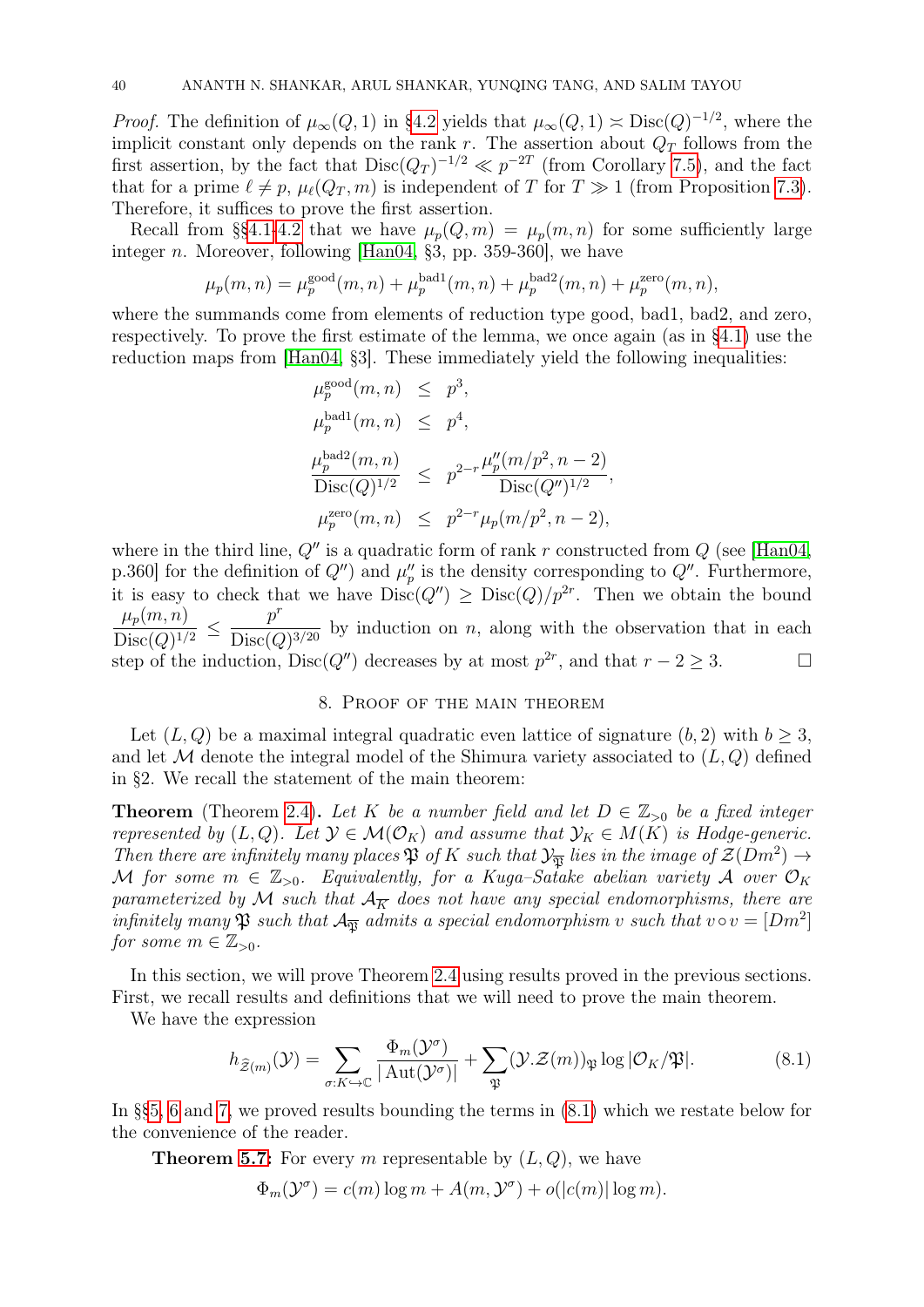**Theorem [6.1:](#page-29-1)** There exists a subset  $S_{bad} \subset \mathbb{Z}_{>0}$  of logarithmic asymptotic density zero such that for every  $m \notin S_{bad}$ , we have

$$
A(m, \mathcal{Y}^{\sigma}) = o(m^{\frac{b}{2}} \log(m)).
$$

**Theorem [7.1:](#page-33-1)** Given  $D, X \in \mathbb{Z}_{>0}$ , let  $S_{D,X}$  denote the set

$$
\{m\in\mathbb{Z}_{>0}\mid X\leq m<2X, \sqrt{m/D}\in\mathbb{Z}\}.
$$

For a fixed prime  $\mathfrak P$  of K and a fixed D, we have

$$
\sum_{m \in S_{D,X}} (\mathcal{Y}.\mathcal{Z}(m))_{\mathfrak{P}} = o(X^{\frac{b+1}{2}} \log X).
$$

*Proof of Theorem [2.4.](#page-10-1)* Assume for contradiction that there exists  $D \in \mathbb{Z}_{>0}$  represented by L such that there are only finitely many  $\mathfrak P$  for which  $\mathcal Y_{\overline{\mathfrak P}}$  lies in the image of  $\mathcal Z(m)$ where  $m/D$  is a perfect square. Therefore, for such  $m$ ,  $(\mathcal{Y}, \mathcal{Z}(m))_{\mathfrak{P}} = 0$  for all but finitely many  $\mathfrak{P}.$ 

For  $X \in \mathbb{Z}_{>0}$ , let  $S_{D,X}^{\text{good}}$  denote the set  $\{m \in S_{D,X} \mid m \notin S_{bad}\}$ , where  $S_{D,X}$  is defined in Theorem [7.1](#page-33-1) and  $S_{bad}$  is union of the sets of log asymptotic density 0 in Theorem [6.1](#page-29-1) by taking  $x = \mathcal{Y}^{\sigma}$  for all  $\sigma : K \hookrightarrow \mathbb{C}$ . Then  $S_{bad}$  is also of log asymptotic density 0 and  $|S_{D,X}^{\text{good}}| \times X^{1/2}$  as  $X \to \infty$ . On the other hand, by assumption, D is representable by  $(L, Q)$ , then each  $m \in S_{D,X}$  is representable by  $(L, Q)$  and hence  $\mathcal{Z}(m) \neq \emptyset$ .

We sum [\(8.1\)](#page-39-1) over  $m \in S_{D,X}^{\text{good}}$  and note that for each  $m \in S_{D,X}^{\text{good}}, m \asymp X$ . For the archimedean term, by Theorem [5.7](#page-28-1) we have

$$
\sum_{m \in S_{D,X}^{\text{good}}} \sum_{\sigma: K \hookrightarrow \mathbb{C}} \frac{\Phi_m(\mathcal{Y}^{\sigma})}{|\text{Aut}(\mathcal{Y}^{\sigma})|} \asymp -X^{\frac{b+1}{2}} \log X. \tag{8.2}
$$

For a fixed  $\mathfrak{P}$ , since  $(\mathcal{Y}.\mathcal{Z}(m))_{\mathfrak{P}} \geq 0$  for all m, then by Theorem [7.1,](#page-33-1)

$$
\sum_{m\in S_{D,X}^{\text{good}}} (\mathcal{Y}.\mathcal{Z}(m))_{\mathfrak{P}} \log |\mathcal{O}_K/\mathfrak{P}| \leq \sum_{m\in S_{D,X}} (\mathcal{Y}.\mathcal{Z}(m))_{\mathfrak{P}} \log |\mathcal{O}_K/\mathfrak{P}| = o(X^{\frac{b+1}{2}} \log X).
$$

Since  $(\mathcal{Y}, \mathcal{Z}(m))_{\mathfrak{P}} = 0$  for all but finitely many  $\mathfrak{P}$ , we have

$$
\sum_{m \in S_{D,X}^{\text{good}}} \sum_{\mathfrak{P}} (\mathcal{Y}.\mathcal{Z}(m))_{\mathfrak{P}} \log |\mathcal{O}_K/\mathfrak{P}| = o(X^{\frac{b+1}{2}} \log X). \tag{8.3}
$$

By Proposition [3.2,](#page-12-2) we have  $\sum$  $m \in S_{D,X}^{\rm good}$  $h_{\hat{\mathcal{Z}}(m)}(\mathcal{Y}) = O(X^{\frac{b+1}{2}})$ , which contradicts [\(8.1\)](#page-39-1).  $\Box$ 

#### 9. Applications: Picard rank jumps and exceptional isogenies

<span id="page-40-0"></span>In this section, we will elaborate on a number of applications : K3 surfaces and rational curves on them, exceptional splittings of Kuga-Satake abelian varieties and abelian varieties parametrized by unitary Shimura varieties. Then we set our results in context with past work of Charles [\[Cha18\]](#page-45-8) and Shankar–Tang [\[ST19\]](#page-46-7) that deals with Shimura varieties associated to quadratic lattices of signature (2, 2).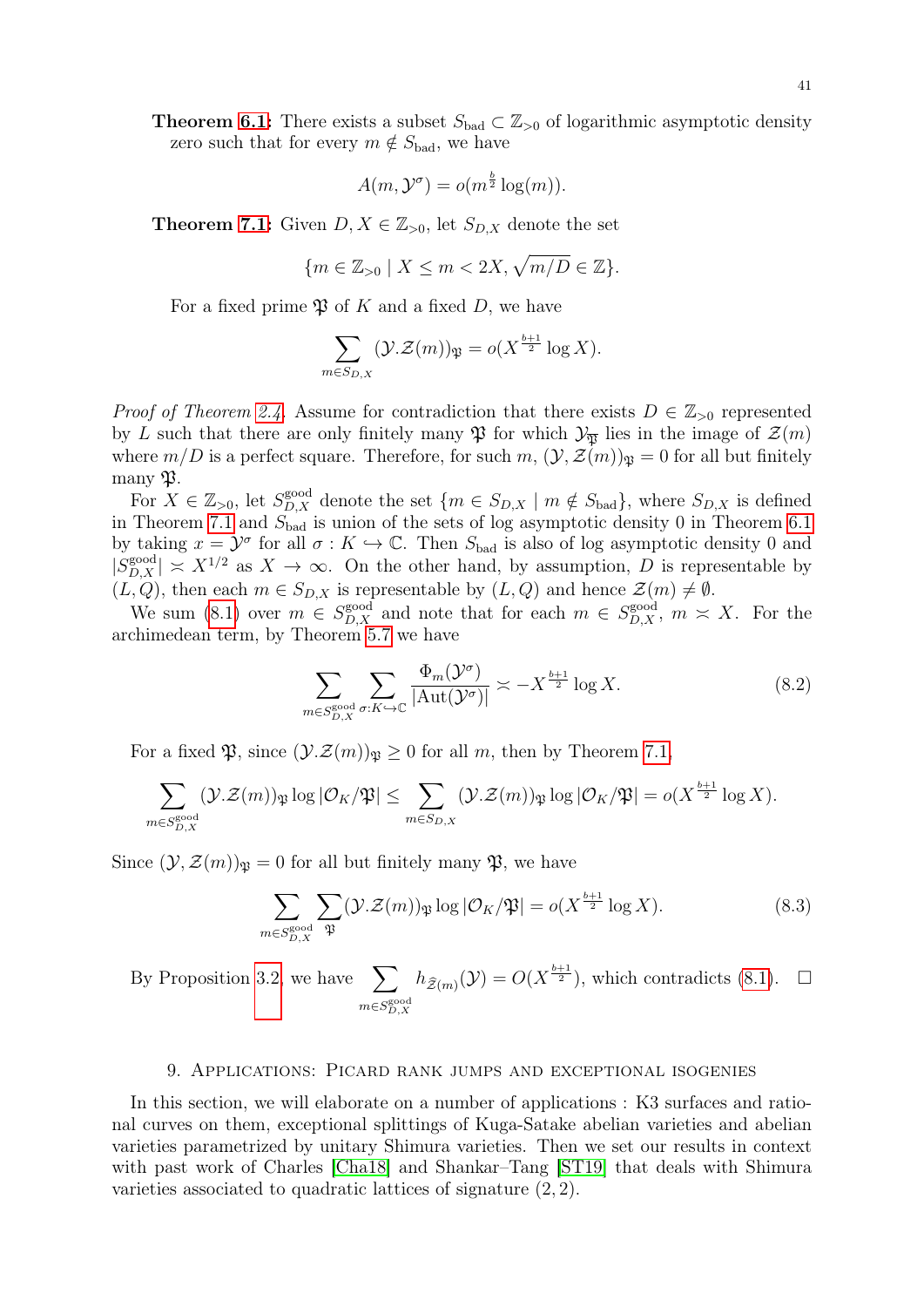<span id="page-41-1"></span>9.1. Picard rank jumps in families of K3 surfaces and rational curves. For background on K3 surfaces, we refer to [\[Huy16\]](#page-46-0). Let  $X$  be a K3 surface over a number field K. By replacing K with a finite extension if necessary, we may assume that  $Pic(X_{\overline{K}})$  = Pic(X). For any embedding  $\sigma: K \hookrightarrow \mathbb{C}$ , the Z-module  $H^2(X_{\sigma}^{an}, \mathbb{Z})$  endowed with the intersection form Q given by Poincaré duality is an unimodular even lattice of signature (3, 19). The first Chern class map

$$
c_1: Pic(X) \to H^2(X^{an}_{\sigma}, \mathbb{Z})
$$

is a primitive embedding. By the Hodge index theorem,  $Pic(X)$  has signature  $(1, \rho(X) -$ 1), where  $\rho(X)$  is the Picard rank of X. Let  $(L, Q)$  be a maximal orthogonal lattice to  $Pic(X)$  in  $H^2(X_{\sigma}^{an},\mathbb{Q})$ . Then  $(L,-Q)$  is an even lattice, whose genus is independent of the choice of  $\sigma$  and L, and has signature (b, 2) where  $b = 20 - \rho(X)$ . Let M be the GSpin Shimura variety associated to  $(L, -Q)$ . By [\[And96,](#page-44-4) Main Lemma 1.7.1], up to extending K, the Kuga-Satake abelian variety associated to X, denoted by A, is defined over K and corresponds to a K-point  $x \in \mathcal{M}(K)$ .

*Proof of Theorem [1.1.](#page-0-1)* Since X has everywhere good reduction, up to extending  $K$ , by [\[And96,](#page-44-4) Lemma 9.3.1], the corresponding Kuga–Satake abelian variety A has also potentially good reduction everywhere. Then by Proposition [2.1\(](#page-8-3)4), it gives rise to an  $\mathcal{O}_K$ -point Y of M. It is Hodge-generic by construction of the Shimura variety M and by the Lefschetz theorem on  $(1, 1)$  classes. By Theorem [1.8,](#page-2-3) there exist infinitely many places  $\mathfrak P$  of K and  $m > 0$ , such that the geometric fiber of the reduction A, denoted by  $A_{\overline{x}}$ , has a special endomorphism s such that  $s \circ s = [m]$ . By [\[And96,](#page-44-4) Main Lemma 1.7.1 (ii)], a special endomorphism of  $A_{\overline{\mathfrak{N}}}$  corresponds to a line bundle L on  $X_{\overline{\mathfrak{N}}}$  such that  $Q(L) = -m$  and which is orthogonal to the image of Pic(X) inside Pic(X<sub>T</sub>) under the specialization map. This proves Theorem [1.1.](#page-0-1)

Proof of Corollary [1.3.](#page-1-0) Let X be a K3 surface defined over a number field which has potentially everywhere good reduction. Then by Theorem [1.1,](#page-0-1)  $X$  has infinitely many specializations where the geometric Picard rank jumps. If X has finitely many unirational specializations, then the strategy of [\[LL12\]](#page-46-1) can be applied, more precisely the statements [\[LL12,](#page-46-1) Proposition 4.2] are satisfied, and we can thus conclude by the proof of [\[LL12,](#page-46-1) Theorem 4.3.

<span id="page-41-0"></span>9.2. Kuga–Satake abelian varieties. Via the exceptional isomorphism between  $GSp<sub>4</sub>$ and GSpin(V) with  $b = 3$ , as in [\[KR00\]](#page-46-24), the moduli space  $S_2$  of principally polarized abelian surfaces<sup>[35](#page-41-2)</sup> is a GSpin Shimura variety. In this case, let  $B$  be a principally polarized abelian surface; then as in [\[KR00\]](#page-46-24), the special endomorphisms are  $s \in End(B)$  such that  $s^{\dagger} = s$  and tr  $s = 0$ , where  $\dagger$  denotes the Rosati involution. Indeed, let A denote the Kuga– Satake abelian variety (of dimension  $2^{2+3-1} = 16$ ) at the point  $[B] \in \mathcal{S}_2$  and  $A = A^+ \times A^$ given in [§2.2;](#page-6-0) Kudla and Rapoport gave a moduli interpretation of special divisors by defining special endomorphisms to be  $s \in \text{End}_{C^+(L)}(A^+)$  such that  $s^{\dagger} = s$  and  $\text{tr } s = 0$ (see [\[KR00,](#page-46-24) §1, Definition 2.1]). By [KR00, §1], we have  $C^+(V) \cong M_4(\mathbb{Q})$  and hence  $A^+$ is isogenous to  $B^4$ ; moreover, the special endomorphisms induces  $s_B \in \text{End}(B) \otimes \mathbb{Q}$  such that  $s_B^{\dagger} = s_B$  and tr  $s_B = 0$ .

The Kudla–Rapoport version of special endomorphisms allows us to deduce Theorem [1.4](#page-1-1) from Theorem [2.4.](#page-10-1) We now work with the general setting as in Assumption [1.5](#page-1-2)

<span id="page-41-2"></span><sup>&</sup>lt;sup>35</sup>They do not need the polarization degree to be one; here we work with the principally polarized case for simplicity. Indeed, to prove Theorem [1.4,](#page-1-1) we may enlarge  $K$  and work with a principally polarized abelian surface isogenous to the one in question.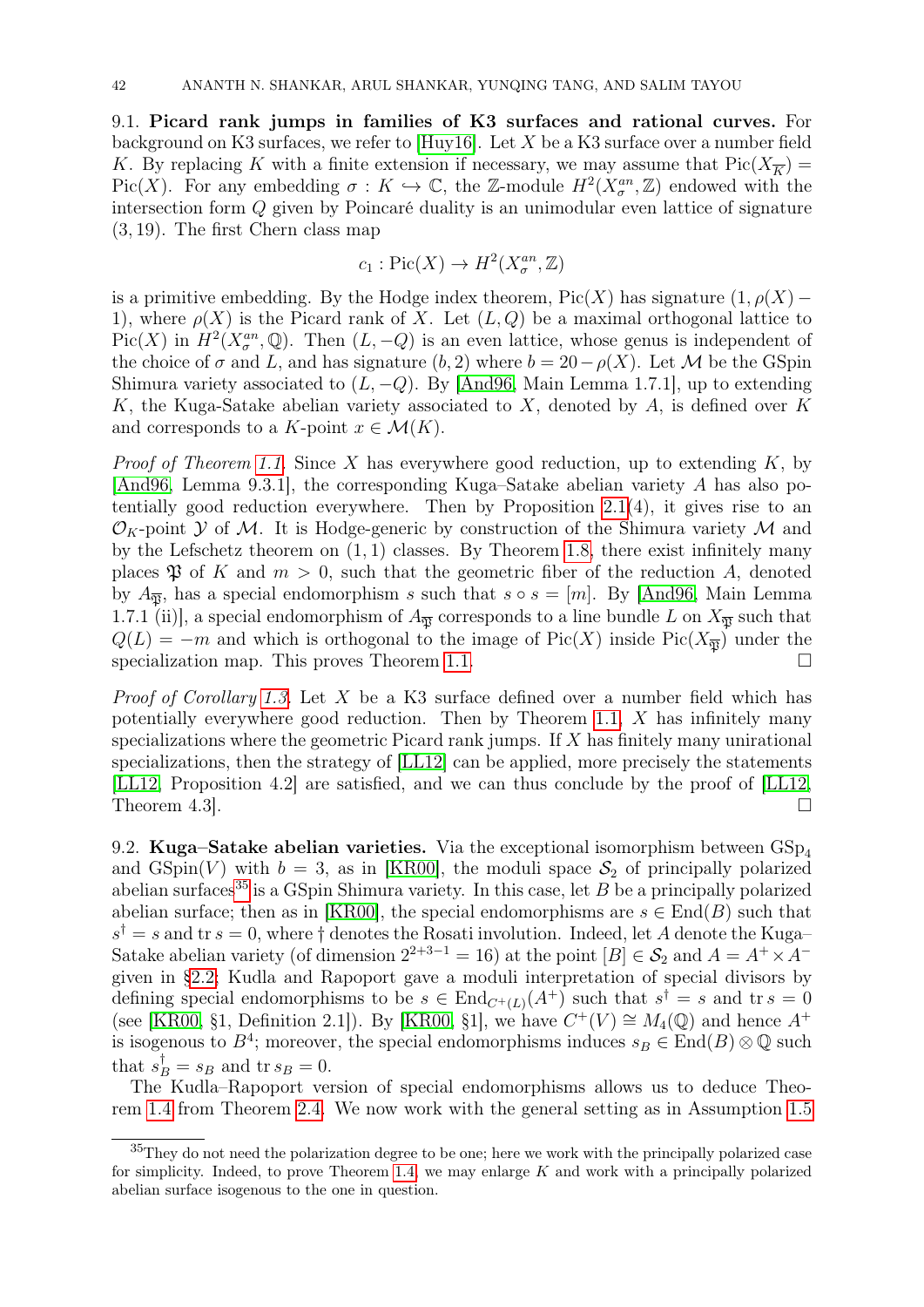since the argument is the same. Recall that  $b = 2n - 1$  for  $n \in \mathbb{Z}_{>0}$ , and we assume that  $C^+(V) \cong M_{2^n}(\mathbb{Q})$ , then  $A^+$  is isogenous to  $B^{2^n}$ , where B is an abelian variety with dim  $B = 2^n$ . By [\[vG08,](#page-47-2) §5.2], if [A] is a Hodge generic point in M, then  $\text{End}(A^+_{\overline{K}}) \otimes \mathbb{Q} = C^+(V)$  and in particular,  $\text{End}(B_{\overline{K}}) = \mathbb{Z}$  and  $B$  is geometrically simple.

In order to translate a special endomorphism of the Kuga–Satake abelian variety A to a special endomorphism of  $A^+$ , we choose an element  $\delta_0 \in Z(C(L)) \cap C(L)^-$  such that  $\delta_0^* = \delta_0$ , where  $Z(C(L))$  denote the center of  $C(L)$  and  $(-)^*$  denote the unique involution on  $C(V)$  which acts trivially on V (see for instance [\[AGHMP17,](#page-44-2) §2.1] for a concrete definition). Indeed, let  $e_1, \ldots, e_{b+2} \in L$  be a basis of V such that  $Q(v) = d_1 x_1^2 + \cdots$  $d_{b+2}x_{b+2}^2$  for  $v = x_1e_1 + \cdots + x_{b+2}e_{b+2}$ . Since  $b \equiv 3 \mod 4$ , we may take  $\delta_0 = e_1 \cdots e_{b+2}$  and note that  $\delta_0^2 = \prod_{i=1}^{b+2} d_i$ . Via the usual  $C(L)$ -action on A, the element  $\delta_0 \in C(L)$ <sup>-</sup> induces an endomorphism  $\delta_0 : A^- \to A^+$  and hence for any special endomorphism  $v \in \text{End}_{C(L)}(A)$ defined in [§2.5,](#page-9-0) since  $v : A^+ \to A^-$  and  $\delta_0 \in Z(C(L))$ , we have  $s := \delta_0 \circ v \in \text{End}_{C^+(L)}(A^+).$ Since  $C^+(V) \cong M_{2^n}(\mathbb{Q})$  and  $A^+$  is isogenous to  $B^{2^n}$ , then we obtain  $s_B \in \text{End}(B) \otimes \mathbb{Q}$ . Since s is not a scalar multiplication on  $A^+$ , then  $s_B$  is not a scalar multiplication on B.

*Proof of Theorem [1.4](#page-1-1) and Theorem [1.6.](#page-2-4)* Notation as above, let  $D = \prod_{i=1}^{b+2} d_i$ . By Corol-lary [4.7,](#page-17-3) without loss of generality, we may multiple  $D$  by a square number such that D is representable by  $(L, Q)$ . For a finite place  $\mathfrak{P}$ , if v is a special endomorphism of  $A_{\overline{\mathfrak{P}}}$  such that  $v \circ v = [Dm^2]$ , then  $\delta_0 \circ v$  induces a quasi-endomorphism  $s_B$  on  $B_{\overline{\mathfrak{P}}}$  such that  $s_B \circ s_B = [Q(\delta)Q(v)] = [D^2m^2]$ . Since  $s_B$  is not a scalar multiplication, then ker(s<sub>B</sub> − [Dm]) is a non-trivial simple factor of  $B_{\overline{p}}$  and hence  $B_{\overline{p}}$  is non simple. We conclude by Theorem 2.4 that there are infinitely many such  $\mathfrak{P}$ . conclude by Theorem [2.4](#page-10-1) that there are infinitely many such  $\mathfrak{P}$ .

Via the algorithm in the proof of [\[vG00,](#page-47-3) Thm. 7.7], here is an example when  $C^+(V)$  =  $M_{2^n}(\mathbb{Q})$ : assume  $b \equiv 3 \mod 8$ , consider  $Q(x) = -x_1^2 - x_2^2 + \sum_{i=3}^{b+1} x_i^2 + dx_{b+2}^2$ .

<span id="page-42-0"></span>9.3. Abelian varieties parametrized by unitary Shimura varieties. We recall the moduli interpretation of the Shimura varieties attached to  $GU(r, 1)$  following [\[KR14,](#page-46-25) §2] (see also [\[BHK](#page-45-25)<sup>+</sup>17, §2.2]). Recall that E is an imaginary quadratic field. Consider the moduli problem which associates to a locally noetherian  $\mathcal{O}_E$ -scheme S the groupoid of triples  $(B, \iota, \lambda)$ , where B is an abelian scheme over  $S, \iota : \mathcal{O}_E \hookrightarrow \text{End}_S(B)$ , and  $\lambda : B \to B^{\vee}$ is a principal polarization such that

- (1)  $\iota(a)^\dagger = \iota(a^\sigma)$ , where  $\dagger$  is the Rosati involution and  $\sigma$  is the non-trivial element in  $Gal(E/\mathbb{Q})$ ; and
- (2)  $\iota(a)$  acts on Lie A with characteristic polynomial  $(T \varphi(a))^r (T \varphi(a)^\sigma)$ , where  $\varphi: \operatorname{Spec} \mathcal{O}_E \to S$  is the structure morphism.

This moduli space  $\mathcal{M}(r, 1)$  is a Deligne–Mumford stack over  $\mathcal{O}_E$  such that  $\mathcal{M}(r, 1)_E$ is a disjoint union of Shimura varieties attached to  $GU(r, 1)$  (see for instance [\[KR14,](#page-46-25) Prop. 2.19, Prop. 4.4.). Similarly, we define  $\mathcal{M}(1,0)$ . In particular, after enlarging K by a finite extension which contains  $E$ , the abelian variety  $A$  in Corollary [1.7](#page-2-5) gives a K-point on  $\mathcal{M}(r, 1)$ .

In order to relate  $\mathcal{M}(r, 1)$  to the GSpin Shimura variety  $\mathcal M$  defined in [§2,](#page-5-0) we pick an auxillary elliptic curve  $A_0$  defined over a finite extension of E such that  $\mathcal{O}_E \subset \text{End}(A_0)$ and the action of  $\mathcal{O}_E$  on Lie  $A_0$  is given by the embedding of  $\mathcal{O}_E$  into the definition field of  $A_0$  and hence  $A_0$  is a point on  $\mathcal{M}(1, 0)$ . As in [\[BHK](#page-45-25)<sup>+</sup>17, §§2.1, 2.2], pick an embedding of the definition field of  $A_0$  (resp. A) into  $\mathbb{C}$ , and let  $W_0$  (resp. W) denote the E-vector space  $H_{1,B}(A_0(\mathbb{C}), \mathbb{Q})$  (resp.  $H_{1,B}(A(\mathbb{C}), \mathbb{Q})$ ), where the E-vector space structure is induced by the  $\mathcal{O}_E$ -action on  $A_0$  (resp. A). There exists a unique Hermitian form  $\psi$ of signature  $(r, 1)$  on W such that the symplectic form on  $H_{1,B}(A(\mathbb{C}), \mathbb{Q})$  induced by the polarization equals to  ${\rm tr}_{E/\mathbb{Q}}((\text{disc }E)^{-1/2}\psi)$ . Similarly, there exists a Hermitian form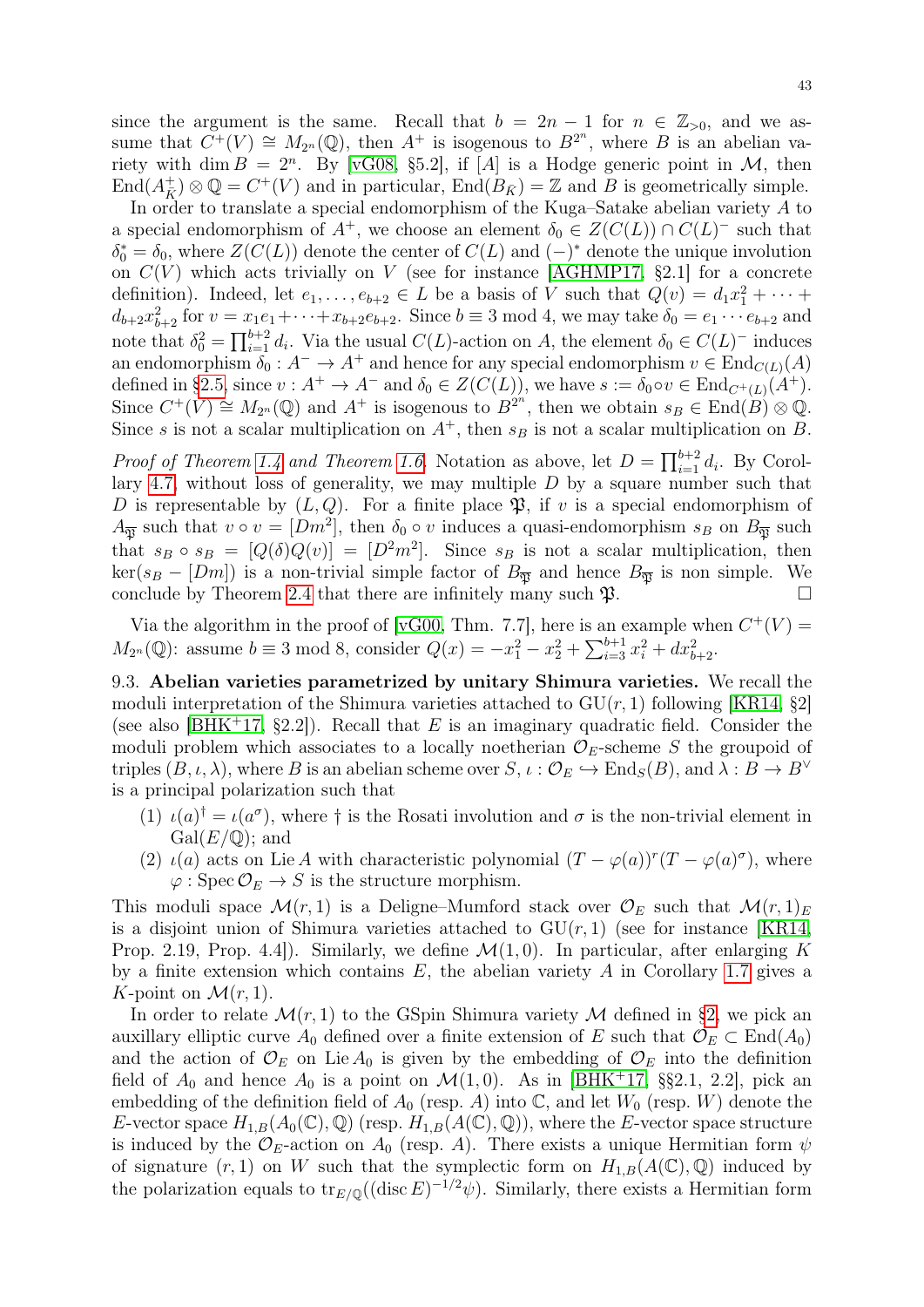$\psi_0$  of signature (1,0) on  $W_0$  such that  ${\rm tr}_{E/\mathbb{Q}}((\text{disc }E)^{-1/2}\psi_0)$  induces the polarization on A<sub>0</sub>. By [\[BHK](#page-45-25)<sup>+</sup>17, eqns (2.1.4), (2.1.5)],  $\psi_0$  and  $\psi$  induce a Hermitian form  $\phi$  on the Evector space  $\text{Hom}_{\mathcal{O}_E}(H_{1,B}(A_0(\mathbb{C}),\mathbb{Q}),H_{1,B}(A(\mathbb{C}),\mathbb{Q}))$  of signature  $(r,1)$ . Let V denote the Q-vector space  $\text{Hom}_{\mathcal{O}_E}(H^1_B(A_0(\mathbb{C}), \mathbb{Q}), H^1_B(A(\mathbb{C}), \mathbb{Q}))$  endowed with the quadratic form  $\text{tr}_{E/\mathbb{Q}} \phi$  and V is of signature  $(2r, 2)$ .

Let G' denote the subgroup of  $GU(W_0, \psi_0) \times GU(W, \psi)$  given by pairs whose similitude factors are equal. By  $[BHK+17, \S\$  $[BHK+17, \S\$ 2.1, 6.2 and  $[Hof14, \S4],$  $[Hof14, \S4],$  the induced action of G' on V gives a group homomorphism  $G' \rightarrow SO(V)$  and this group homormorphism is indeed a map between Shimura data (with the Hodge cocharacters given by the ones induced by the Hodge cocharacters of  $A_0$  and  $A$ ); hence we have a map between Shimura varieties  $\mathrm{Sh}(G') \to \mathrm{Sh}(\mathrm{SO}(V))$  (with the maximal compact open subgroups of  $G'(\mathbb{A}_f)$  and  $SO(V)(\mathbb{A}_f)$  defined by lattices in  $W_0$  and W given by  $H_{1,B}(A_0(\mathbb{C}), \mathbb{Z})$  and  $H_{1,B}(A(\mathbb{C}), \mathbb{Z})$ . By [\[BHK](#page-45-25)<sup>+</sup>17, Prop. 2.2.1], Sh(G')  $\subset \mathcal{M}(1,0) \times \mathcal{M}(r,1)$  and  $(A_0, A)$  gives a  $\overline{\mathbb{Q}}$ -point on  $\mathrm{Sh}(G')$  and hence a  $\overline{\mathbb{Q}}$ -point on  $\mathrm{Sh}(\mathrm{SO}(V))$ .

Note that  $GSpin(V) \to SO(V)$  induces an open and closed morphism  $M \to Sh(SO(V))$ (with a suitable choice of maximal compact subgroups, which does not affect the rest of the argument), where M is the GSpin Shimura variety defined in [§2.1;](#page-5-1) therefore, by applying a suitable Hecke translate on  $\mathrm{Sh}(\mathrm{SO}(V))$ , the image of the point  $(A_0, A)$  under the Hecke translate lies in a connected component of  $\mathrm{Sh}(\mathrm{SO}(V))$  which lies in the image of M. In particular, there exists a point  $Y \in M(\overline{\mathbb{Q}})$  such that Y maps to the Hecke translate of  $(A_0, A)$  and hence as Q-Hodge structures,

$$
\mathbf{V}_{B,Y} \otimes \mathbb{Q} \cong \text{Hom}_{\mathcal{O}_E}(H_{1,B}(A_0(\mathbb{C}),\mathbb{Q}), H_{1,B}(A(\mathbb{C}),\mathbb{Q})),
$$

where  $V_{B,Y}$  denotes the fiber at Y of the local system  $V_B$  defined in [§2.2.](#page-6-0) We enlarge K by a finite extension so that  $Y, A_0$  and A are all defined over K. Since all Hodge cycles in the category of absolute Hodge motives generated by abelian varieties are absolute Hodge by Deligne's theorem, then after enlarging  $K$  by a finite extension, we have

<span id="page-43-1"></span>
$$
\mathbf{V}_{\ell, \text{\'et}, Y} \cong \text{Hom}_{\mathcal{O}_E}(H_{1, \text{\'et}}(A_0, \mathbb{Q}_\ell), H_{1, \text{\'et}}(A, \mathbb{Q}_\ell))
$$
\n(9.1)

as  $Gal(\overline{K}/K)$ -modules. We use  $A^{KS}$  to denote the Kuga–Satake abelian variety corresponding to  $Y \in M(K)$ .

*Proof of Corollary [1.7.](#page-2-5)* Since A and  $A_0$  have potentially good reduction everywhere, then after enlarging by K by a finite extension such that both A and  $A_0$  have good reduction over K, the Galois representation  $\text{Hom}_{\mathcal{O}_E}(H_{1,\text{\'et}}(A_0,\mathbb{Q}_\ell), H_{1,\text{\'et}}(A,\mathbb{Q}_\ell))$  is unramified away from  $\ell$ . By [\[And96,](#page-44-4) Lemma 9.3.1] and eqn. [\(9.1\)](#page-43-1), the Kuga–Satake abelian variety  $A^{KS}$ has potentially good reduction everywhere. Then by Proposition [2.1\(](#page-8-3)4), Y extends to an  $\mathcal{O}_K$ -point  $\mathcal Y$  of M. By Theorem [1.8](#page-2-3) and the definition of special endomorphisms (Definition [2.2\)](#page-9-7), there are infinitely many places  $\mathfrak P$  such that  $V_{\ell, \text{\rm et}, \mathcal{Y}_{\mathfrak P}}$  admits a Tate cycle (after possible finite extension of the residue field) for  $\ell$  not equals to the residue characteristic of  $\mathfrak{P}$ . For such a prime  $\mathfrak{P}$ , by eqn. [\(9.1\)](#page-43-1), there exists an  $n \in \mathbb{Z}_{>0}$  such that  $\text{Hom}_{\mathcal{O}_E}(H_{1,\text{\'et}}(A_0,\mathbb{Q}_\ell),H_{1,\text{\'et}}(A,\mathbb{Q}_\ell))^{\text{Frob}_\mathfrak{P}^{*}=1}\neq\emptyset$ . In particular,  $A_{0,\overline{\mathfrak{P}}}$  is an isogeny factor of  $A_{\overline{n}}$  by Tate's theorem.

# <span id="page-43-0"></span>9.4. Exceptional isogenies between elliptic curves and splitting of abelian surfaces with real multiplication.

9.4.1. The Shimura variety. The (compactified) moduli space of a pair of elliptic curves is isomorphic to  $X(1) \times X(1)$ . Up to modifying the center, this Shimura variety is associated to the group  $SL_2 \times SL_2$  which is isogenous to the split form of  $SO(2, 2)$ .

The moduli space of abelian surfaces with real multiplication by a fixed real quadratic field  $F$  is a Hilbert modular surface, and, up to modifying the center, is a Shimura variety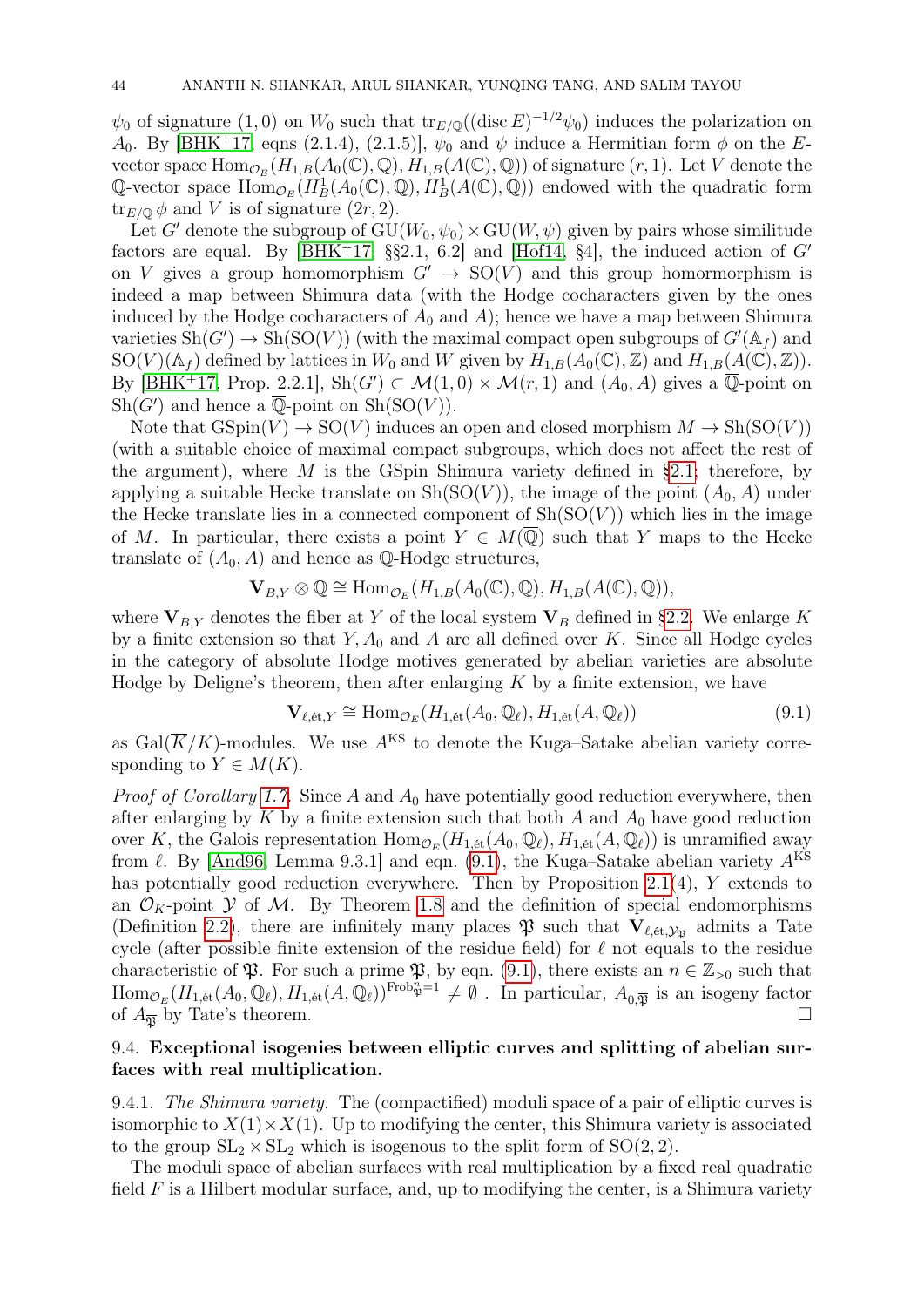associated to the group  $\text{Res}_{F/\mathbb{Q}} SL_2$ . This group is isogenous to a non-split form of the orthogonal group  $SO(2, 2)$ .

In  $[Cha18]$  and  $[ST19]$ , the main result is to prove that for a number field  $K$  and for abelian surface over K corresponding to a point in the above moduli spaces, there are infinitely many primes of  $K$  such that the reduction of this abelian surface is isogenous to a self-product of an elliptic curve.

9.4.2. Special divisors. Define the modular curve  $Y_0'(N)$  to be the moduli space parameterizing pairs  $(E, H)$  where  $H \subset E[N]$  is a subgroup of order N. For square free N,  $Y_0'(N)$  is just the classical modular curve  $Y_0(N)$ . The curve  $Y_0'(N)$  naturally maps into  $Y(1) \times Y(1)$ , with the map being  $(E, H) \mapsto (E, E/H)$ . This extends to a map  $X'_0(N) \to X(1) \times X(1)$ . For square free N, The special divisor  $\mathcal{Z}(N) \subset X(1) \times X(1)$  has compactification equal to the image of  $X'_0(N)$ .

In the case of Hilbert modular surfaces, the special divisors can be defined analogously. Depending on  $N, \mathcal{Z}(N)$  will either be the image of a modular curve or a compact Shimura curve mapping into the Hilbert modular surface. Any  $\overline{\mathbb{F}}_p$ -valued point of  $\mathcal{Z}(N)$  will be an abelian surface isogenous to  $E^2$ .

9.4.3. The lattice of special endomorphisms. For brevity, we only treat the split case dealt with by Charles. The lattice of special endomorphisms (as a quadratic space) of a point  $(E_1, E_2) \in Y(1) \times Y(1)$  equals the module  $\text{Hom}(E_1, E_2)$  (equipped with the quadratic form given by the degree of an isogeny). More precisely, the lattice of special endomorphisms of  $E_1 \times E_2$  equals endomorphisms of  $E_1 \times E_2$  having the form

$$
s(f) = \left[ \begin{array}{cc} 0 & \check{f} \\ f & 0 \end{array} \right],
$$

where  $f: E_1 \to E_2$  is an isogeny and  $\check{f}: E_2 \to E_1$  is the dual isogeny. Note that  $s(f) \circ s(f) = [\text{deg } f]$  and hence deg f gives the desired quadratic form on the lattice of special endomorphisms.

9.4.4. The Green function. For brevity, we will only detail the Green function associated to the divisor  $\mathcal{Z}(1)$ , in the case that Charles deals with. Let  $j_1, j_2$  denote the j-invariants of  $E_1$  and  $E_2$ , and let  $\tau_i \in \mathbb{H}$  with  $j(\tau_i) = j_i$  for  $i = 1, 2$ . Then the function

$$
\psi_1(\tau_1, \tau_2) = -\log (|j(\tau_2) - j(\tau_1)| |\Delta(\tau_1)\Delta(\tau_2)| y_1^6 y_2^6)
$$

is a Green function for the divisor  $\mathcal{Z}(1)$ . Note that this Green function is different from the ones we deal with, which is the reason why in Charles, the global height term grows faster than all local contributions.

#### <span id="page-44-0"></span>**REFERENCES**

- <span id="page-44-2"></span>[AGHMP17] Fabrizio Andreatta, Eyal Z. Goren, Benjamin Howard, and Keerthi Madapusi Pera. Height pairings on orthogonal Shimura varieties. Compos. Math., 153(3):474–534, 2017.
- <span id="page-44-1"></span>[AGHMP18] Fabrizio Andreatta, Eyal Z. Goren, Benjamin Howard, and Keerthi Madapusi Pera. Faltings heights of abelian varieties with complex multiplication. Ann. of Math.  $(2)$ ,  $187(2):391-531$ , 2018.
- <span id="page-44-4"></span>[And96] Yves André. On the Shafarevich and Tate conjectures for hyper-Kähler varieties. Math. Ann., 305(2):205–248, 1996.
- <span id="page-44-5"></span>[AS64] Milton Abramowitz and Irene A. Stegun. Handbook of mathematical functions with formulas, graphs, and mathematical tables, volume 55 of National Bureau of Standards Applied Mathematics Series. For sale by the Superintendent of Documents, U.S. Government Printing Office, Washington, D.C., 1964.
- <span id="page-44-3"></span>[Bas74] Hyman Bass. Clifford algebras and spinor norms over a commutative ring. Amer. J. Math., 96:156–206, 1974.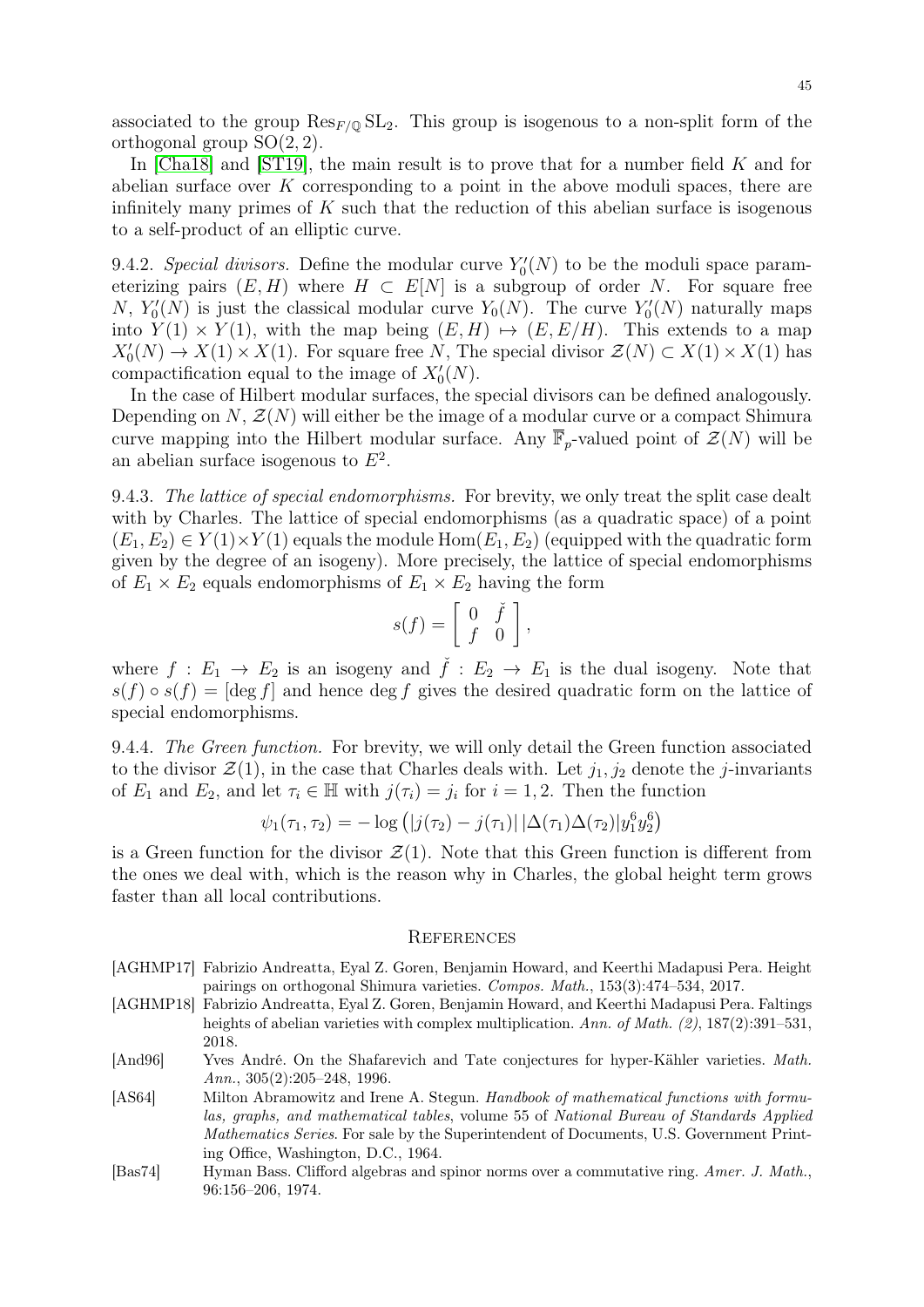46 ANANTH N. SHANKAR, ARUL SHANKAR, YUNQING TANG, AND SALIM TAYOU

- <span id="page-45-16"></span>[BF04] Jan Hendrik Bruinier and Jens Funke. On two geometric theta lifts. Duke Math. J., 125(1):45–90, 2004.
- <span id="page-45-25"></span>[BHK+17] Jan Bruinier, Benjamin Howard, Stephen S Kudla, Michael Rapoport, and Tonghai Yang. Modularity of generating series of divisors on unitary shimura varieties.  $arXiv$  preprint arXiv:1702.07812, 2017.
- <span id="page-45-1"></span>[BHT11] Fedor Bogomolov, Brendan Hassett, and Yuri Tschinkel. Constructing rational curves on K3 surfaces. Duke Math. J., 157(3):535–550, 04 2011.
- <span id="page-45-19"></span>[BK01] Jan Hendrik Bruinier and Michael Kuss. Eisenstein series attached to lattices and modular forms on orthogonal groups. Manuscripta Math., 106(4):443–459, 2001.
- <span id="page-45-15"></span>[BK03] Jan Hendrik Bruinier and Ulf Kühn. Integrals of automorphic Green's functions associated to Heegner divisors. Int. Math. Res. Not., 31:1687–1729, 2003.
- <span id="page-45-14"></span>[Bor98] Richard E. Borcherds. Automorphic forms with singularities on Grassmannians. Invent. Math., 132(3):491–562, 1998.
- <span id="page-45-10"></span>[Bor99] Richard E. Borcherds. The Gross-Kohnen-Zagier theorem in higher dimensions. Duke Math. J., 97(2):219–233, 1999.
- <span id="page-45-9"></span>[Bru02] Jan H. Bruinier. Borcherds products on O(2, l) and Chern classes of Heegner divisors, volume 1780 of Lecture Notes in Mathematics. Springer-Verlag, Berlin, 2002.
- <span id="page-45-4"></span>[BT05] Fedor Bogomolov and Yuri Tschinkel. Rational curves and points on K3 surfaces. Amer. J. Math., 127(4):825–835, 2005.
- <span id="page-45-17"></span>[BY09] Jan Hendrik Bruinier and Tonghai Yang. Faltings heights of CM cycles and derivatives of L-functions. Invent. Math., 177(3):631–681, 2009.
- <span id="page-45-3"></span>[CEJ16] Edgar Costa, Andreas-Stephan Elsenhans, and Jörg Jahnel. On the distribution of the Picard ranks of the reductions of a K3 surface.  $arXiv$  e-prints, page arXiv:1610.07823, Oct 2016.
- <span id="page-45-7"></span>[CGL19] Xi Chen, Frank Gounelas, and Christian Liedtke. Curves on K3 surfaces. arXiv e-prints, page arXiv:1907.01207, Jul 2019.
- <span id="page-45-0"></span>[Cha14] Francois Charles. On the Picard number of K3 surfaces over number fields. Algebra Number Theory, 8(1):1–17, 2014.
- <span id="page-45-8"></span>[Cha18] François Charles. Exceptional isogenies between reductions of pairs of elliptic curves. Duke Math. J., 167(11):2039-2072, 08 2018.
- <span id="page-45-5"></span>[Che99] Xi Chen. Rational curves on K3 surfaces. J. Alg. Geom, pages 245–278, 1999.
- <span id="page-45-6"></span>[CL13] Xi Chen and James D. Lewis. Density of rational curves on K3 surfaces. Math. Ann., 356(1):331–354, 2013.
- <span id="page-45-23"></span>[Con04] Brian Conrad. Gross-Zagier revisited. In Heegner points and Rankin L-series, volume 49 of Math. Sci. Res. Inst. Publ., pages 67–163. Cambridge Univ. Press, Cambridge, 2004. With an appendix by W. R. Mann.
- <span id="page-45-2"></span>[CT14] Edgar Costa and Yuri Tschinkel. Variation of Néron-Severi ranks of reductions of K3 surfaces. Exp. Math., 23(4):475–481, 2014.
- <span id="page-45-11"></span>[Del72] Pierre Deligne. La conjecture de Weil pour les surfaces K3. Invent. Math., 15:206–226, 1972.
- <span id="page-45-21"></span>[Del74] Pierre Deligne. La conjecture de Weil. I. Inst. Hautes Études Sci. Publ. Math., 43:273–307, 1974.
- <span id="page-45-12"></span>[Del79] Pierre Deligne. Variétés de Shimura: interprétation modulaire, et techniques de construction de modèles canoniques. In Automorphic forms, representations and L-functions (Proc. Sympos. Pure Math., Oregon State Univ., Corvallis, Ore., 1977), Part 2, Proc. Sympos. Pure Math., XXXIII, pages 247–289. Amer. Math. Soc., Providence, R.I., 1979.
- <span id="page-45-13"></span>[DMOS82] Pierre Deligne, James S. Milne, Arthur Ogus, and Kuang-yen Shih. Hodge cycles, motives, and Shimura varieties, volume 900 of Lecture Notes in Mathematics. Springer-Verlag, Berlin-New York, 1982.
- <span id="page-45-24"></span>[EK95] Alex Eskin and Yonatan R. Katznelson. Singular symmetric matrices. Duke Math. J., 79(2):515–547, 1995.
- <span id="page-45-22"></span>[Ger08] Larry J. Gerstein. Basic quadratic forms, volume 90 of Graduate Studies in Mathematics. American Mathematical Society, Providence, RI, 2008.
- <span id="page-45-18"></span>[GS90] Henri Gillet and Christophe Soulé. Arithmetic intersection theory. Inst. Hautes Études Sci. Publ. Math., 72:93–174 (1991), 1990.
- <span id="page-45-20"></span>[Han04] Jonathan Hanke. Local densities and explicit bounds for representability by a quadratric form. Duke Math. J., 124(2):351–388, 2004.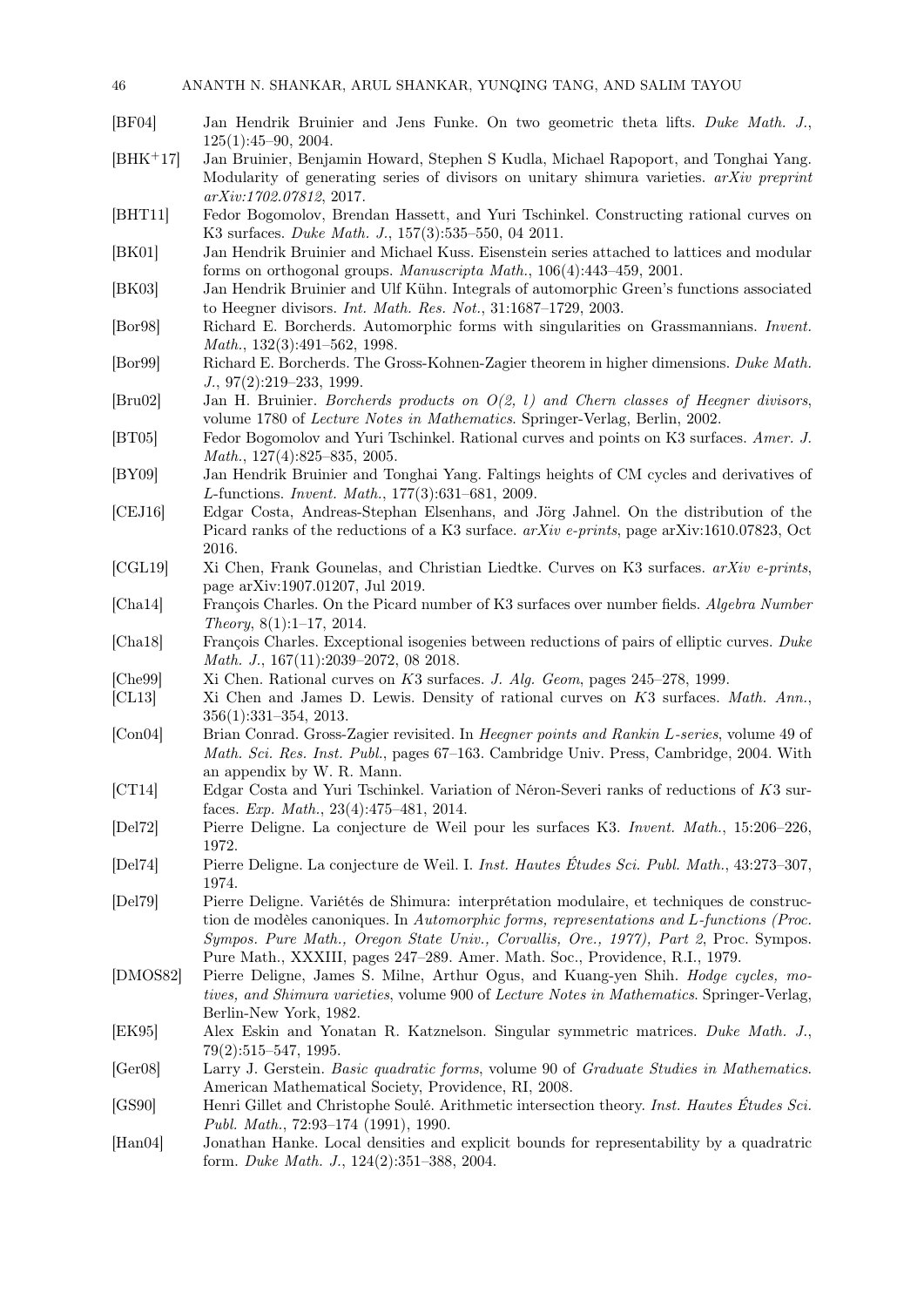- <span id="page-46-20"></span>[HB96] D. R. Heath-Brown. A new form of the circle method, and its application to quadratic forms. J. Reine Angew. Math., 481:149–206, 1996.
- <span id="page-46-10"></span>[HM17] B. Howard and K. Madapusi Pera. Arithmetic of Borcherds products. ArXiv e-prints, October 2017.
- <span id="page-46-26"></span>[Hof14] Eric Hofmann. Borcherds products on unitary groups. Math. Ann., 358(3-4):799–832, 2014.
- <span id="page-46-0"></span>[Huy16] Daniel Huybrechts. Lectures on K3 surfaces, volume 158 of Cambridge Studies in Advanced Mathematics. Cambridge University Press, Cambridge, 2016.
- <span id="page-46-21"></span>[Iwa97] Henryk Iwaniec. Topics in classical automorphic forms, volume 17 of Graduate Studies in Mathematics. American Mathematical Society, Providence, RI, 1997.
- <span id="page-46-14"></span>[Kis10] Mark Kisin. Integral models for Shimura varieties of abelian type. J. Amer. Math. Soc., 23(4):967–1012, 2010.
- <span id="page-46-17"></span>[Kis17] Mark Kisin. mod p points on Shimura varieties of abelian type. J. Amer. Math. Soc., 30(3):819–914, 2017.
- <span id="page-46-11"></span>[KM90] Stephen S. Kudla and John J. Millson. Intersection numbers of cycles on locally symmetric spaces and Fourier coefficients of holomorphic modular forms in several complex variables. Publ. Math., Inst. Hautes Étud. Sci., 71:121–172, 1990.
- <span id="page-46-24"></span>[KR00] Stephen S. Kudla and Michael Rapoport. Cycles on Siegel threefolds and derivatives of Eisenstein series. Ann. Sci. École Norm. Sup. (4), 33(5):695–756, 2000.
- <span id="page-46-25"></span>[KR14] Stephen Kudla and Michael Rapoport. Special cycles on unitary Shimura varieties II: Global theory. J. Reine Angew. Math., 697:91–157, 2014.
- <span id="page-46-15"></span>[KRY04] Stephen S. Kudla, Michael Rapoport, and Tonghai Yang. Derivatives of Eisenstein series and Faltings heights. Compos. Math., 140(4):887–951, 2004.
- <span id="page-46-13"></span>[KS67] Michio Kuga and Ichirô Satake. Abelian varieties attached to polarized K3-surfaces. Math. Ann., 169:239–242, 1967.
- <span id="page-46-1"></span>[LL12] Jun Li and Christian Liedtke. Rational curves on K3 surfaces. Inventiones mathematicae, 188(3):713–727, 2012.
- <span id="page-46-2"></span>[MM83] Shigefumi Mori and Shigeru Mukai. The uniruledness of the moduli space of curves of genus 11. In Algebraic geometry (Tokyo/Kyoto, 1982), volume 1016 of Lecture Notes in Math., pages 334–353. Springer, Berlin, 1983.
- <span id="page-46-16"></span>[MP15] Keerthi Madapusi Pera. The Tate conjecture for K3 surfaces in odd characteristic. Invent. Math., 201(2):625–668, 2015.
- <span id="page-46-12"></span>[MP16] Keerthi Madapusi Pera. Integral canonical models for spin Shimura varieties. Compos. Math., 152(4):769–824, 2016.
- <span id="page-46-9"></span>[MST18] Davesh Maulik, Ananth N. Shankar, and Yunqing Tang. Reductions of abelian surfaces over global function fields. arXiv e-prints, page arXiv:1812.11679, Dec 2018.
- <span id="page-46-22"></span>[Nie10] N. Niedermowwe. The circle method with weights for the representation of integers by quadratic forms. Zap. Nauchn. Sem. S.-Peterburg. Otdel. Mat. Inst. Steklov. (POMI), 377(Issledovaniya po Teorii Chisel. 10):91–110, 243, 2010.
- <span id="page-46-19"></span>[Sar90] Peter Sarnak. Some applications of modular forms, volume 99 of Cambridge Tracts in Mathematics. Cambridge University Press, Cambridge, 1990.
- <span id="page-46-23"></span>[Sch68] Wolfgang M. Schmidt. Asymptotic formulae for point lattices of bounded determinant and subspaces of bounded height. Duke Math. J., 35:327–339, 1968.
- <span id="page-46-18"></span>[Sou92] C. Soulé. Lectures on Arakelov geometry, volume 33 of Cambridge Studies in Advanced Mathematics. Cambridge University Press, Cambridge, 1992. With the collaboration of D. Abramovich, J.-F. Burnol and J. Kramer.
- <span id="page-46-7"></span>[ST19] A. N. Shankar and Y. Tang. Exceptional splitting of reductions of abelian surfaces. Duke Math. J., to appear, 2019.
- <span id="page-46-4"></span>[Tan90] S. G. Tankeev. Surfaces of K3 type over number fields and the Mumford-Tate conjecture. Izv. Akad. Nauk SSSR Ser. Mat., 54(4):846–861, 1990.
- <span id="page-46-5"></span>[Tan95] S. G. Tankeev. Surfaces of K3 type over number fields and the Mumford-Tate conjecture. II. Izv. Ross. Akad. Nauk Ser. Mat., 59(3):179–206, 1995.
- <span id="page-46-8"></span>[Tay18a] S. Tayou. On the equidistribution of some Hodge loci. To appear in Journal für die reine und Angewandte Mathematik, 2018.
- <span id="page-46-3"></span>[Tay18b] S. Tayou. Rational curves on elliptic K3 surfaces. ArXiv e-prints, May 2018.
- <span id="page-46-6"></span>[Vas08] Adrian Vasiu. Some cases of the Mumford-Tate conjecture and Shimura varieties. Indiana Univ. Math. J., 57(1):1–75, 2008.